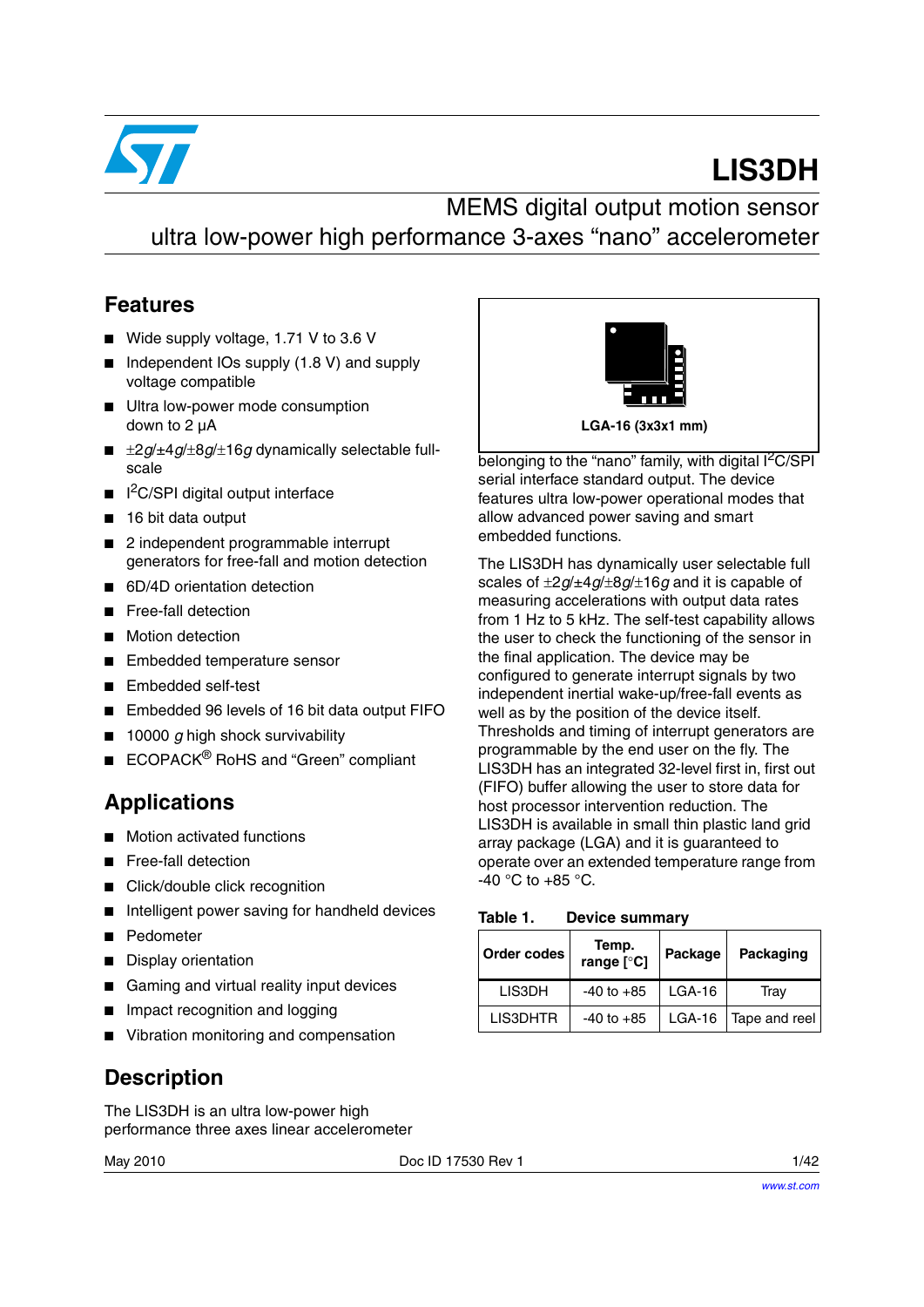### **Contents**

| 1              |     | Block diagram and pin description  8 |
|----------------|-----|--------------------------------------|
|                | 1.1 |                                      |
|                | 1.2 |                                      |
| $\overline{2}$ |     |                                      |
|                | 2.1 |                                      |
|                | 2.2 |                                      |
|                | 2.3 |                                      |
|                | 2.4 |                                      |
|                |     | 2.4.1                                |
|                |     | 2.4.2                                |
|                | 2.5 |                                      |
| 3              |     |                                      |
|                | 3.1 |                                      |
|                |     | 3.1.1                                |
|                |     | 3.1.2                                |
|                | 3.2 |                                      |
|                |     | 3.2.1                                |
|                |     | 3.2.2                                |
|                |     | 3.2.3                                |
|                | 3.3 |                                      |
|                | 3.4 |                                      |
|                | 3.5 |                                      |
|                | 3.6 |                                      |
|                | 3.7 |                                      |
| 4              |     |                                      |
|                | 4.1 |                                      |
| 5              |     |                                      |
|                | 5.1 |                                      |
|                |     | 5.1.1                                |

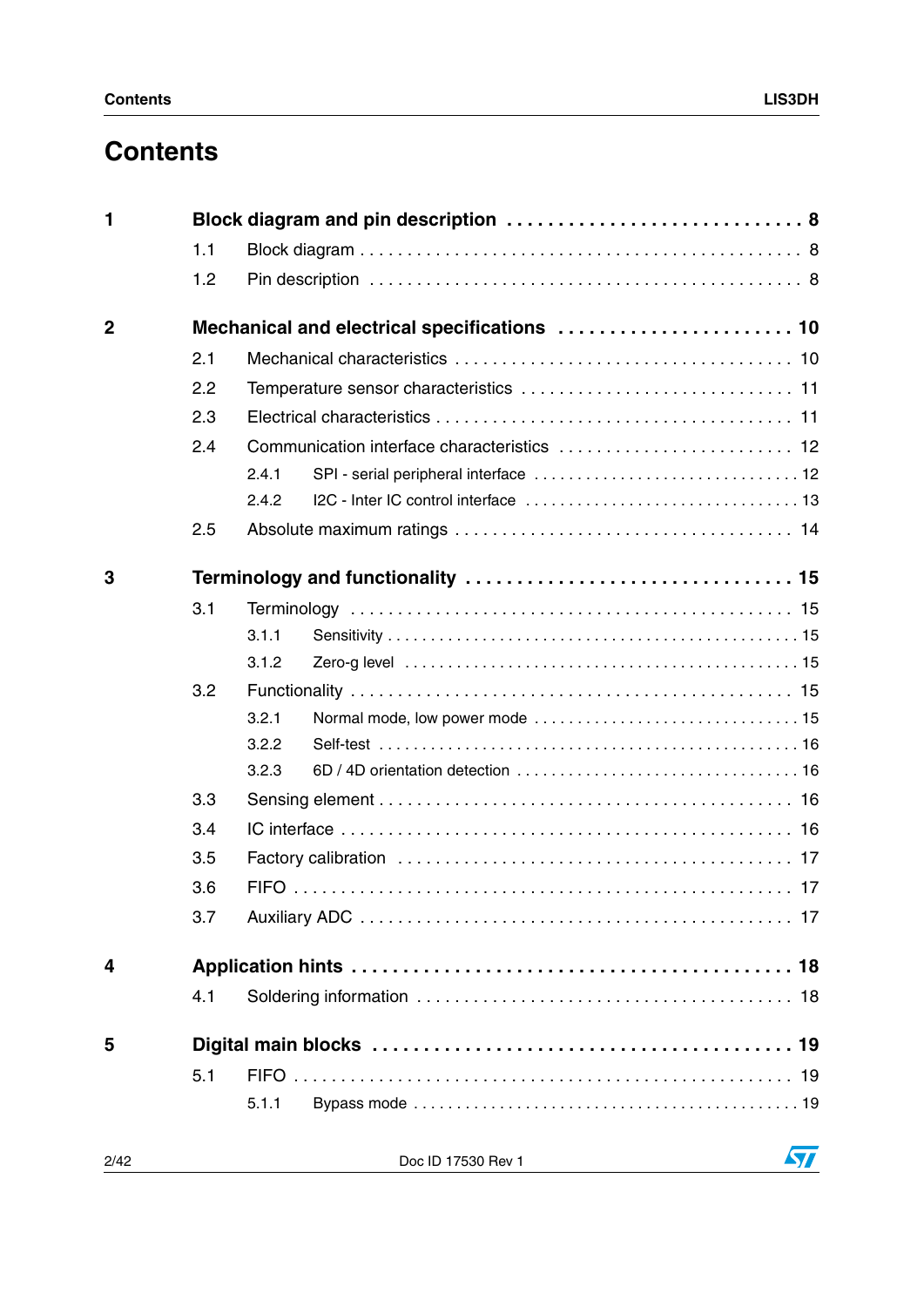|                |      | 5.1.2 |                                                                                                             |  |
|----------------|------|-------|-------------------------------------------------------------------------------------------------------------|--|
|                |      | 5.1.3 |                                                                                                             |  |
|                |      | 5.1.4 |                                                                                                             |  |
|                |      | 5.1.5 |                                                                                                             |  |
| 6              |      |       |                                                                                                             |  |
|                | 6.1  |       |                                                                                                             |  |
|                |      | 6.1.1 |                                                                                                             |  |
|                | 6.2  |       |                                                                                                             |  |
|                |      | 6.2.1 |                                                                                                             |  |
|                |      | 6.2.2 |                                                                                                             |  |
|                |      | 6.2.3 |                                                                                                             |  |
| $\overline{7}$ |      |       |                                                                                                             |  |
| 8              |      |       |                                                                                                             |  |
|                | 8.1  |       |                                                                                                             |  |
|                | 8.2  |       |                                                                                                             |  |
|                | 8.3  |       |                                                                                                             |  |
|                | 8.4  |       |                                                                                                             |  |
|                | 8.5  |       | $INT_C$ COUNTER (OEh) $\ldots \ldots \ldots \ldots \ldots \ldots \ldots \ldots \ldots \ldots \ldots \ldots$ |  |
|                | 8.6  |       |                                                                                                             |  |
|                | 8.7  |       |                                                                                                             |  |
|                | 8.8  |       |                                                                                                             |  |
|                | 8.9  |       |                                                                                                             |  |
|                | 8.10 |       |                                                                                                             |  |
|                | 8.11 |       |                                                                                                             |  |
|                | 8.12 |       |                                                                                                             |  |
|                | 8.13 |       |                                                                                                             |  |
|                | 8.14 |       |                                                                                                             |  |
|                | 8.15 |       |                                                                                                             |  |
|                | 8.16 |       |                                                                                                             |  |
|                | 8.17 |       |                                                                                                             |  |
|                | 8.18 |       |                                                                                                             |  |
|                | 8.19 |       |                                                                                                             |  |

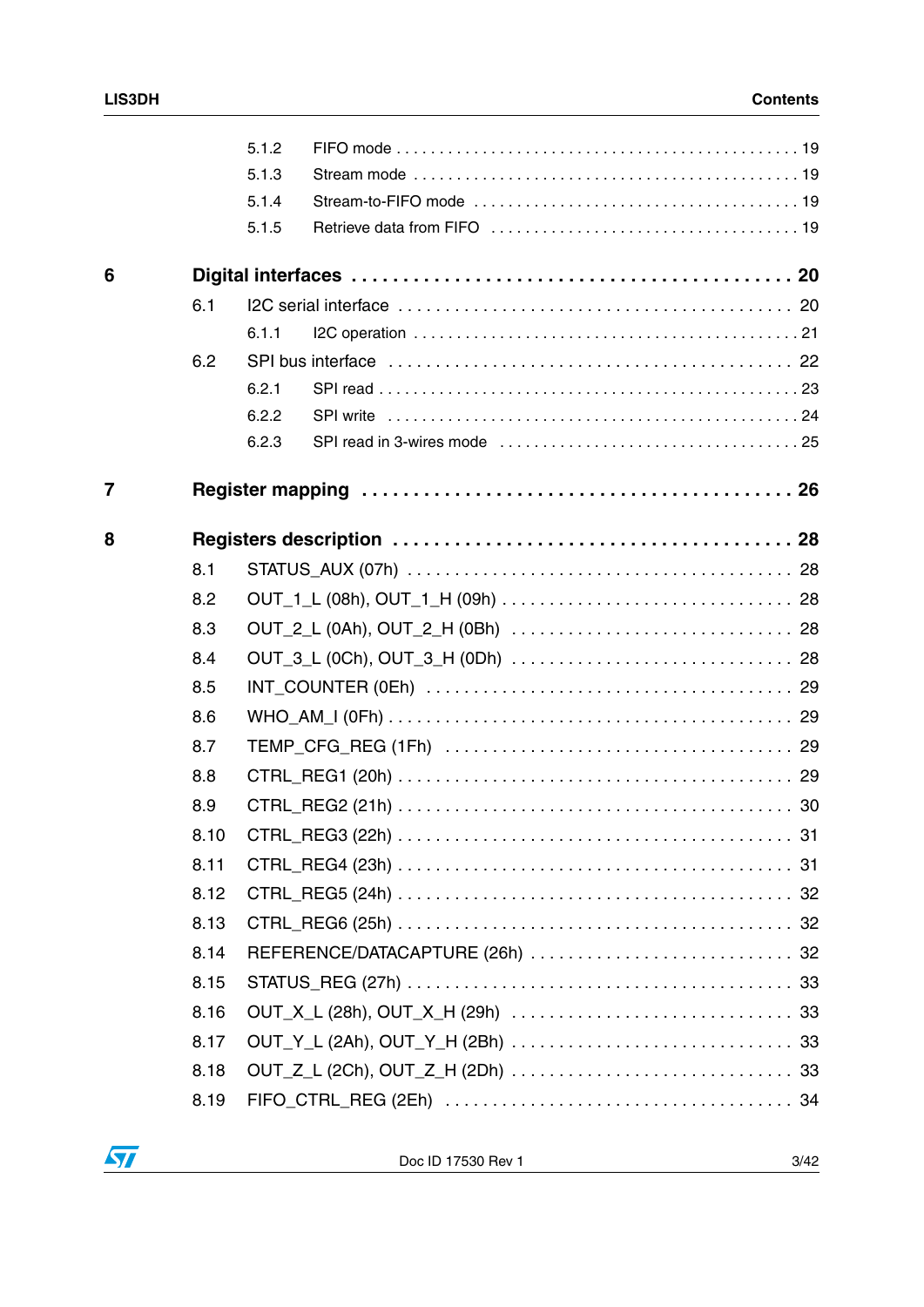| 10 |      |  |
|----|------|--|
| 9  |      |  |
|    | 8.30 |  |
|    | 8.29 |  |
|    | 8.28 |  |
|    | 8.27 |  |
|    | 8.26 |  |
|    | 8.25 |  |
|    | 8.24 |  |
|    | 8.23 |  |
|    | 8.22 |  |
|    | 8.21 |  |
|    | 8.20 |  |

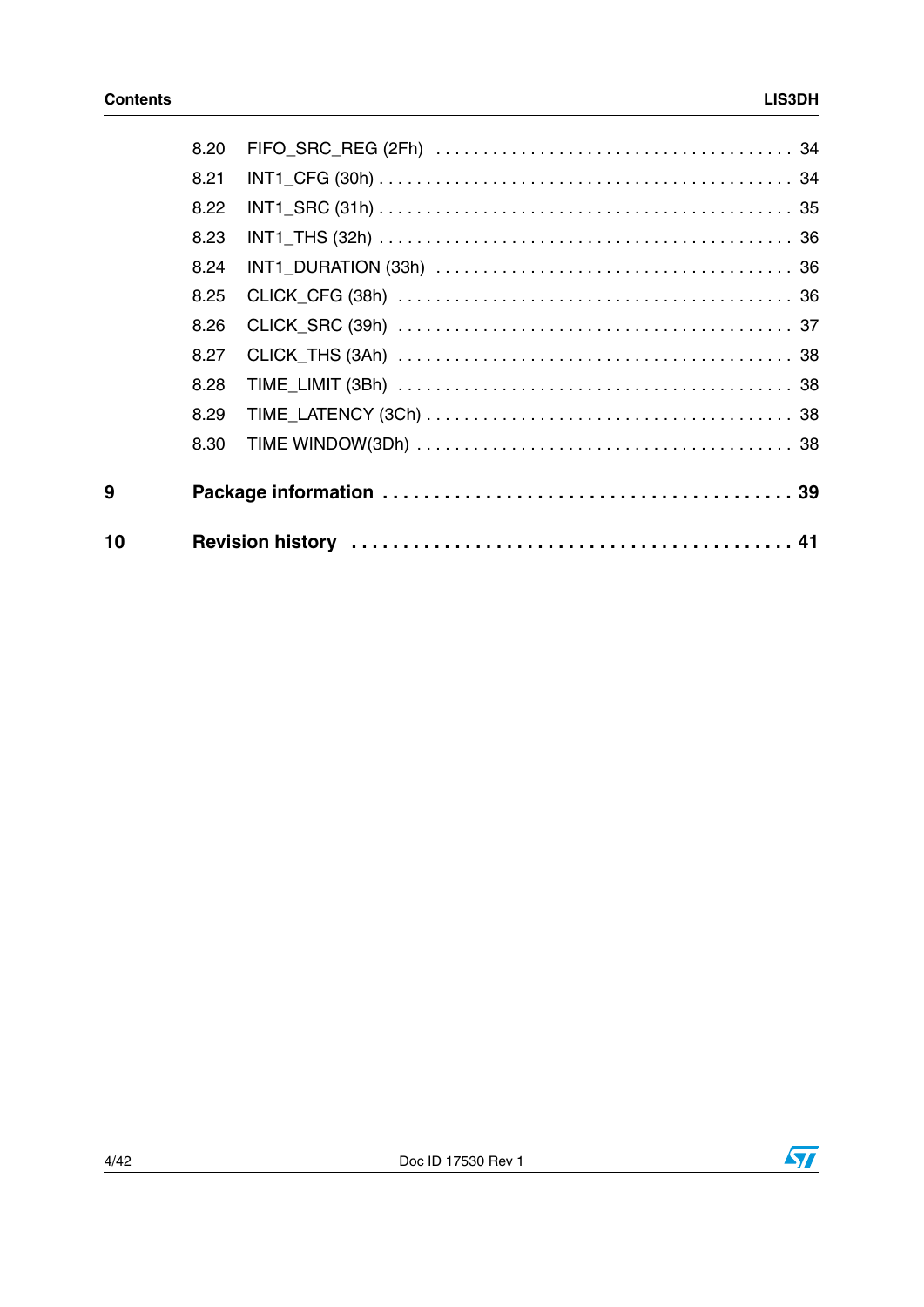# **List of figures**

| Figure 1.  |                                                    |
|------------|----------------------------------------------------|
| Figure 2.  |                                                    |
| Figure 3.  |                                                    |
| Figure 4.  |                                                    |
| Figure 5.  |                                                    |
| Figure 6.  |                                                    |
| Figure 7.  |                                                    |
| Figure 8.  |                                                    |
| Figure 9.  |                                                    |
| Figure 10. |                                                    |
| Figure 11. |                                                    |
| Figure 12. | LGA-16: Mechanical data and package dimensions  40 |

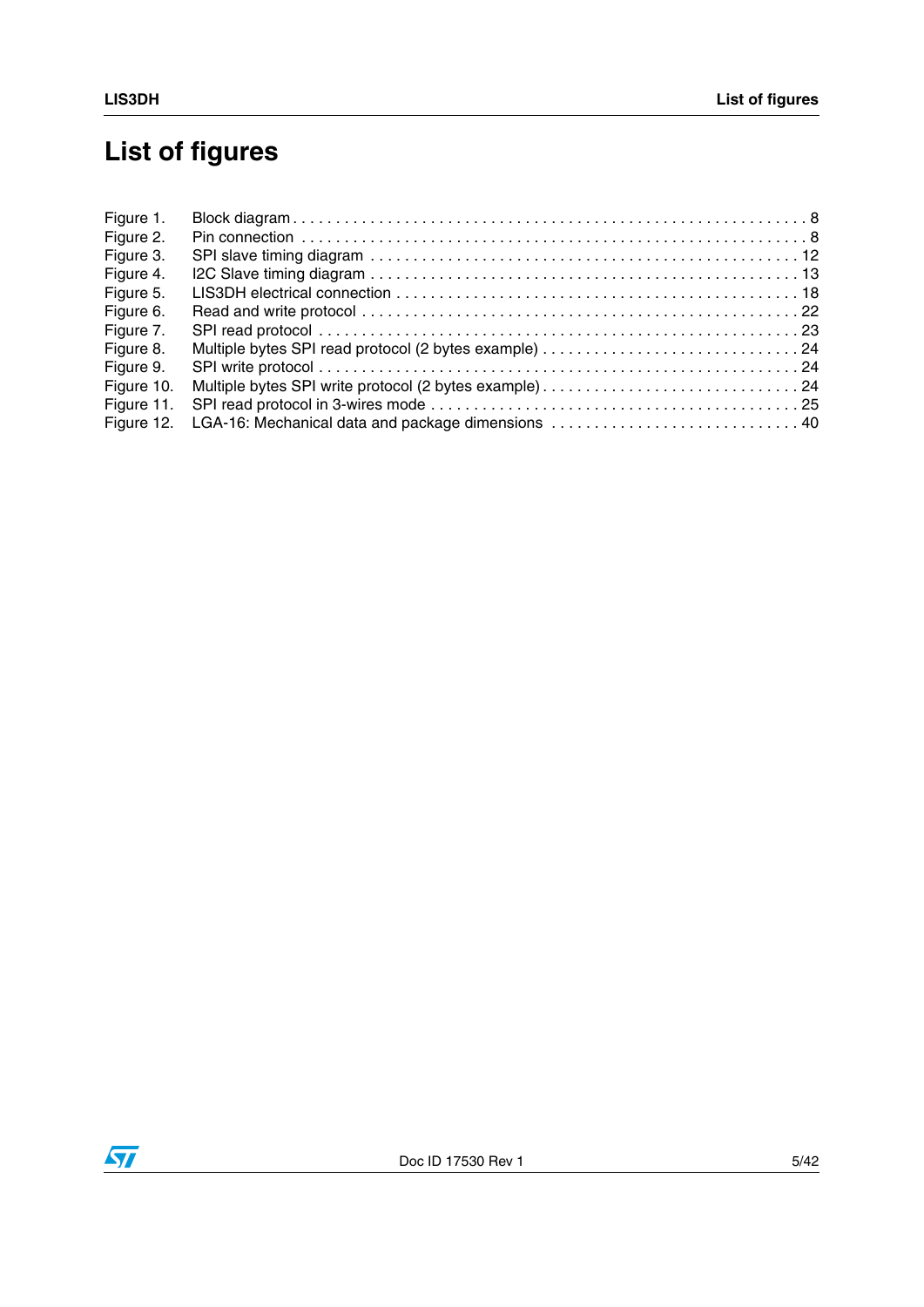### **List of tables**

| Table 1.  |                                                                                   |  |
|-----------|-----------------------------------------------------------------------------------|--|
| Table 2.  |                                                                                   |  |
| Table 3.  |                                                                                   |  |
| Table 4.  |                                                                                   |  |
| Table 5.  |                                                                                   |  |
| Table 6.  |                                                                                   |  |
| Table 7.  |                                                                                   |  |
| Table 8.  |                                                                                   |  |
| Table 9.  |                                                                                   |  |
| Table 10. |                                                                                   |  |
| Table 11. |                                                                                   |  |
| Table 12. |                                                                                   |  |
| Table 13. |                                                                                   |  |
| Table 14. |                                                                                   |  |
| Table 15. | Transfer when master is receiving (reading) one byte of data from slave: 22       |  |
| Table 16. | Transfer when master is receiving (reading) multiple bytes of data from slave  22 |  |
| Table 17. |                                                                                   |  |
| Table 18. |                                                                                   |  |
| Table 19. |                                                                                   |  |
| Table 20. |                                                                                   |  |
| Table 21. |                                                                                   |  |
| Table 22. |                                                                                   |  |
| Table 23. |                                                                                   |  |
| Table 24. |                                                                                   |  |
| Table 25. |                                                                                   |  |
| Table 26. |                                                                                   |  |
| Table 27. |                                                                                   |  |
| Table 28. |                                                                                   |  |
| Table 29. |                                                                                   |  |
| Table 30. |                                                                                   |  |
| Table 31. |                                                                                   |  |
| Table 32. |                                                                                   |  |
| Table 33. |                                                                                   |  |
| Table 34. |                                                                                   |  |
| Table 35. |                                                                                   |  |
| Table 36. |                                                                                   |  |
| Table 37. |                                                                                   |  |
| Table 38. |                                                                                   |  |
| Table 39. |                                                                                   |  |
| Table 40. |                                                                                   |  |
| Table 41. |                                                                                   |  |
| Table 42. |                                                                                   |  |
| Table 43. |                                                                                   |  |
| Table 44. |                                                                                   |  |
| Table 45. |                                                                                   |  |
| Table 46. |                                                                                   |  |
| Table 47. |                                                                                   |  |
| Table 48. |                                                                                   |  |
|           |                                                                                   |  |

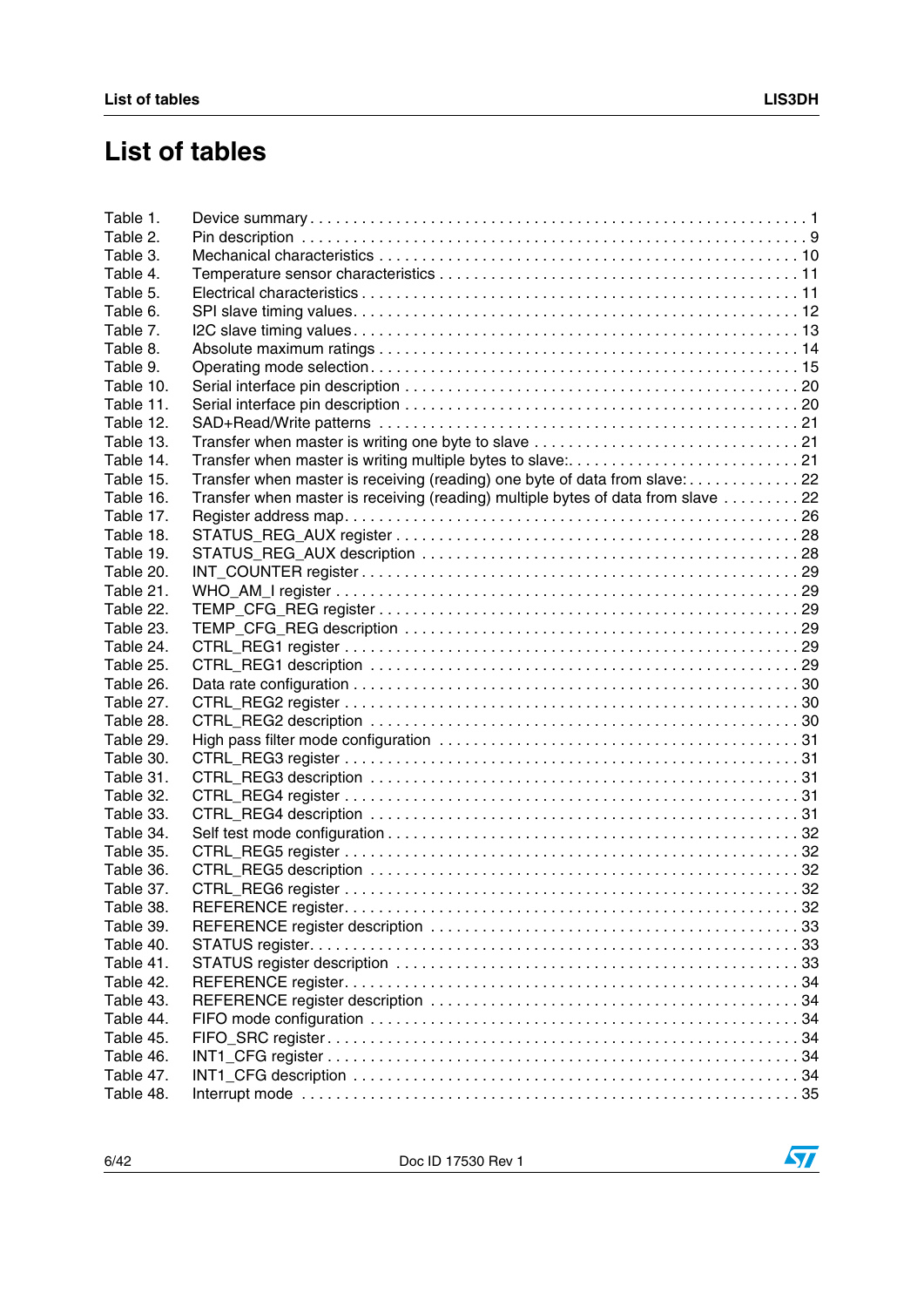| Table 49. |  |
|-----------|--|
| Table 50. |  |
| Table 51. |  |
| Table 52. |  |
| Table 53. |  |
| Table 54. |  |
| Table 55. |  |
| Table 56. |  |
| Table 57. |  |
| Table 58. |  |
| Table 59. |  |
| Table 60. |  |
| Table 61. |  |
| Table 62. |  |
| Table 63. |  |
| Table 64. |  |
| Table 65. |  |
| Table 66. |  |
| Table 67. |  |
| Table 68. |  |

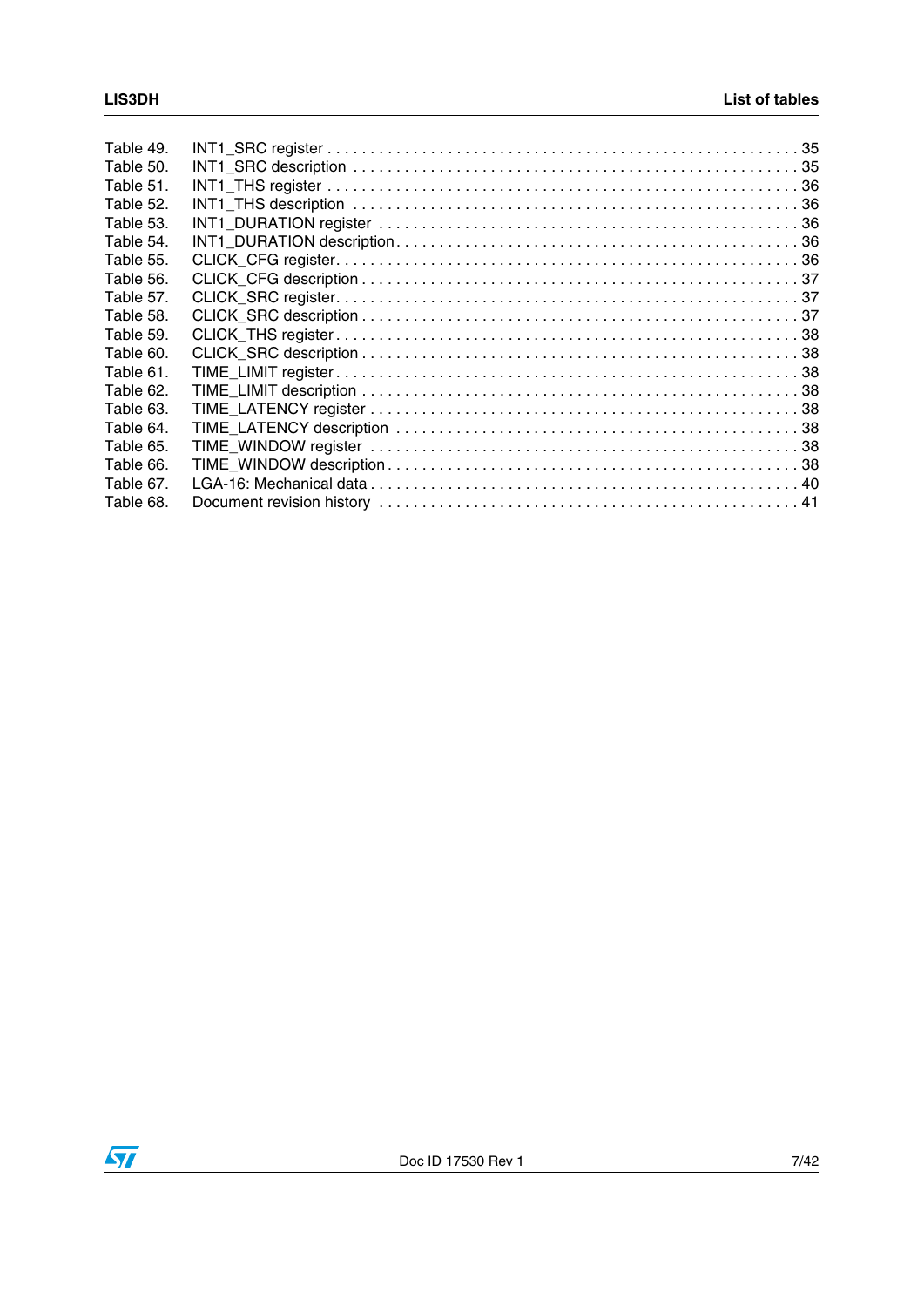### <span id="page-7-0"></span>**1 Block diagram and pin description**

### <span id="page-7-1"></span>**1.1 Block diagram**

#### <span id="page-7-3"></span>**Figure 1. Block diagram**



### <span id="page-7-2"></span>**1.2 Pin description**

<span id="page-7-4"></span>



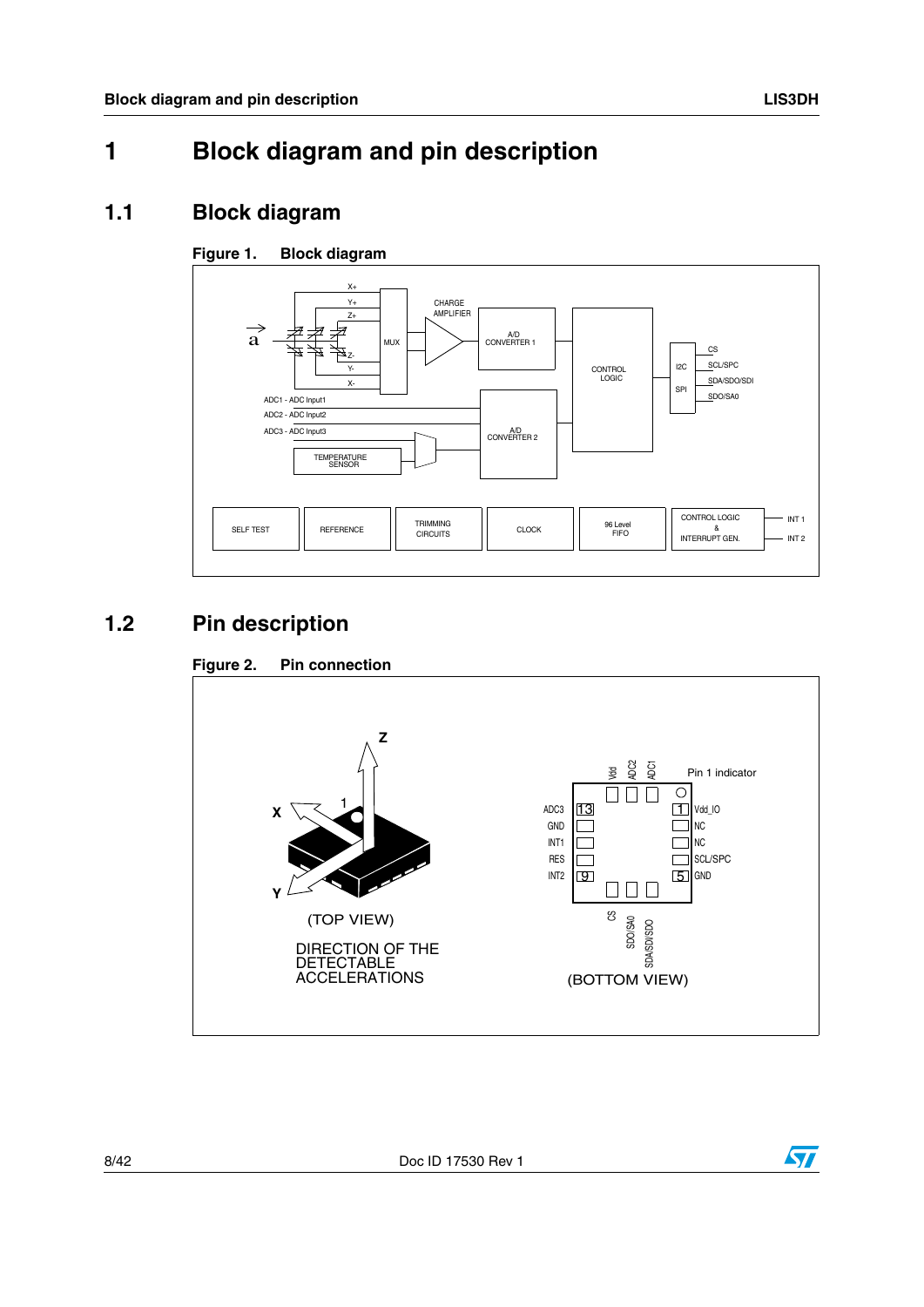| Pin#           | <b>Name</b>                            | <b>Function</b>                                                                                                |
|----------------|----------------------------------------|----------------------------------------------------------------------------------------------------------------|
| $\mathbf{1}$   | Vdd_IO                                 | Power supply for I/O pins                                                                                      |
| $\overline{c}$ | <b>NC</b>                              | Not connected                                                                                                  |
| 3              | <b>NC</b>                              | Not connected                                                                                                  |
| $\overline{4}$ | <b>SCL</b><br><b>SPC</b>               | $I2C$ serial clock (SCL)<br>SPI serial port clock (SPC)                                                        |
| 5              | <b>GND</b>                             | 0V supply                                                                                                      |
| 6              | <b>SDA</b><br><b>SDI</b><br><b>SDO</b> | I <sup>2</sup> C serial data (SDA)<br>SPI serial data input (SDI)<br>3-wire interface serial data output (SDO) |
| $\overline{7}$ | <b>SDO</b><br>SA <sub>0</sub>          | SPI serial data output (SDO)<br>I <sup>2</sup> C less significant bit of the device address (SA0)              |
| 8              | CS.                                    | SPI enable<br>I <sup>2</sup> C/SPI mode selection (1: I <sup>2</sup> C mode; 0: SPI enabled)                   |
| 9              | INT <sub>2</sub>                       | Inertial interrupt 2                                                                                           |
| 10             | <b>RES</b>                             | Connect to GND                                                                                                 |
| 11             | INT <sub>1</sub>                       | Inertial interrupt 1                                                                                           |
| 12             | <b>GND</b>                             | 0 V supply                                                                                                     |
| 13             | ADC <sub>3</sub>                       | Analog to digital converter input 3                                                                            |
| 14             | Vdd                                    | Power supply                                                                                                   |
| 15             | ADC <sub>2</sub>                       | Analog to digital converter input 2                                                                            |
| 16             | ADC1                                   | Analog to digital converter input 1                                                                            |

<span id="page-8-0"></span>Table 2. **Pin description** 

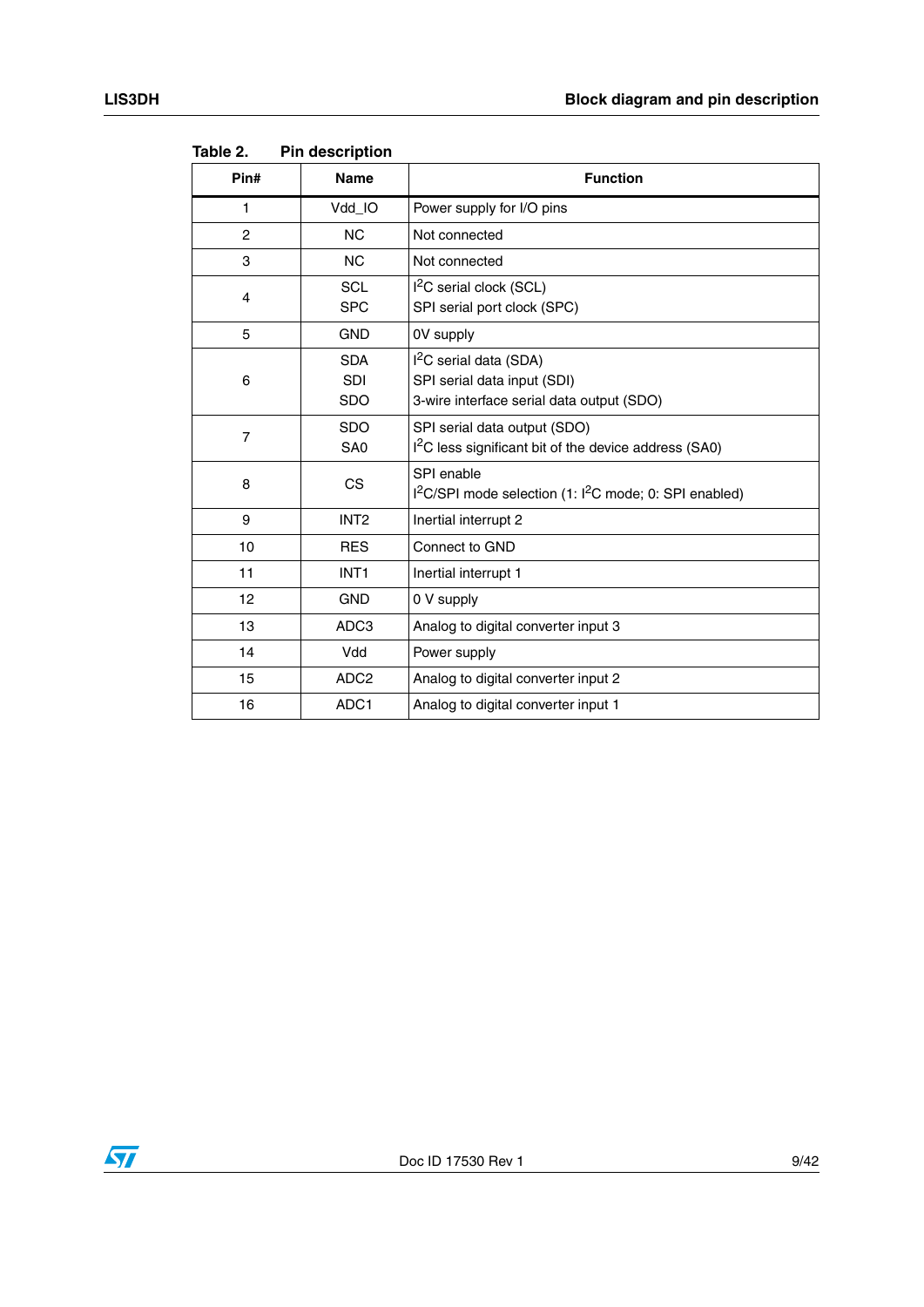### <span id="page-9-0"></span>**2 Mechanical and electrical specifications**

### <span id="page-9-1"></span>**2.1 Mechanical characteristics**

Vdd = 2.5 V, T = 25 °C unless otherwise noted  $(a)$ 

| <b>Symbol</b> | <b>Parameter</b>                                         | <b>Test conditions</b>                                     | Min.  | Typ. <sup>(1)</sup> | Max.  | <b>Unit</b>      |
|---------------|----------------------------------------------------------|------------------------------------------------------------|-------|---------------------|-------|------------------|
|               | Measurement range <sup>(2)</sup>                         | FS bit set to 00                                           |       | ±2.0                |       |                  |
| <b>FS</b>     |                                                          | FS bit set to 01                                           |       | ±4.0                |       |                  |
|               |                                                          | FS bit set to 10                                           |       | ±8.0                |       |                  |
|               |                                                          | FS bit set to 11                                           |       | ±16.0               |       | $\boldsymbol{g}$ |
|               |                                                          | FS bit set to 00                                           |       | 1                   |       | mg/digit         |
| So            | Sensitivity                                              | FS bit set to 01                                           |       | $\overline{2}$      |       | mg/digit         |
|               |                                                          | FS bit set to 10                                           |       | 4                   |       | mg/digit         |
|               |                                                          | FS bit set to 11                                           |       | 12                  |       | mg/digit         |
| <b>TCSo</b>   | Sensitivity change vs<br>temperature                     | FS bit set to 00                                           |       | 0.01                |       | $\%$ /°C         |
| TyOff         | Typical zero- $g$ level<br>offset accuracy $(3)$ , $(4)$ | FS bit set to 00                                           |       | ±40                 |       | mg               |
| <b>TCOff</b>  | Zero-g level change<br>vs temperature                    | Max delta from 25 °C                                       |       | ±0.5                |       | $mg$ /°C         |
| An            | Acceleration noise<br>density                            | FS bit set to 00, Normal Mode<br>$(Table 9)$ , ODR = 100Hz |       | 220                 |       | ug/sqrt(H<br>z)  |
|               | Self-test<br>output change <sup>(5)</sup> ,(6),(7)       | FS bit set to 00<br>X axis                                 |       | 276                 |       | <b>LSb</b>       |
| Vst           |                                                          | FS bit set to 00<br>Y axis                                 |       | 276                 |       | <b>LSb</b>       |
|               |                                                          | FS bit set to 00<br>Z axis                                 |       | 984                 |       | <b>LSb</b>       |
| Top           | Operating<br>temperature range                           |                                                            | $-40$ |                     | $+85$ | $^{\circ}C$      |

<span id="page-9-2"></span>**Table 3. Mechanical characteristics**

1. Typical specifications are not guaranteed.

2. Verified by wafer level test and measurement of initial offset and sensitivity.

3. Typical zero-*g* level offset value after MSL3 preconditioning.

4. Offset can be eliminated by enabling the built-in high pass filter.

- 5. The sign of "Self-test output change" is defined by CTRL\_REG4 STsign bit, for all axes.
- 6. Self-test output changes with the power supply. "Self-test output change" is defined as OUTPUT[LSb](CTRL\_REG4 ST bit=1) - OUTPUT[LSb](CTRL\_REG4 ST bit=0). 1LSb=1mg, ±2 *g* Full-scale.
- 7. Output data reach 99% of final value after 1 ms when enabling self-test mode, due to device filtering.

a. The product is factory calibrated at 2.5 V. The operational power supply range is from 1.71V to 3.6 V.

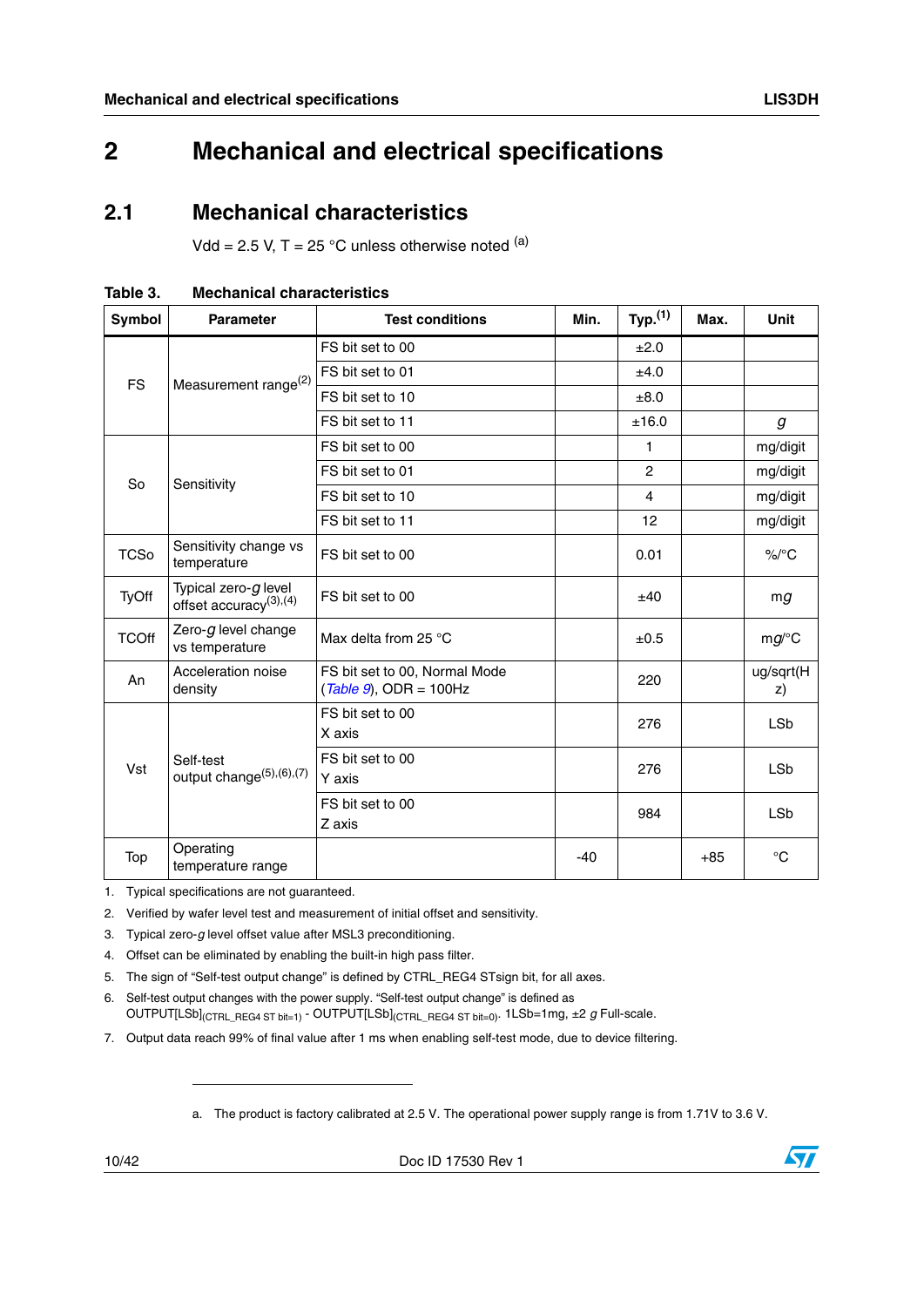### <span id="page-10-0"></span>**2.2 Temperature sensor characteristics**

Vdd =  $2.5$  V, T= $25$  °C unless otherwise noted  $(b)$ 

<span id="page-10-2"></span>**Table 4. Temperature sensor characteristics**

| Symbol      | <b>Parameter</b>                                   | <b>Test condition</b> | Min.  | Typ. <sup>(1)</sup> | Max.  | Unit                       |
|-------------|----------------------------------------------------|-----------------------|-------|---------------------|-------|----------------------------|
| <b>TSDr</b> | Temperature sensor output change vs<br>temperature |                       |       |                     |       | digit/ ${}^{\circ}C^{(2)}$ |
| <b>TODR</b> | Temperature refresh rate                           |                       |       | ODR                 |       | Hz                         |
| Top         | Operating temperature range                        |                       | $-40$ |                     | $+85$ | °C                         |

1. Typical specifications are not guaranteed.

2. 8-bit resolution.

### <span id="page-10-1"></span>**2.3 Electrical characteristics**

Vdd = 2.5 V, T = 25 °C unless otherwise noted  $(c)$ 

<span id="page-10-3"></span>

| Table 5. | <b>Electrical characteristics</b> |
|----------|-----------------------------------|
|          |                                   |

| Symbol        | <b>Parameter</b>                          | <b>Test conditions</b> | Min.       | Typ. <sup>(1)</sup> | Max.       | <b>Unit</b>  |
|---------------|-------------------------------------------|------------------------|------------|---------------------|------------|--------------|
| Vdd           | Supply voltage                            |                        | 1.71       | 2.5                 | 3.6        | V            |
| Vdd_IO        | I/O pins supply voltage $^{(2)}$          |                        | 1.71       |                     | $Vdd+0.1$  | v            |
| Idd           | Current consumption in normal mode        | 50 Hz ODR              |            | 11                  |            | μA           |
| Idd           | Current consumption in normal mode        | 1 Hz ODR               |            | 2                   |            | μA           |
| IddLP         | Current consumption in low-power mode     | 50 Hz ODR              |            | 6                   |            | μA           |
| <b>IddPdn</b> | Current consumption in power-down<br>mode |                        |            | 0.5                 |            | μA           |
| <b>VIH</b>    | Digital high level input voltage          |                        | 0.8*Vdd_IO |                     |            | V            |
| VIL           | Digital low level input voltage           |                        |            |                     | 0.2*Vdd_IO | v            |
| <b>VOH</b>    | High level output voltage                 |                        | 0.9*Vdd_IO |                     |            | V            |
| <b>VOL</b>    | Low level output voltage                  |                        |            |                     | 0.1*Vdd_IO | v            |
| <b>BW</b>     | System bandwidth <sup>(3)</sup>           |                        |            | ODR/2               |            | <b>Hz</b>    |
| Ton           | Turn-on time $(4)$                        | $ODR = 100 Hz$         |            | 1                   |            | ms           |
| Top           | Operating temperature range               |                        | $-40$      |                     | $+85$      | $^{\circ}$ C |

1. Typical specification are not guaranteed.

2. It is possible to remove Vdd maintaining Vdd\_IO without blocking the communication busses, in this condition the measurement chain is powered off.

3. Referred to *Table 25* for the ODR value and configuration.

4. Time to obtain valid data after exiting power-down mode.

c. The product is factory calibrated at 2.5 V. The operational power supply range is from 1.71 V to 3.6 V.



b. The product is factory calibrated at 2.5 V.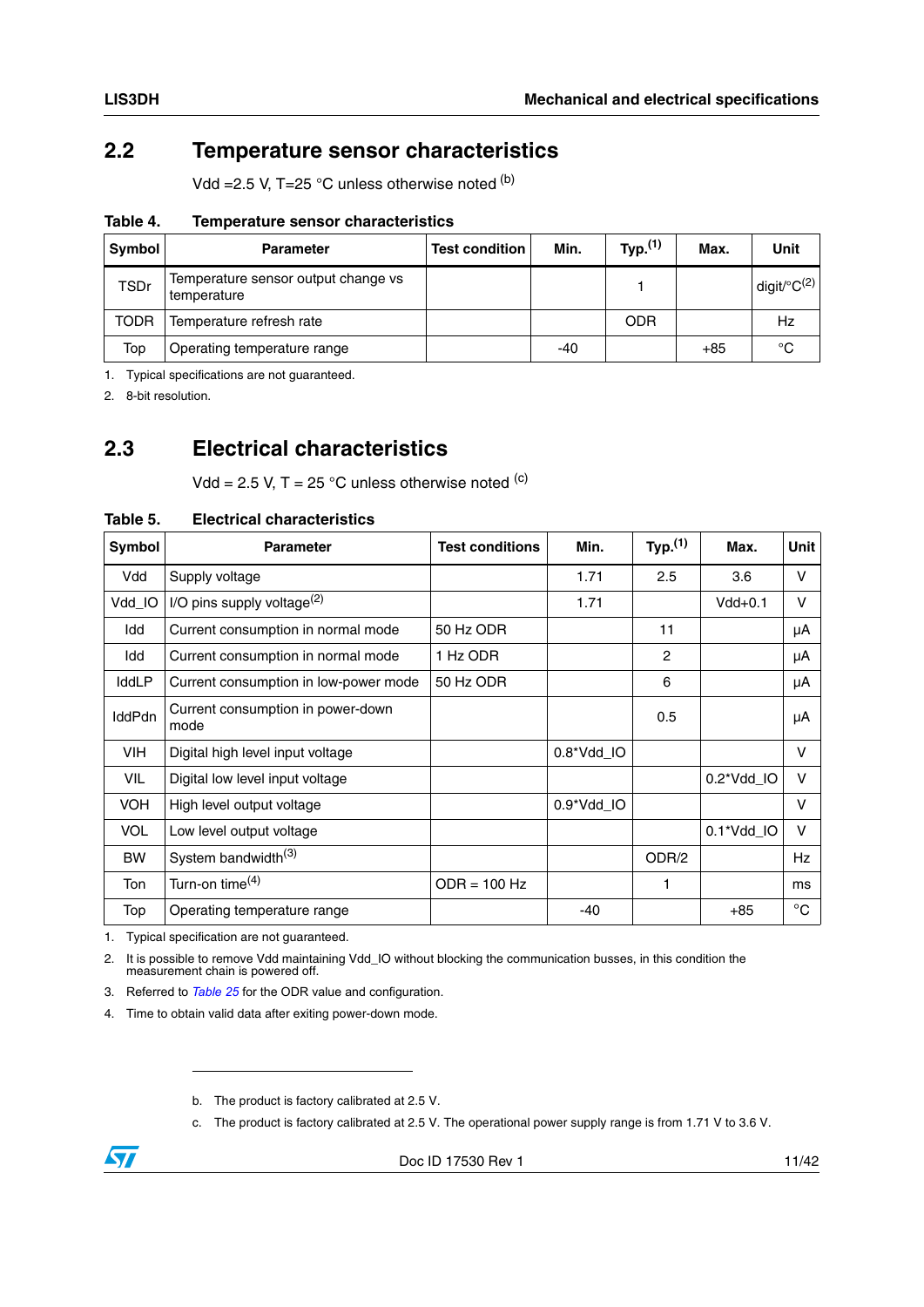### <span id="page-11-0"></span>**2.4 Communication interface characteristics**

### <span id="page-11-1"></span>**2.4.1 SPI - serial peripheral interface**

Subject to general operating conditions for Vdd and Top.

<span id="page-11-3"></span>

| <b>Symbol</b> | <b>Parameter</b>        | Value $(1)$ | Unit |            |
|---------------|-------------------------|-------------|------|------------|
|               |                         | Min         | Max  |            |
| tc(SPC)       | SPI clock cycle         | 100         |      | ns         |
| fc(SPC)       | SPI clock frequency     |             | 10   | <b>MHz</b> |
| tsu(CS)       | CS setup time           | 6           |      |            |
| th(CS)        | CS hold time            | 8           |      |            |
| tsu(SI)       | SDI input setup time    | 5           |      |            |
| th(SI)        | SDI input hold time     | 15          |      | ns         |
| tv(SO)        | SDO valid output time   |             | 50   |            |
| th(SO)        | SDO output hold time    | 9           |      |            |
| tdis(SO)      | SDO output disable time |             | 50   |            |

#### <span id="page-11-2"></span>**Figure 3. SPI slave timing diagram**



*Note: 1 Values are guaranteed at 10 MHz clock frequency for SPI with both 4 and 3 wires, based on characterization results, not tested in production.*

*2 Measurement points are done at 0.2·Vdd\_IO and 0.8·Vdd\_IO, for both Input and output port.*

*3 When no communication is on-going, data on CS, SPC, SDI and SDO are driven by internal pull-up resistors.*

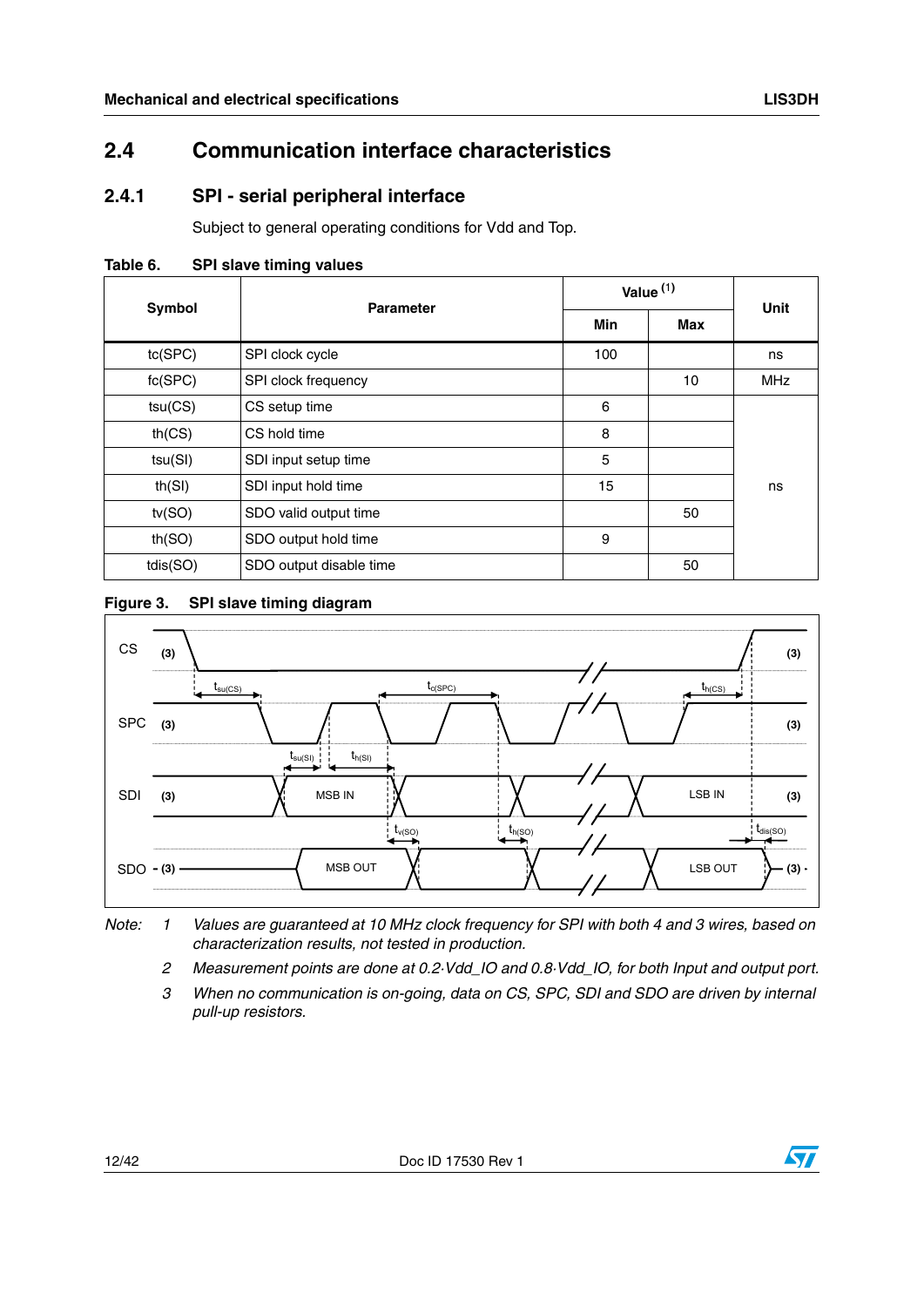### <span id="page-12-0"></span>**2.4.2 I2C - Inter IC control interface**

Subject to general operating conditions for Vdd and top.

|                         |                                                   |      | $12C$ standard mode $(1)$ | $I2C$ fast mode $(1)$ | Unit       |     |  |
|-------------------------|---------------------------------------------------|------|---------------------------|-----------------------|------------|-----|--|
| Symbol                  | <b>Parameter</b>                                  | Min  | Max                       | Min                   | <b>Max</b> |     |  |
| $f_{(SCL)}$             | SCL clock frequency                               | 0    | 100                       | 0                     | 400        | kHz |  |
| $t_{w(SCLL)}$           | SCL clock low time                                | 4.7  |                           | 1.3                   |            |     |  |
| $t_{w(SCLH)}$           | SCL clock high time                               | 4.0  |                           | 0.6                   |            | μs  |  |
| $t_{\text{su(SDA)}}$    | SDA setup time                                    | 250  |                           | 100                   |            | ns  |  |
| $t_{h(SDA)}$            | SDA data hold time                                | 0.01 | 3.45                      | 0.01                  | 0.9        | μs  |  |
| $t_{r(SDA)} t_{r(SCL)}$ | SDA and SCL rise time                             |      | 1000                      | $20 + 0.1 C_h^{(2)}$  | 300        |     |  |
| $t_{f(SDA)} t_{f(SCL)}$ | SDA and SCL fall time                             |      | 300                       | $20 + 0.1 C_h^{(2)}$  | 300        | ns  |  |
| $t_{h(ST)}$             | START condition hold time                         | 4    |                           | 0.6                   |            |     |  |
| $t_{\text{SU(SR)}}$     | Repeated START condition<br>setup time            | 4.7  |                           | 0.6                   |            |     |  |
| $t_{\text{su(SP)}}$     | STOP condition setup time                         | 4    |                           | 0.6                   |            | μs  |  |
| $t_{w(SP:SR)}$          | Bus free time between STOP<br>and START condition | 4.7  |                           | 1.3                   |            |     |  |

<span id="page-12-2"></span>Table 7. **I<sup>2</sup>C slave timing values** 

1. Data based on standard I<sup>2</sup>C protocol requirement, not tested in production.

2. Cb = total capacitance of one bus line, in pF.



#### <span id="page-12-1"></span>**Figure 4. I2C Slave timing diagram**

*Note: Measurement points are done at 0.2·Vdd\_IO and 0.8·Vdd\_IO, for both port.*

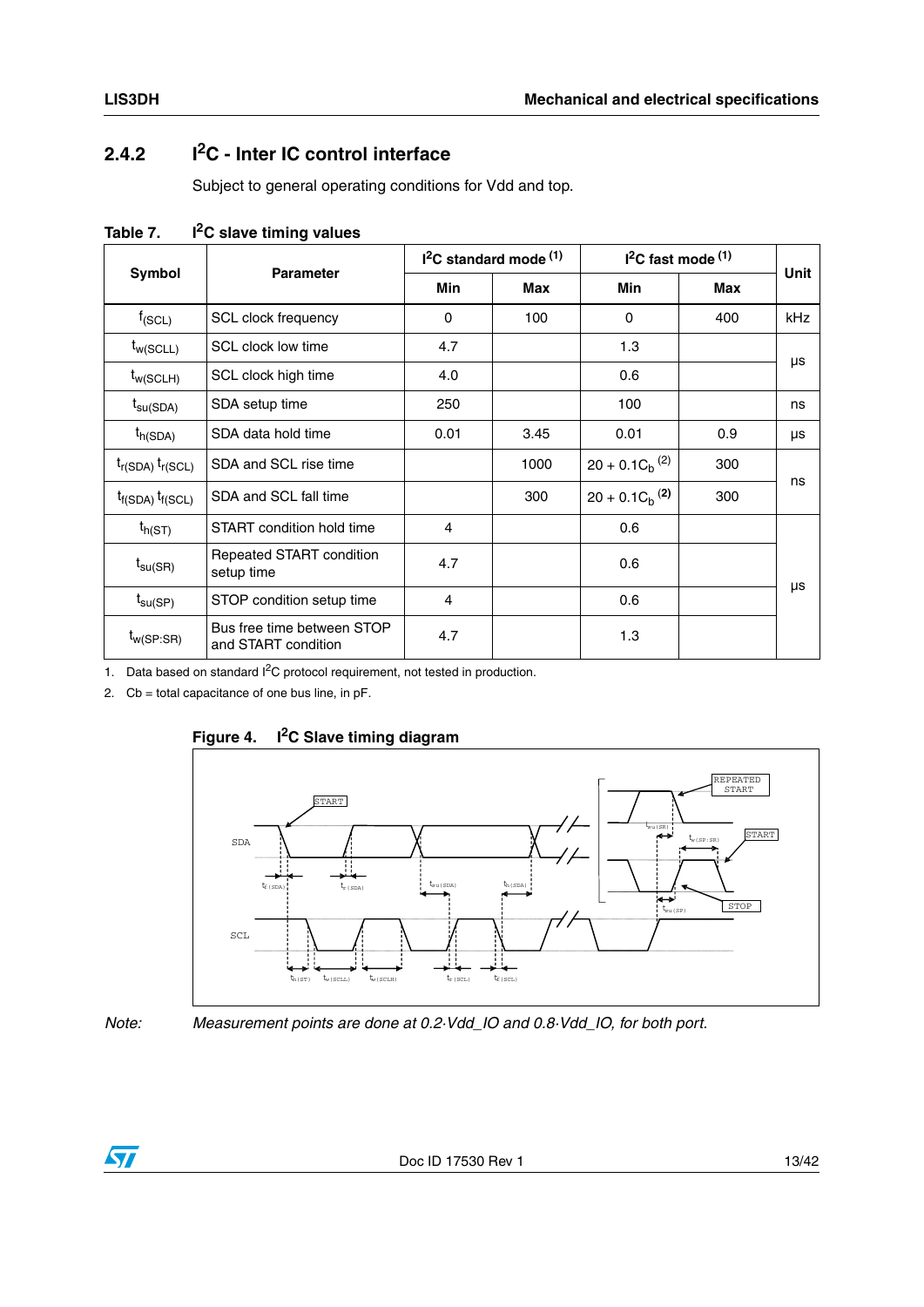### <span id="page-13-0"></span>**2.5 Absolute maximum ratings**

Stresses above those listed as "absolute maximum ratings" may cause permanent damage to the device. This is a stress rating only and functional operation of the device under these conditions is not implied. Exposure to maximum rating conditions for extended periods may affect device reliability.

| Symbol           | <b>Ratings</b>                                                          | <b>Maximum value</b>    | Unit         |
|------------------|-------------------------------------------------------------------------|-------------------------|--------------|
| Vdd              | Supply voltage                                                          | $-0.3$ to 4.8           | $\vee$       |
| Vdd IO           | I/O pins Supply voltage                                                 | $-0.3$ to 4.8           | $\vee$       |
| Vin              | Input voltage on any control pin<br>(CS, SCL/SPC, SDA/SDI/SDO, SDO/SA0) | $-0.3$ to Vdd IO $+0.3$ | v            |
| A <sub>POW</sub> | Acceleration (any axis, powered, $Vdd = 2.5 V$ )                        | 3000 for 0.5 ms         | g            |
|                  |                                                                         | 10000 for 0.1 ms        | g            |
|                  | Acceleration (any axis, unpowered)                                      | 3000 for 0.5 ms         | g            |
| A <sub>UNP</sub> |                                                                         | 10000 for 0.1 ms        | g            |
| $T_{OP}$         | Operating temperature range                                             | $-40$ to $+85$          | $^{\circ}$ C |
| $T_{\rm STG}$    | Storage temperature range                                               | $-40$ to $+125$         | $^{\circ}$ C |
| <b>ESD</b>       | Electrostatic discharge protection                                      | $2$ (HBM)               | kV           |

#### <span id="page-13-1"></span>Table 8. **Absolute maximum ratings**

*Note: Supply voltage on any pin should never exceed 4.8 V*



This is a mechanical shock sensitive device, improper handling can cause permanent damages to the part.



This is an ESD sensitive device, improper handling can cause permanent damages to  $\sum_{\text{the part.}}$ 

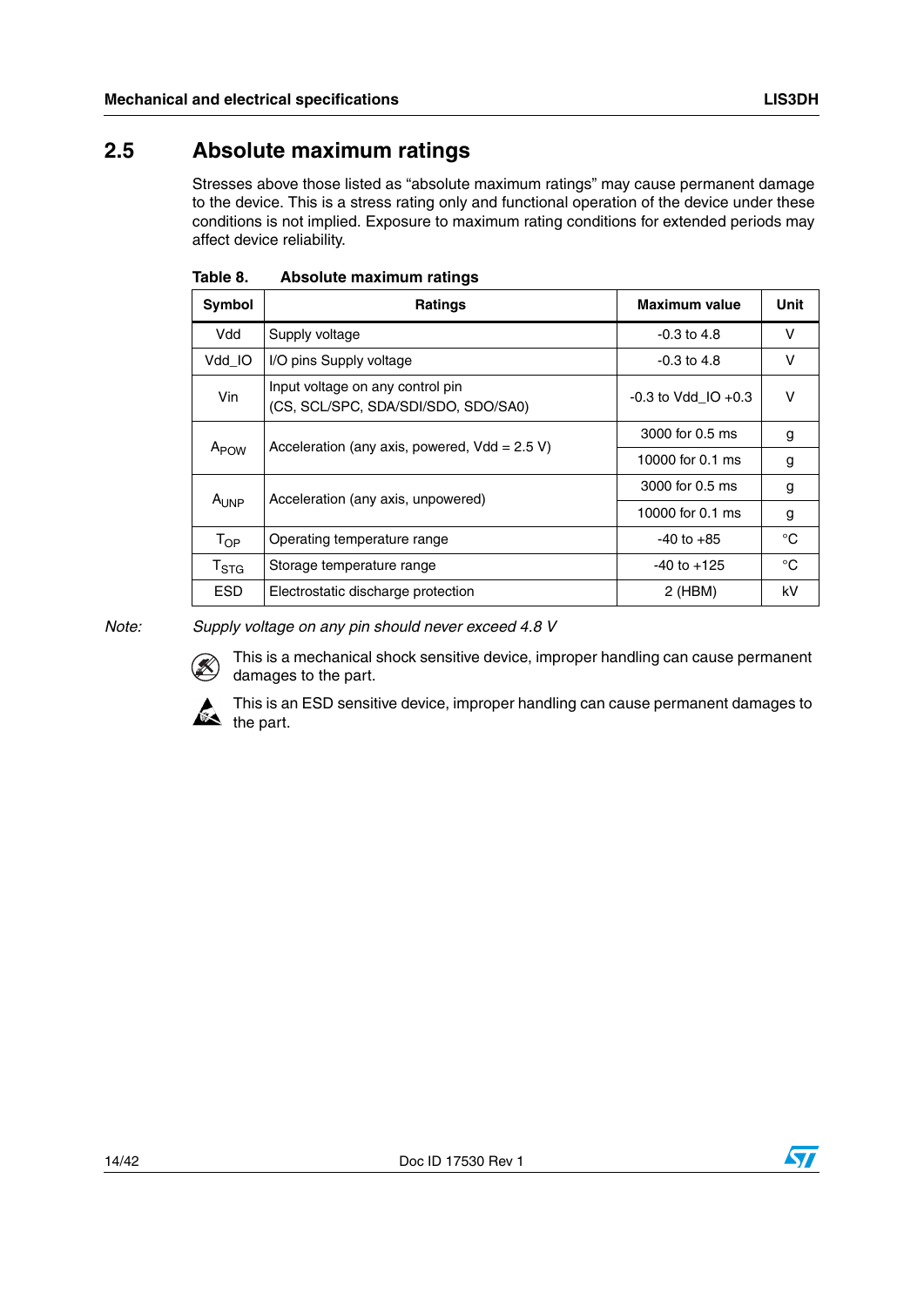### <span id="page-14-0"></span>**3 Terminology and functionality**

### <span id="page-14-1"></span>**3.1 Terminology**

#### <span id="page-14-2"></span>**3.1.1 Sensitivity**

Sensitivity describes the gain of the sensor and can be determined e.g. by applying 1 *g* acceleration to it. As the sensor can measure DC accelerations this can be done easily by pointing the axis of interest towards the center of the earth, noting the output value, rotating the sensor by 180 degrees (pointing to the sky) and noting the output value again. By doing so, ±1 *g* acceleration is applied to the sensor. Subtracting the larger output value from the smaller one, and dividing the result by 2, leads to the actual sensitivity of the sensor. This value changes very little over temperature and also time. The sensitivity tolerance describes the range of Sensitivities of a large population of sensors.

### <span id="page-14-3"></span>**3.1.2 Zero-***g* **level**

Zero-*g* level offset (TyOff) describes the deviation of an actual output signal from the ideal output signal if no acceleration is present. A sensor in a steady state on a horizontal surface measure 0 *g* in X axis and 0 *g* in Y axis whereas the Z axis measure 1 *g*. The output is ideally in the middle of the dynamic range of the sensor (content of OUT registers 00h, data expressed as 2's complement number). A deviation from ideal value in this case is called Zero-*g* offset. Offset is to some extent a result of stress to MEMS sensor and therefore the offset can slightly change after mounting the sensor onto a printed circuit board or exposing it to extensive mechanical stress. Offset changes little over temperature, see "Zero-*g* level change vs. temperature". The Zero-*g* level tolerance (TyOff) describes the standard deviation of the range of Zero-*g* levels of a population of sensors.

### <span id="page-14-4"></span>**3.2 Functionality**

#### <span id="page-14-5"></span>**3.2.1 Normal mode, low power mode**

LIS3DH provides two different operating modes respectively reported as *normal mode* and *low power mode*. While normal mode guarantees high resolution, low power mode reduces further the current consumption.

The table below reported summarizes how to select the operating mode.

| CTRL_REG1[3]<br>(LPen bit) | CTRL_REG4[3]<br>(HR bit) | <b>Operating mode</b> |
|----------------------------|--------------------------|-----------------------|
|                            |                          | Low power mode        |
|                            |                          | Normal mode           |

<span id="page-14-6"></span>**Table 9. Operating mode selection**

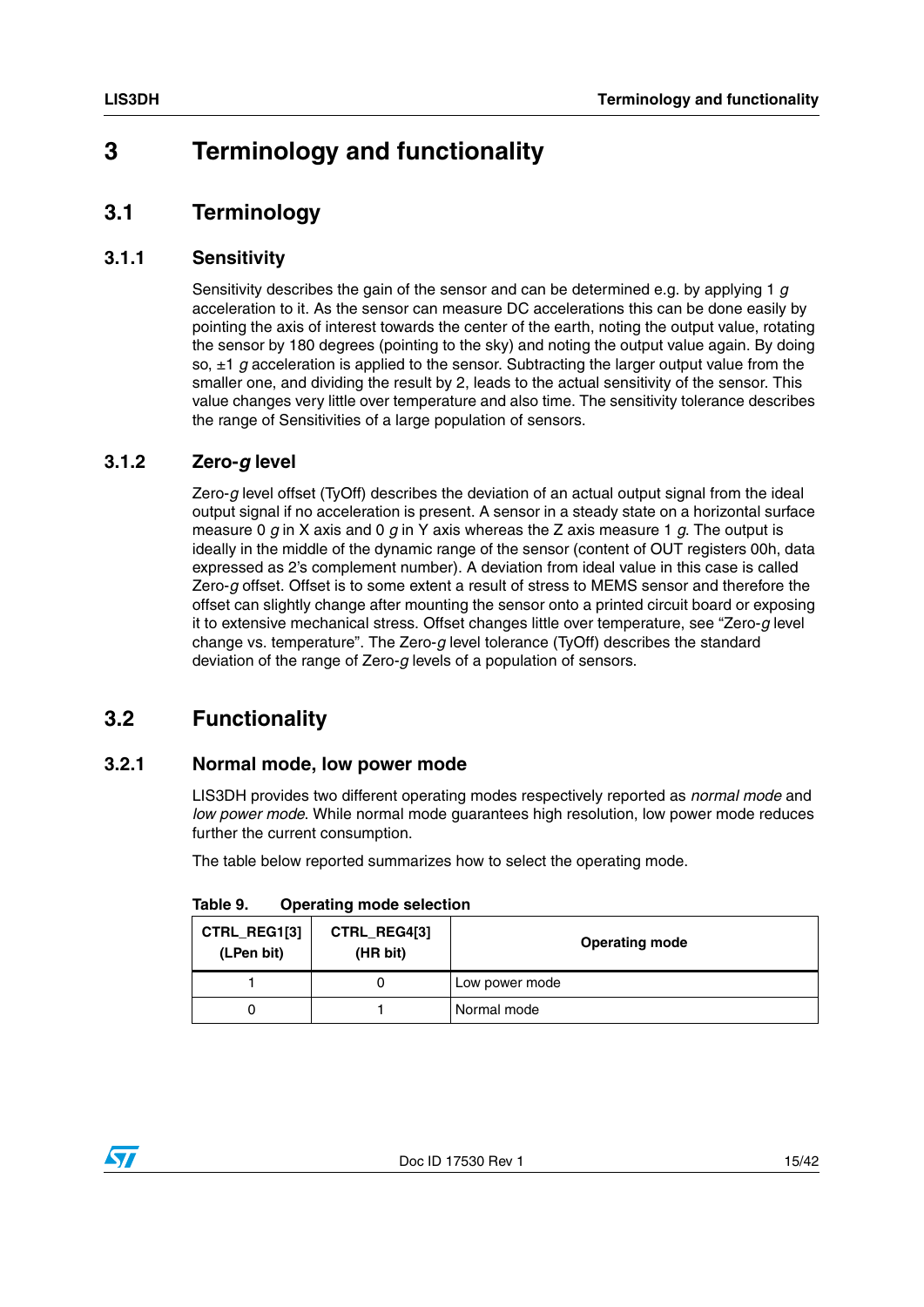#### <span id="page-15-0"></span>**3.2.2 Self-test**

Self-test allows to check the sensor functionality without moving it. The self-test function is off when the self-test bit (ST) is programmed to '0'. When the self-test bit is programmed to '1' an actuation force is applied to the sensor, simulating a definite input acceleration. In this case the sensor outputs exhibit a change in their DC levels which are related to the selected full scale through the device sensitivity. When self-test is activated, the device output level is given by the algebraic sum of the signals produced by the acceleration acting on the sensor and by the electrostatic test-force. If the output signals change within the amplitude specified inside *[Table 3](#page-9-2)*, then the sensor is working properly and the parameters of the interface chip are within the defined specifications.

#### <span id="page-15-1"></span>**3.2.3 6D / 4D orientation detection**

The LIS3DH include 6D / 4D orientation detection.

**6D / 4D orientation recognition**: In this configuration the interrupt is generated when the device is stable in a known direction. In 4D configuration Z axis position detection is disable.

### <span id="page-15-2"></span>**3.3 Sensing element**

A proprietary process is used to create a surface micro-machined accelerometer. The technology allows carrying out suspended silicon structures which are attached to the substrate in a few points called anchors and are free to move in the direction of the sensed acceleration. To be compatible with the traditional packaging techniques a cap is placed on top of the sensing element to avoid blocking the moving parts during the moulding phase of the plastic encapsulation.

When an acceleration is applied to the sensor the proof mass displaces from its nominal position, causing an imbalance in the capacitive half-bridge. This imbalance is measured using charge integration in response to a voltage pulse applied to the capacitor.

At steady state the nominal value of the capacitors are few pF and when an acceleration is applied the maximum variation of the capacitive load is in the fF range.

### <span id="page-15-3"></span>**3.4 IC interface**

The complete measurement chain is composed by a low-noise capacitive amplifier which converts the capacitive unbalancing of the MEMS sensor into an analog voltage that is finally available to the user by an analog-to-digital converter.

The acceleration data may be accessed through an  $I<sup>2</sup>C/SPI$  interface thus making the device particularly suitable for direct interfacing with a microcontroller.

The LIS3DH features a Data-Ready signal (RDY) which indicates when a new set of measured acceleration data is available thus simplifying data synchronization in the digital system that uses the device.

The LIS3DH may also be configured to generate an inertial Wake-Up and Free-Fall interrupt signal accordingly to a programmed acceleration event along the enabled axes. Both Free-Fall and Wake-Up can be available simultaneously on two different pins.

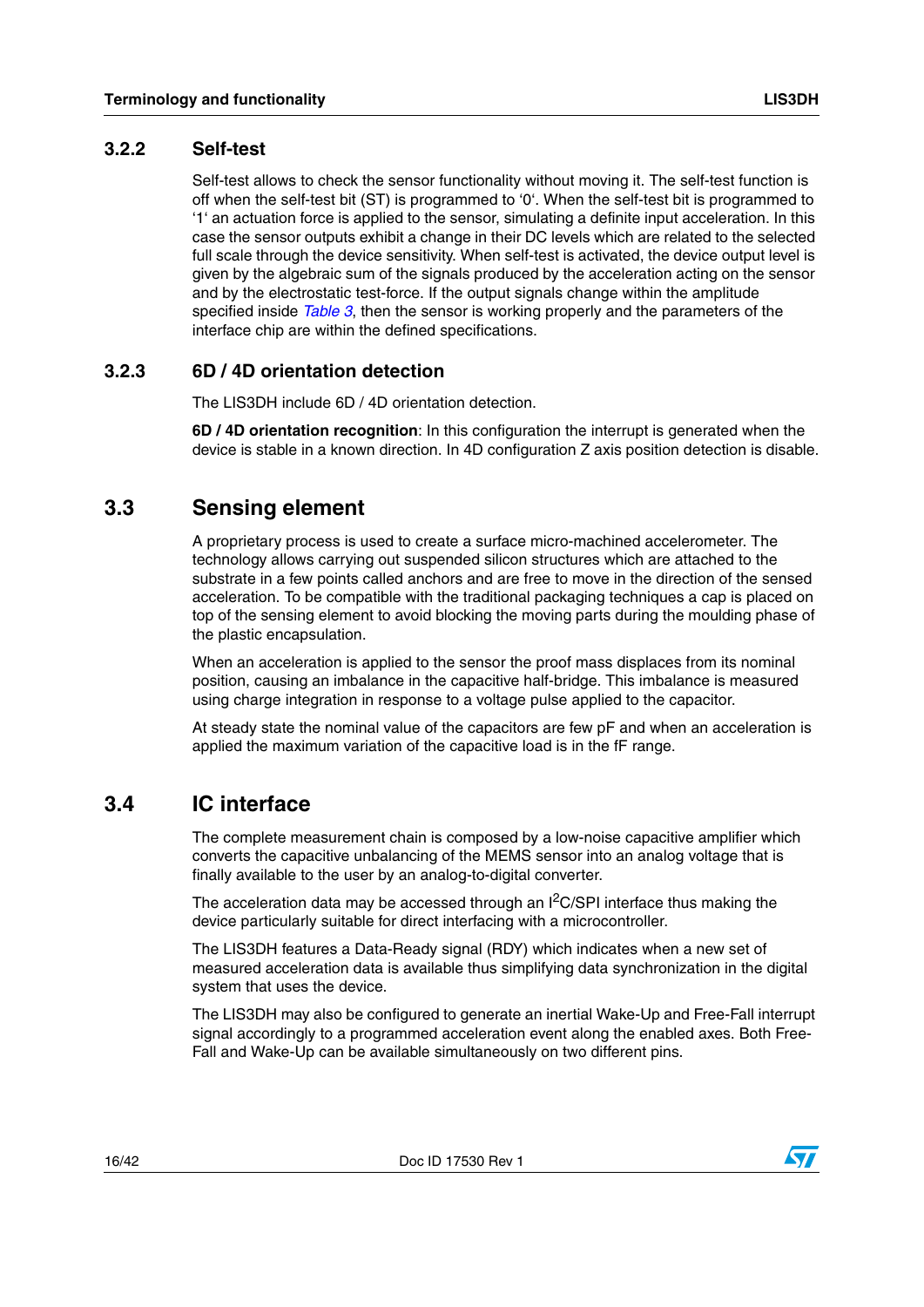### <span id="page-16-0"></span>**3.5 Factory calibration**

The IC interface is factory calibrated for sensitivity (So) and Zero-*g* level (TyOff).

The trimming values are stored inside the device in a non volatile memory. Any time the device is turned on, the trimming parameters are downloaded into the registers to be used during the active operation. This allows to use the device without further calibration.

### <span id="page-16-1"></span>**3.6 FIFO**

The LIS3DH contains a 10 bit, 32-level FIFO. Buffered output allows 4 operation modes: FIFO, stream, trigger and FIFO ByPass. Where FIFO bypass mode is activated FIFO is not operating and remains empty. In FIFO mode, data from acceleration detection on x, y, and zaxes measurements are stored in FIFO.

### <span id="page-16-2"></span>**3.7 Auxiliary ADC**

The LIS3DH contains an auxiliary 10 bit ADC with 3 separate dedicated inputs.

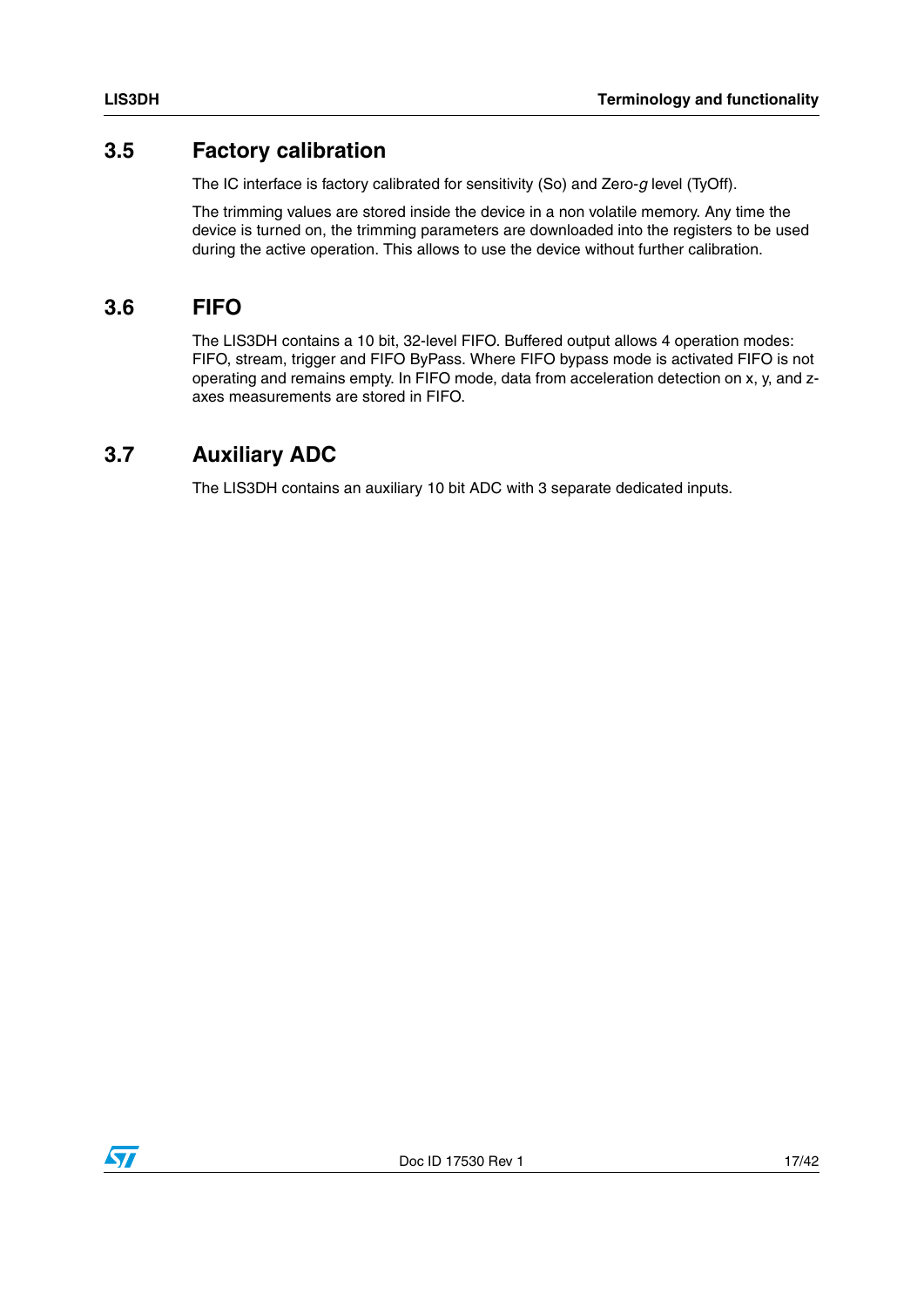### <span id="page-17-0"></span>**4 Application hints**



#### <span id="page-17-2"></span>**Figure 5. LIS3DH electrical connection**

The device core is supplied through Vdd line while the I/O pads are supplied through Vdd\_IO line. Power supply decoupling capacitors (100 nF ceramic, 10 µF aluminum) should be placed as near as possible to the pin 14 of the device (common design practice).

All the voltage and ground supplies must be present at the same time to have proper behavior of the IC (refer to *[Figure 5](#page-17-2)*). It is possible to remove Vdd maintaining Vdd\_IO without blocking the communication bus, in this condition the measurement chain is powered off.

The functionality of the device and the measured acceleration data is selectable and accessible through the  $I^2C$  or SPI interfaces. When using the  $I^2C$ , CS must be tied high.

The ADC1, ADC2 & ADC3 if not used can be left floating or keep connected to Vdd or GND.

The functions, the threshold and the timing of the two interrupt pins (INT1 and INT2) can be completely programmed by the user through the  $l^2C/SP$  interface.

### <span id="page-17-1"></span>**4.1 Soldering information**

The LGA package is compliant with the ECOPACK<sup>®</sup>, RoHS and "Green" standard. It is qualified for soldering heat resistance according to JEDEC J-STD-020.

Leave "Pin 1 Indicator" unconnected during soldering.

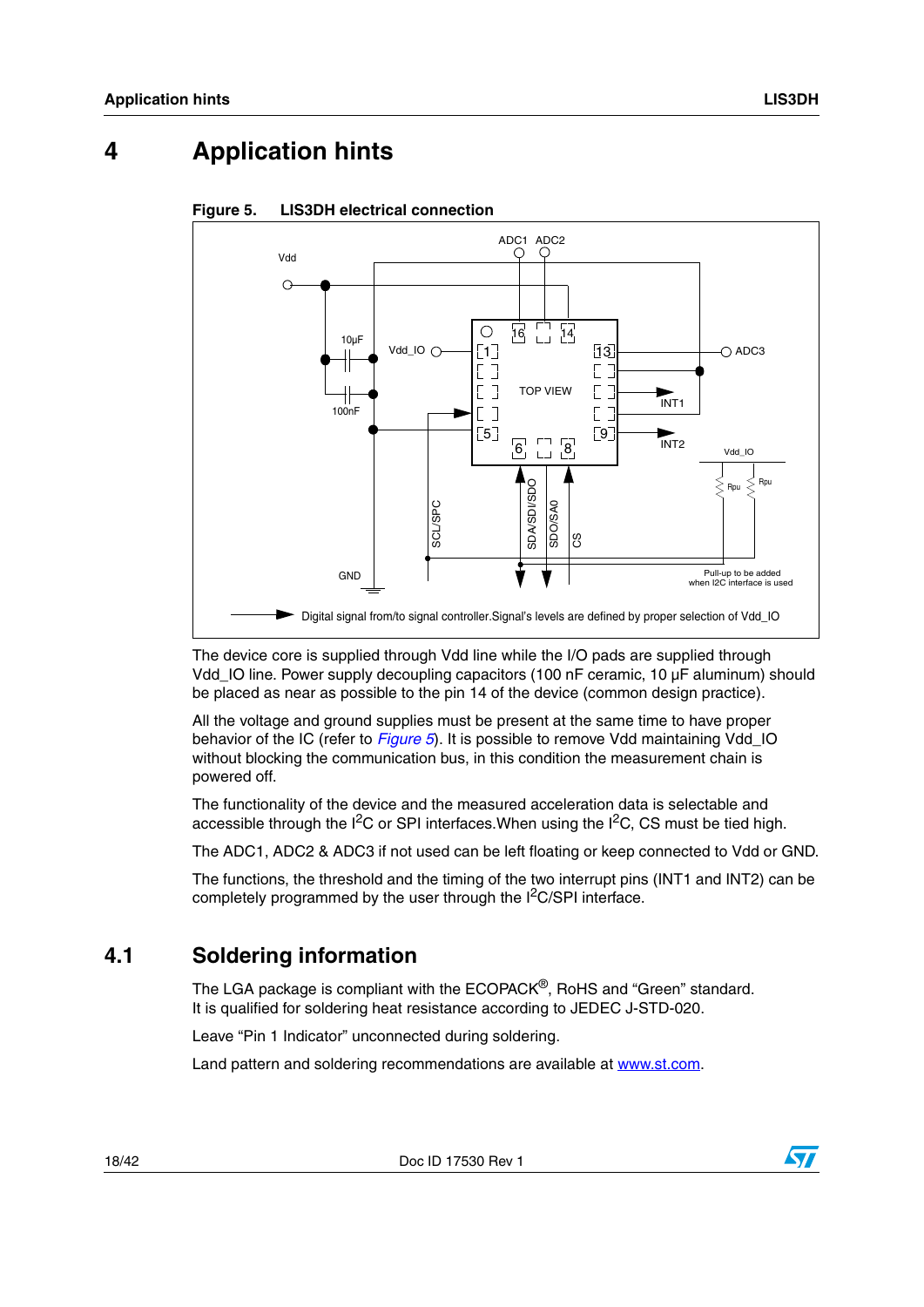### <span id="page-18-0"></span>**5 Digital main blocks**

### <span id="page-18-1"></span>**5.1 FIFO**

LIS3DH embeds a 32-slot of 10bit data FIFO for each of the three output channels, X, Y and Z. This allows a consistent power saving for the system, since the host processor does not need to continuously poll data from the sensor, but it can wakeup only when needed and burst the significant data out from the FIFO. This buffer can work accordingly to four different modes: Bypass mode, FIFO mode, Stream mode and Stream-to-FIFO mode. Each mode is selected by the FIFO\_MODE bits into the FIFO\_CTRL\_REG (2E). Programmable Watermark level, FIFO\_empty or FIFO\_Full events can be enabled to generate dedicated interrupts on INT1/2 pin (configuration through FIFO\_CFG\_REG).

### <span id="page-18-2"></span>**5.1.1 Bypass mode**

In Bypass mode, the FIFO is not operational and for this reason it remains empty. As described in the next figure, for each channel only the first address is used. The remaining FIFO slots are empty.

#### <span id="page-18-3"></span>**5.1.2 FIFO mode**

In FIFO mode, data from X, Y and Z channels are stored into the FIFO. A watermark interrupt can be enabled (FIFO\_WTMK\_EN bit into FIFO\_CTRL\_REG in order to be raised when the FIFO is filled to the level specified into the FIFO\_WTMK\_LEVEL bits of FIFO\_CTRL\_REG. The FIFO continues filling until it is full (32 slots of 10data for X, Y and Z). When full, the FIFO stops collecting data from the input channels.

#### <span id="page-18-4"></span>**5.1.3 Stream mode**

In the stream mode, data from X, Y and Z measurement are stored into the FIFO. A watermark interrupt can be enabled and set as in the FIFO mode.The FIFO continues filling until it's full (32 slots of 10data for X, Y and Z). When full, the FIFO discards the older data as the new arrive.

### <span id="page-18-5"></span>**5.1.4 Stream-to-FIFO mode**

In Stream-to\_FIFO mode, data from X, Y and Z measurement are stored into the FIFO. A watermark interrupt can be enabled (FIFO\_WTMK\_EN bit into FIFO\_CTRL\_REG) in order to be raised when the FIFO is filled to the level specified into the FIFO\_WTMK\_LEVEL bits of FIFO CTRL REG. The FIFO continues filling until it's full (32 slots of 10 data for X, Y and Z). When full, the FIFO discards the older data as the new arrive. Once trigger event occurs, the FIFO starts operating in FIFO mode.

### <span id="page-18-6"></span>**5.1.5 Retrieve data from FIFO**

FIFO data is read through OUT\_X (Addr reg 28h,29h), OUT\_Y (Addr reg 2Ah,2Bh) and OUT\_Z (Addr reg 2Ch,2Dh). When the FIFO is in stream, Trigger or FIFO mode, a read operation to the OUT\_X, OUT\_Y or OUT\_Z registers provides the data stored into the FIFO. Each time data is read from the FIFO, the oldest X, Y and Z data are placed into the OUT\_X, OUT\_Y and OUT\_Z registers and both single read and read\_burst operations can be used.

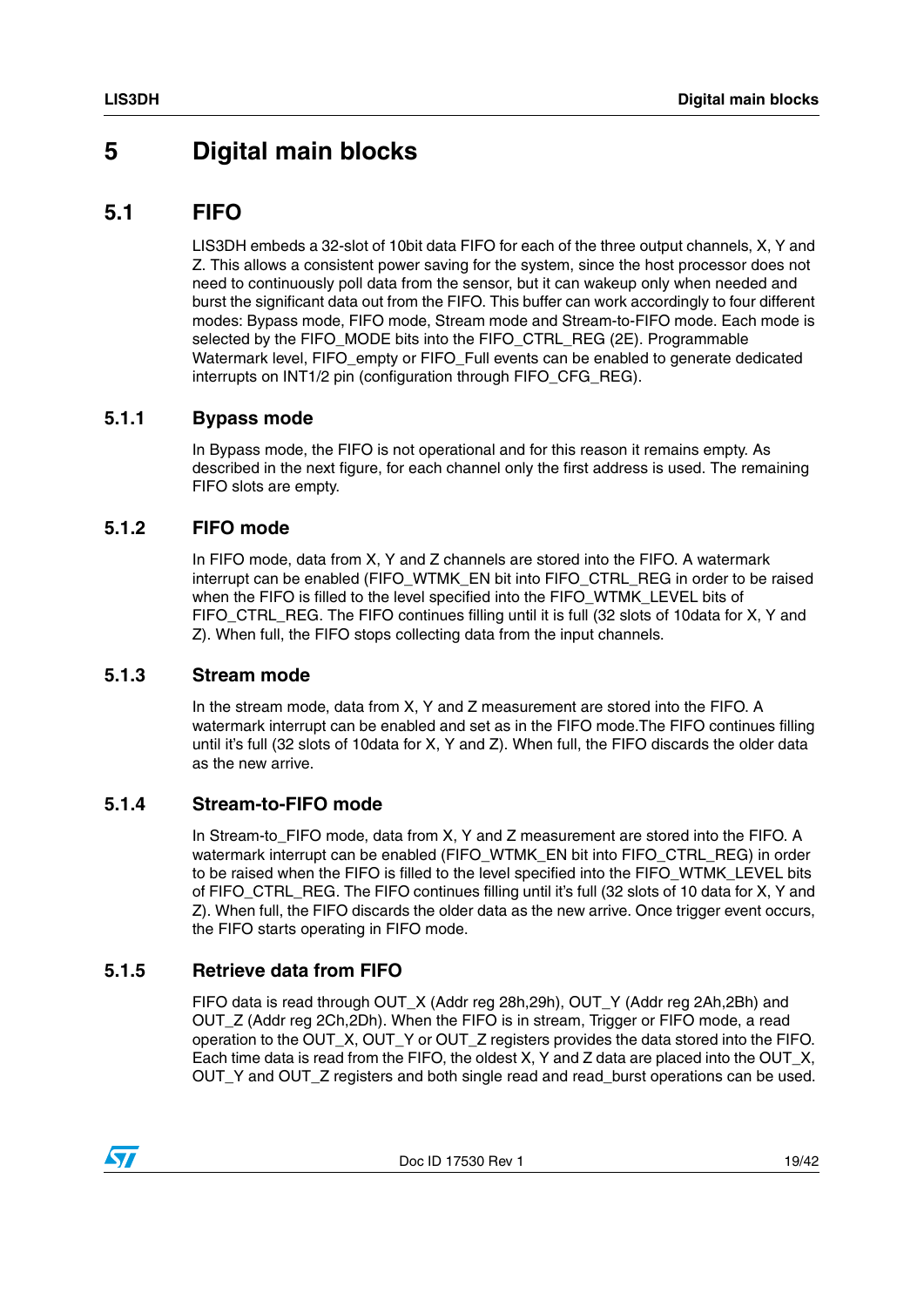### <span id="page-19-0"></span>**6 Digital interfaces**

The registers embedded inside the LIS3DH may be accessed through both the  $I<sup>2</sup>C$  and SPI serial interfaces. The latter may be SW configured to operate either in 3-wire or 4-wire interface mode.

The serial interfaces are mapped onto the same pads. To select/exploit the  $I<sup>2</sup>C$  interface, CS line must be tied high (i.e. connected to Vdd\_IO).

| Pin name        | <b>Pin description</b>                                                                       |
|-----------------|----------------------------------------------------------------------------------------------|
| CS.             | SPI enable<br>I <sup>2</sup> C/SPI mode selection (1: I <sup>2</sup> C mode; 0: SPI enabled) |
| <b>SCL</b>      | $I2C$ serial clock (SCL)                                                                     |
| <b>SPC</b>      | SPI serial port clock (SPC)                                                                  |
| <b>SDA</b>      | $I2C$ serial data (SDA)                                                                      |
| <b>SDI</b>      | SPI serial data input (SDI)                                                                  |
| <b>SDO</b>      | 3-wire interface serial data output (SDO)                                                    |
| SA <sub>0</sub> | I <sup>2</sup> C less significant bit of the device address (SA0)                            |
| <b>SDO</b>      | SPI serial data output (SDO)                                                                 |

<span id="page-19-2"></span>Table 10. **Serial interface pin description** 

### <span id="page-19-1"></span>**6.1 I2C serial interface**

The LIS3DH  $I^2C$  is a bus slave. The  $I^2C$  is employed to write data into registers whose content can also be read back.

The relevant  $I^2C$  terminology is given in the table below.

| Term        | <b>Description</b>                                                                          |  |  |  |  |  |
|-------------|---------------------------------------------------------------------------------------------|--|--|--|--|--|
| Transmitter | The device which sends data to the bus                                                      |  |  |  |  |  |
| Receiver    | The device which receives data from the bus                                                 |  |  |  |  |  |
| Master      | The device which initiates a transfer, generates clock signals and terminates a<br>transfer |  |  |  |  |  |
| Slave       | The device addressed by the master                                                          |  |  |  |  |  |

<span id="page-19-3"></span>Table 11. **Serial interface pin description** 

There are two signals associated with the  $I^2C$  bus: the serial clock line (SCL) and the Serial DAta line (SDA). The latter is a bidirectional line used for sending and receiving the data to/from the interface. Both the lines must be connected to Vdd\_IO through external pull-up resistor. When the bus is free both the lines are high.

The  $I^2C$  interface is compliant with fast mode (400 kHz)  $I^2C$  standards as well as with the normal mode.

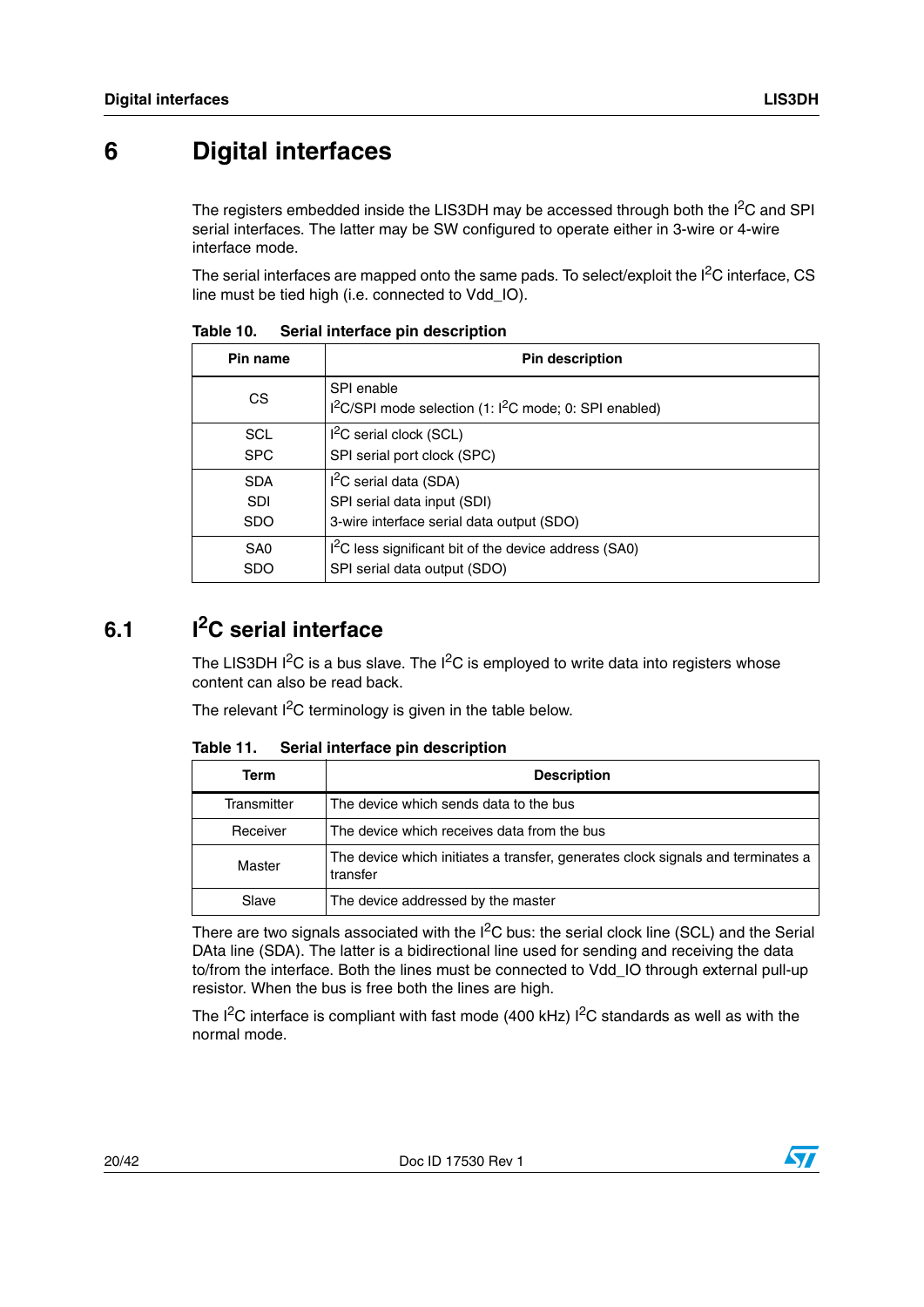### <span id="page-20-0"></span>**6.1.1 I2C operation**

The transaction on the bus is started through a START (ST) signal. A START condition is defined as a HIGH to LOW transition on the data line while the SCL line is held HIGH. After this has been transmitted by the Master, the bus is considered busy. The next byte of data transmitted after the start condition contains the address of the slave in the first 7 bits and the eighth bit tells whether the Master is receiving data from the slave or transmitting data to the slave. When an address is sent, each device in the system compares the first seven bits after a start condition with its address. If they match, the device considers itself addressed by the Master.

The Slave ADdress (SAD) associated to the LIS3DH is 001100xb. **SDO**/**SA0** pad can be used to modify less significant bit of the device address. If SA0 pad is connected to voltage supply, LSb is '1' (address 0011001b) else if SA0 pad is connected to ground, LSb value is '0' (address 0011000b). This solution permits to connect and address two different accelerometers to the same  $I^2C$  lines.

Data transfer with acknowledge is mandatory. The transmitter must release the SDA line during the acknowledge pulse. The receiver must then pull the data line LOW so that it remains stable low during the HIGH period of the acknowledge clock pulse. A receiver which has been addressed is obliged to generate an acknowledge after each byte of data received.

The I<sup>2</sup>C embedded inside the LIS3DH behaves like a slave device and the following protocol must be adhered to. After the start condition (ST) a slave address is sent, once a slave acknowledge (SAK) has been returned, a 8-bit sub-address (SUB) is transmitted: the 7 LSb represent the actual register address while the MSB enables address auto increment. If the MSb of the SUB field is '1', the SUB (register address) is automatically increased to allow multiple data read/write.

The slave address is completed with a Read/Write bit. If the bit was '1' (Read), a repeated START (SR) condition must be issued after the two sub-address bytes; if the bit is '0' (Write) the Master transmit to the slave with direction unchanged. *[Table 12](#page-20-1)* explains how the SAD+Read/Write bit pattern is composed, listing all the possible configurations.

| Command | SAD[6:1] | $SAD[0] = SAO$ | R/W | SAD+R/W        |
|---------|----------|----------------|-----|----------------|
| Read    | 001100   |                |     | 00110001 (31h) |
| Write   | 001100   | U              | 0   | 00110000 (30h) |
| Read    | 001100   |                |     | 00110011 (33h) |
| Write   | 001100   |                | 0   | 00110010 (32h) |

<span id="page-20-1"></span>

| Table 12. | <b>SAD+Read/Write patterns</b> |  |
|-----------|--------------------------------|--|
|-----------|--------------------------------|--|

<span id="page-20-2"></span>

| Table 13. |  |  | Transfer when master is writing one byte to slave |
|-----------|--|--|---------------------------------------------------|
|-----------|--|--|---------------------------------------------------|

| <b>Master</b> | <b>ST</b> | $SAD + W$ |            | <b>SUB</b> |            | <b>DATA</b> |            | SP |
|---------------|-----------|-----------|------------|------------|------------|-------------|------------|----|
| Slave         |           |           | <b>SAK</b> |            | <b>SAK</b> |             | <b>SAK</b> |    |

#### <span id="page-20-3"></span>**Table 14. Transfer when master is writing multiple bytes to slave:**

| <b>Master</b> | ST | $SAD + W$ |            | <b>SUB</b> |            | <b>DATA</b> |     | <b>DATA</b> |     | <b>SP</b> |
|---------------|----|-----------|------------|------------|------------|-------------|-----|-------------|-----|-----------|
| Slave         |    |           | <b>SAK</b> |            | <b>SAK</b> |             | SAK |             | SAK |           |

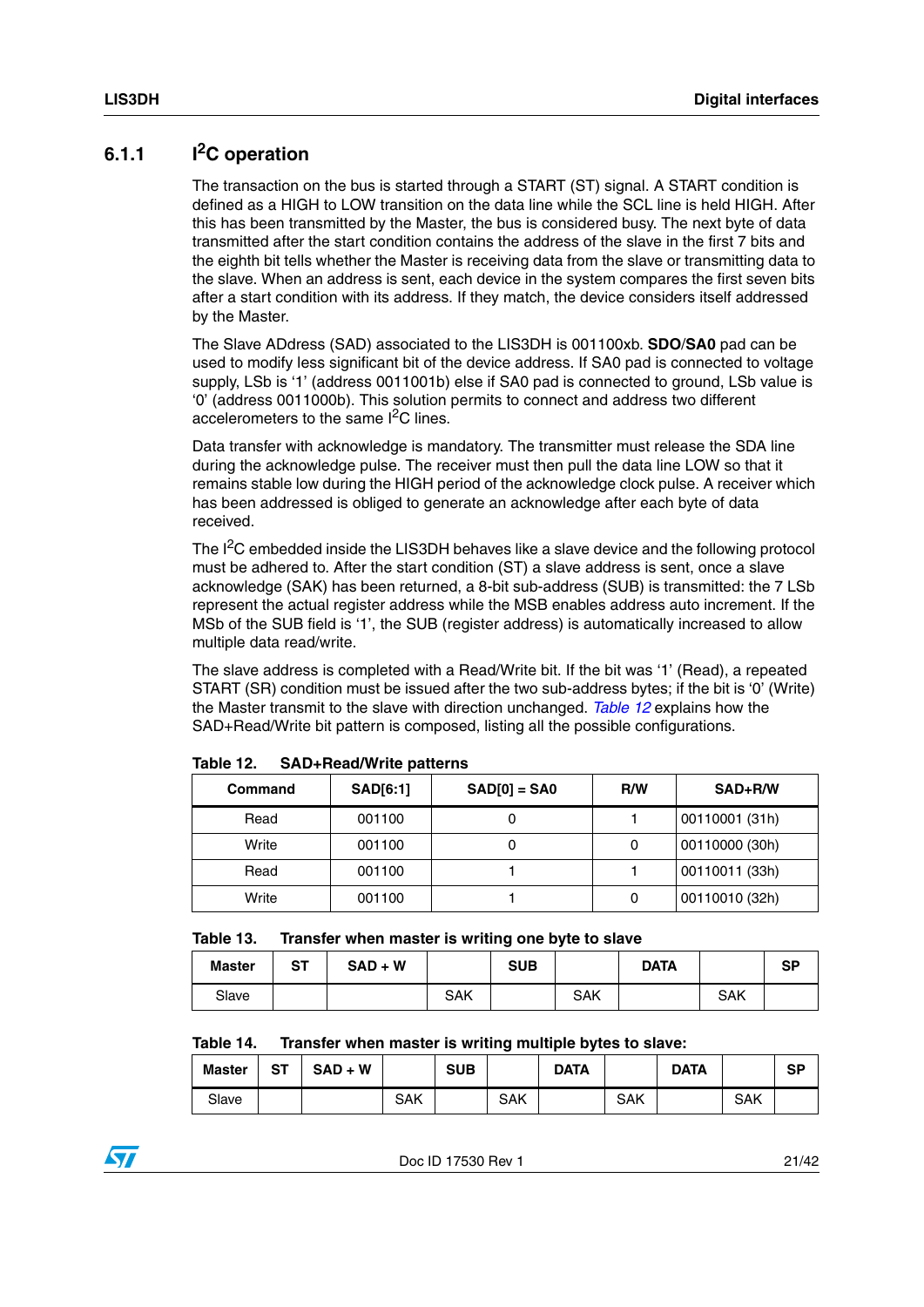| <b>Master</b> | ST | $SAD + W$ |     | <b>SUB</b> |            | SR | $SAD + R$ |            |      | <b>NMAK</b> | SP |
|---------------|----|-----------|-----|------------|------------|----|-----------|------------|------|-------------|----|
| Slave         |    |           | SAK |            | <b>SAK</b> |    |           | <b>SAK</b> | data |             |    |

<span id="page-21-2"></span>

| Table 15. | Transfer when master is receiving (reading) one byte of data from slave: |  |  |
|-----------|--------------------------------------------------------------------------|--|--|
|           |                                                                          |  |  |

#### <span id="page-21-3"></span>**Table 16. Transfer when master is receiving (reading) multiple bytes of data from slave**

| <b>Master</b> | <b>ST</b> | SAD+W |            | <b>SUB</b> |            | <b>SR</b> | $SAD+R$ |            |             | <b>MAK</b> |             | <b>MAK</b> |             | <b>NMAK</b> | <b>SP</b> |
|---------------|-----------|-------|------------|------------|------------|-----------|---------|------------|-------------|------------|-------------|------------|-------------|-------------|-----------|
| Slave         |           |       | <b>SAK</b> |            | <b>SAK</b> |           |         | <b>SAK</b> | <b>DATA</b> |            | <b>DATA</b> |            | <b>DATA</b> |             |           |

Data are transmitted in byte format (DATA). Each data transfer contains 8 bits. The number of bytes transferred per transfer is unlimited. Data is transferred with the Most Significant bit (MSb) first. If a receiver can't receive another complete byte of data until it has performed some other function, it can hold the clock line, SCL LOW to force the transmitter into a wait state. Data transfer only continues when the receiver is ready for another byte and releases the data line. If a slave receiver doesn't acknowledge the slave address (i.e. it is not able to receive because it is performing some real time function) the data line must be left HIGH by the slave. The Master can then abort the transfer. A LOW to HIGH transition on the SDA line while the SCL line is HIGH is defined as a STOP condition. Each data transfer must be terminated by the generation of a STOP (SP) condition.

In order to read multiple bytes, it is necessary to assert the most significant bit of the subaddress field. In other words, SUB(7) must be equal to 1 while SUB(6-0) represents the address of first register to be read.

In the presented communication format MAK is Master acknowledge and NMAK is No Master Acknowledge.

### <span id="page-21-0"></span>**6.2 SPI bus interface**

The LIS3DH SPI is a bus slave. The SPI allows to write and read the registers of the device. The Serial Interface interacts with the outside world with 4 wires: **CS**, **SPC**, **SDI** and **SDO**.



<span id="page-21-1"></span>**Figure 6. Read and write protocol**

**CS** is the serial port enable and it is controlled by the SPI master. It goes low at the start of the transmission and goes back high at the end. **SPC** is the serial port clock and it is controlled by the SPI master. It is stopped high when **CS** is high (no transmission). **SDI** and

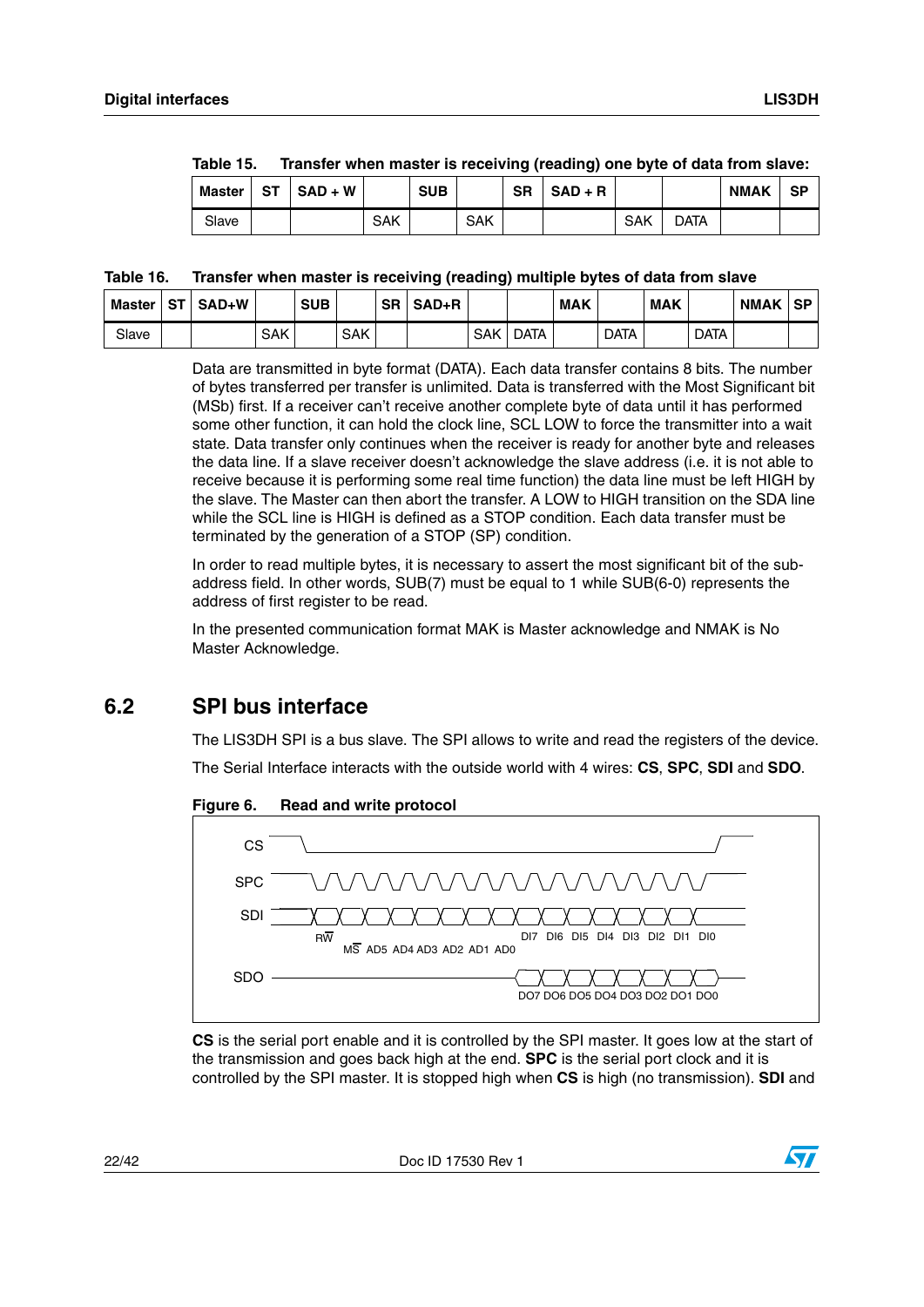**SDO** are respectively the serial port data input and output. Those lines are driven at the falling edge of **SPC** and should be captured at the rising edge of **SPC**.

Both the read register and write register commands are completed in 16 clock pulses or in multiple of 8 in case of multiple bytes read/write. Bit duration is the time between two falling edges of **SPC**. The first bit (bit 0) starts at the first falling edge of **SPC** after the falling edge of **CS** while the last bit (bit 15, bit 23, ...) starts at the last falling edge of SPC just before the rising edge of **CS**.

*bit 0*: RW bit. When 0, the data DI(7:0) is written into the device. When 1, the data DO(7:0) from the device is read. In latter case, the chip drives **SDO** at the start of bit 8.

*bit 1*: MS bit. When 0, the address remains unchanged in multiple read/write commands. When 1, the address is auto incremented in multiple read/write commands.

*bit 2-7*: address AD(5:0). This is the address field of the indexed register.

*bit 8-15*: data DI(7:0) (write mode). This is the data that is written into the device (MSb first).

*bit 8-15*: data DO(7:0) (read mode). This is the data that is read from the device (MSb first).

In multiple read/write commands further blocks of 8 clock periods is added. When MS bit is '0' the address used to read/write data remains the same for every block. When MS bit is '1' the address used to read/write data is increased at every block.

The function and the behavior of **SDI** and **SDO** remain unchanged.

#### <span id="page-22-0"></span>**6.2.1 SPI read**

<span id="page-22-1"></span>



The SPI Read command is performed with 16 clock pulses. Multiple byte read command is performed adding blocks of 8 clock pulses at the previous one.

*bit 0*: READ bit. The value is 1.

*bit 1*: MS bit. When 0 do not increment address, when 1 increment address in multiple reading.

*bit 2-7*: address AD(5:0). This is the address field of the indexed register.

*bit 8-15*: data DO(7:0) (read mode). This is the data that is read from the device (MSb first).

*bit 16-...* : data DO(...-8). Further data in multiple byte reading.

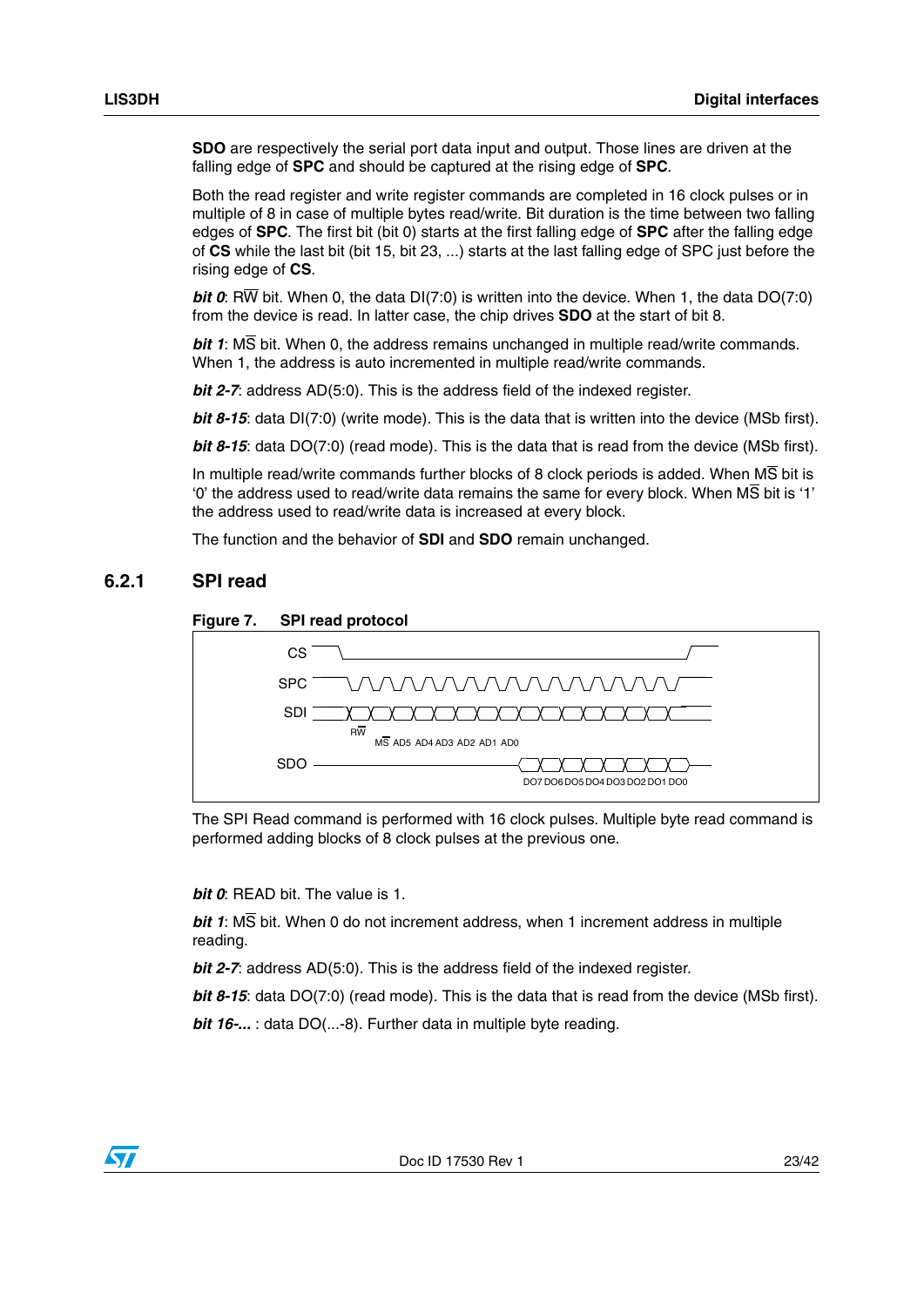

<span id="page-23-1"></span>**Figure 8. Multiple bytes SPI read protocol (2 bytes example)**

#### <span id="page-23-0"></span>**6.2.2 SPI write**

<span id="page-23-2"></span>

The SPI Write command is performed with 16 clock pulses. Multiple byte write command is performed adding blocks of 8 clock pulses at the previous one.

*bit 0*: WRITE bit. The value is 0.

*bit 1*: MS bit. When 0 do not increment address, when 1 increment address in multiple writing.

*bit 2 -7*: address AD(5:0). This is the address field of the indexed register.

*bit 8-15*: data DI(7:0) (write mode). This is the data that is written inside the device (MSb first).

*bit 16-...* : data DI(...-8). Further data in multiple byte writing.



<span id="page-23-3"></span>

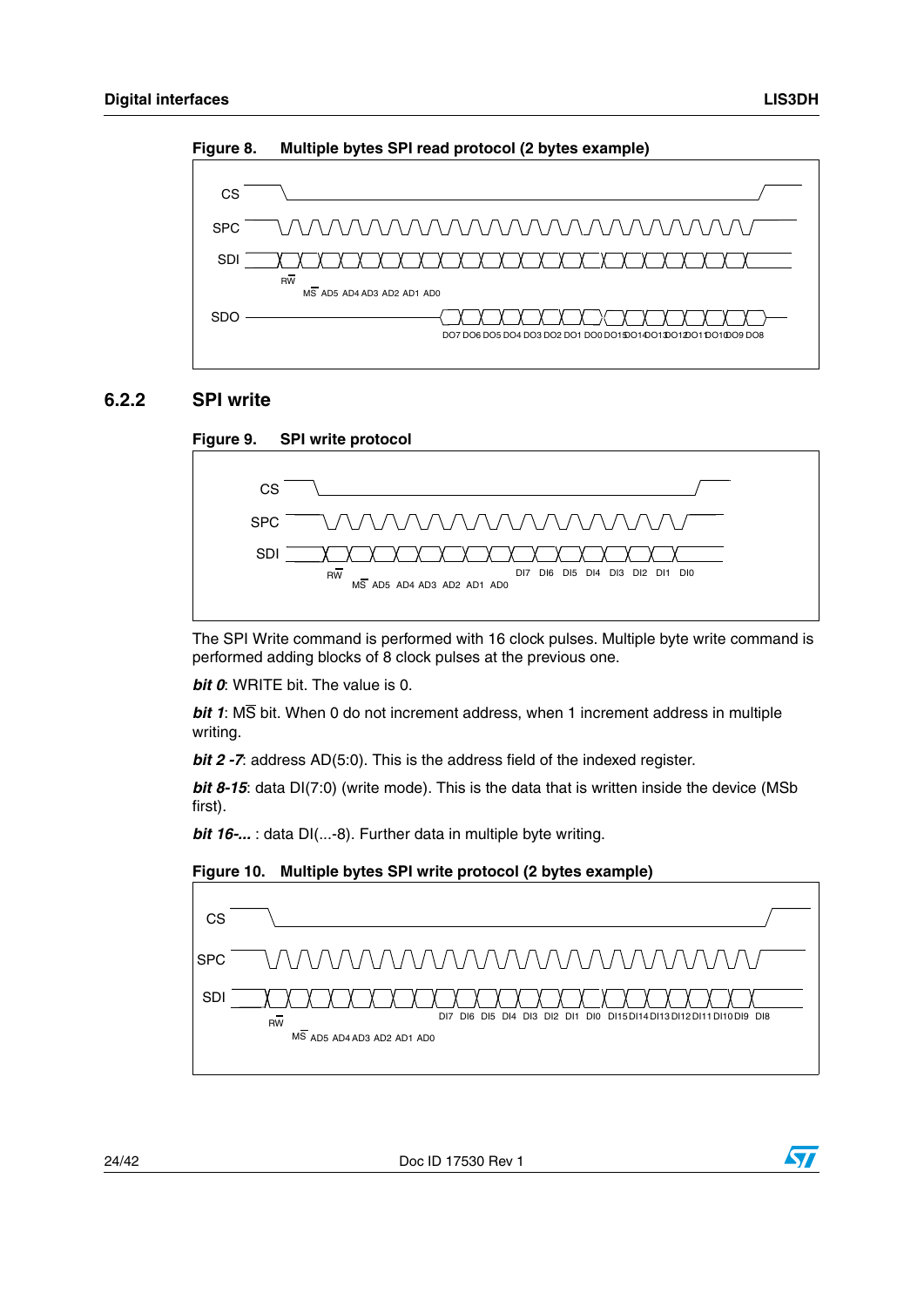#### <span id="page-24-0"></span>**6.2.3 SPI read in 3-wires mode**

3-wires mode is entered by setting to '1' bit SIM (SPI serial interface mode selection) in CTRL\_REG4.

<span id="page-24-1"></span>



The SPI read command is performed with 16 clock pulses:

*bit 0*: READ bit. The value is 1.

*bit 1*: MS bit. When 0 do not increment address, when 1 increment address in multiple reading.

*bit 2-7*: address AD(5:0). This is the address field of the indexed register.

*bit 8-15*: data DO(7:0) (read mode). This is the data that is read from the device (MSb first).

Multiple read command is also available in 3-wires mode.

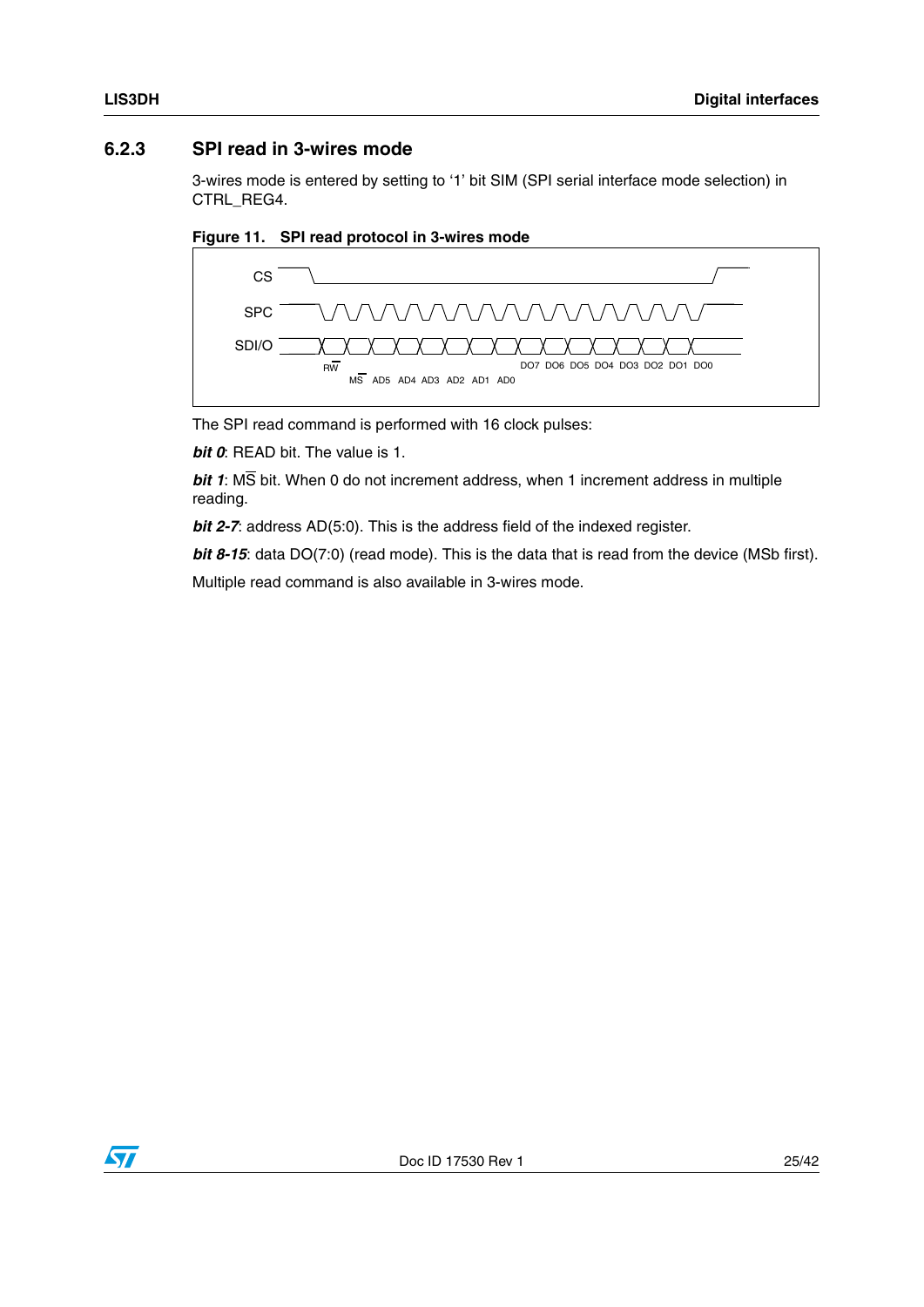## <span id="page-25-0"></span>**7 Register mapping**

The table given below provides a listing of the 8 bit registers embedded in the device and the related addresses:

|                          |             | <b>Register address</b> |               |                |                |  |
|--------------------------|-------------|-------------------------|---------------|----------------|----------------|--|
| <b>Name</b>              | <b>Type</b> | <b>Hex</b>              | <b>Binary</b> | <b>Default</b> | <b>Comment</b> |  |
| Reserved (do not modify) |             | $00 - 06$               |               |                | Reserved       |  |
| STATUS REG AUX           | r           | 07                      | 000 0111      |                |                |  |
| OUT_ADC1_L               | r           | 08                      | 000 1000      | output         |                |  |
| OUT_ADC1_H               | r           | 09                      | 000 1001      | output         |                |  |
| OUT_ADC2_L               | r           | 0A                      | 000 1010      | output         |                |  |
| OUT_ADC2_H               | r           | 0B                      | 000 1011      | output         |                |  |
| OUT_ADC3_L               | r           | 0C                      | 000 1100      | output         |                |  |
| OUT_ADC3_H               | r           | 0D                      | 000 1101      | output         |                |  |
| INT_COUNTER_REG          | r           | 0E                      | 000 1110      |                |                |  |
| WHO_AM_I                 | r           | 0F                      | 000 1111      | 00110011       | Dummy register |  |
| Reserved (do not modify) |             | $10 - 1E$               |               |                | Reserved       |  |
| TEMP_CFG_REG             | rw          | 1F                      | 001 1111      |                |                |  |
| CTRL_REG1                | rw          | 20                      | 010 0000      | 00000111       |                |  |
| CTRL_REG2                | rw          | 21                      | 010 0001      | 00000000       |                |  |
| CTRL_REG3                | rw          | 22                      | 010 0010      | 00000000       |                |  |
| CTRL REG4                | rw          | 23                      | 010 0011      | 00000000       |                |  |
| CTRL_REG5                | rw          | 24                      | 010 0100      | 00000000       |                |  |
| CTRL_REG6                | rw          | 25                      | 010 0101      | 00000000       |                |  |
| <b>REFERENCE</b>         | rw          | 26                      | 010 0110      | 00000000       |                |  |
| STATUS_REG2              | r           | 27                      | 010 0111      | 00000000       |                |  |
| OUT_X_L                  | r           | 28                      | 010 1000      | output         |                |  |
| OUT_X_H                  | r           | 29                      | 010 1001      | output         |                |  |
| OUT_Y_L                  | r           | 2A                      | 010 1010      | output         |                |  |
| OUT_Y_H                  | r           | 2B                      | 010 1011      | output         |                |  |
| OUT_Z_L                  | r           | 2C                      | 010 1100      | output         |                |  |
| OUT_Z_H                  | r           | 2D                      | 010 1101      | output         |                |  |
| FIFO_CTRL_REG            | rw          | 2E                      | 010 1110      | 00000000       |                |  |
| FIFO SRC REG             | r           | 2F                      | 010 1111      |                |                |  |
| INT1_CFG                 | rw          | 30                      | 011 0000      | 00000000       |                |  |

<span id="page-25-1"></span>

| Table 17. | <b>Register address map</b> |  |  |
|-----------|-----------------------------|--|--|
|-----------|-----------------------------|--|--|

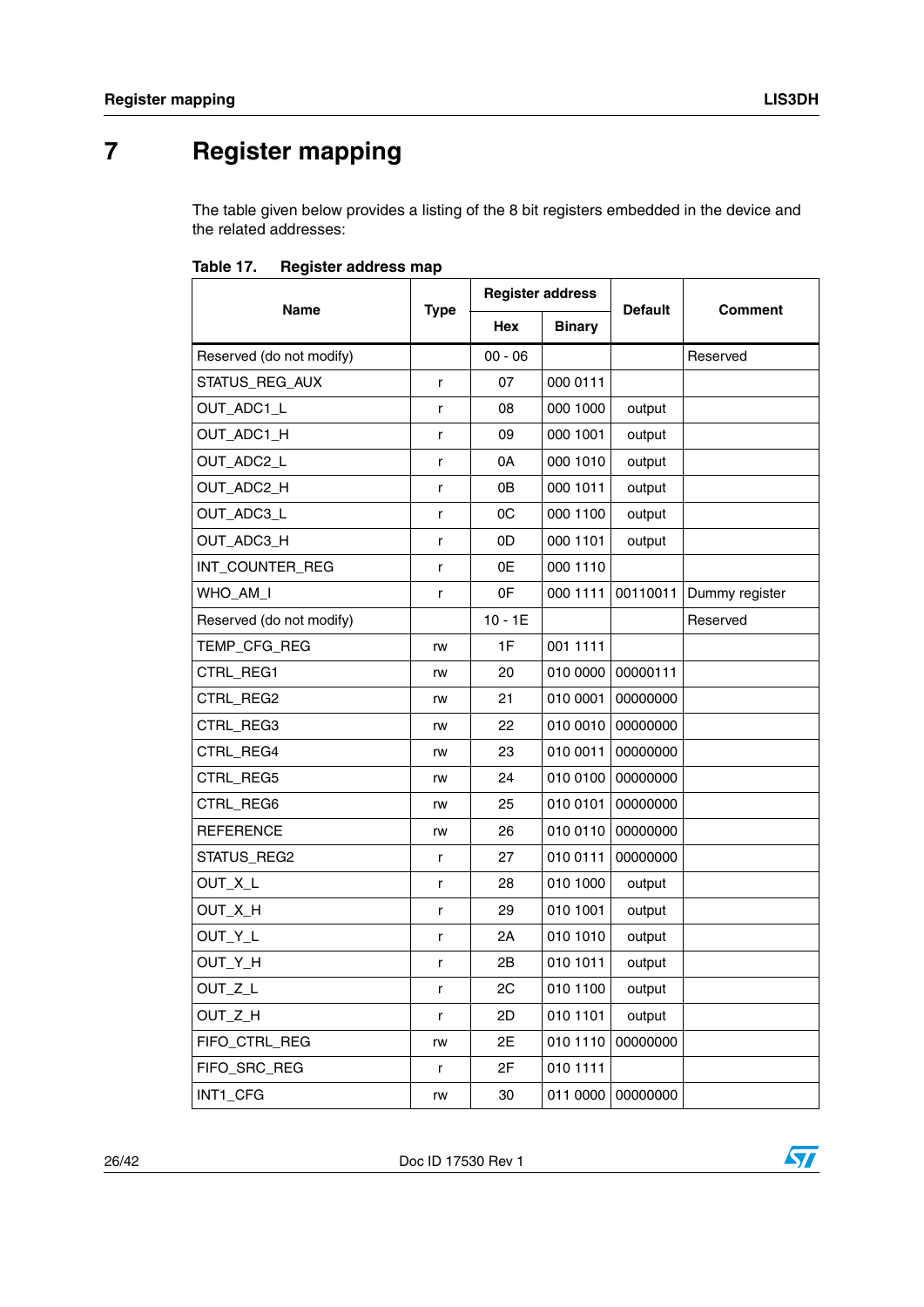| - 3              |                           |                         |               |                |                |  |
|------------------|---------------------------|-------------------------|---------------|----------------|----------------|--|
|                  |                           | <b>Register address</b> |               |                | <b>Comment</b> |  |
| <b>Name</b>      | <b>Type</b><br><b>Hex</b> |                         | <b>Binary</b> | <b>Default</b> |                |  |
| INT1_SOURCE      | r                         | 31                      | 011 0001      | 00000000       |                |  |
| INT1 THS         | rw                        | 32                      | 011 0010      | 00000000       |                |  |
| INT1 DURATION    | rw                        | 33                      | 011 0011      | 00000000       |                |  |
| Reserved         | rw                        | 34-37                   |               | 00000000       |                |  |
| CLICK_CFG        | rw                        | 38                      | 011 1000      | 00000000       |                |  |
| <b>CLICK SRC</b> | r                         | 39                      | 011 1001      | 00000000       |                |  |
| CLICK THS        | rw                        | 3A                      | 011 1010      | 00000000       |                |  |
| TIME LIMIT       | rw                        | 3B                      | 011 1011      | 00000000       |                |  |
| TIME_LATENCY     | rw                        | ЗC                      | 011 1100      | 00000000       |                |  |
| TIME WINDOW      | rw                        | 3D                      | 011 1101      | 00000000       |                |  |

**Table 17. Register address map**

Registers marked as *Reserved* must not be changed. The writing to those registers may cause permanent damages to the device.

The content of the registers that are loaded at boot should not be changed. They contain the factory calibration values. Their content is automatically restored when the device is powered-up.

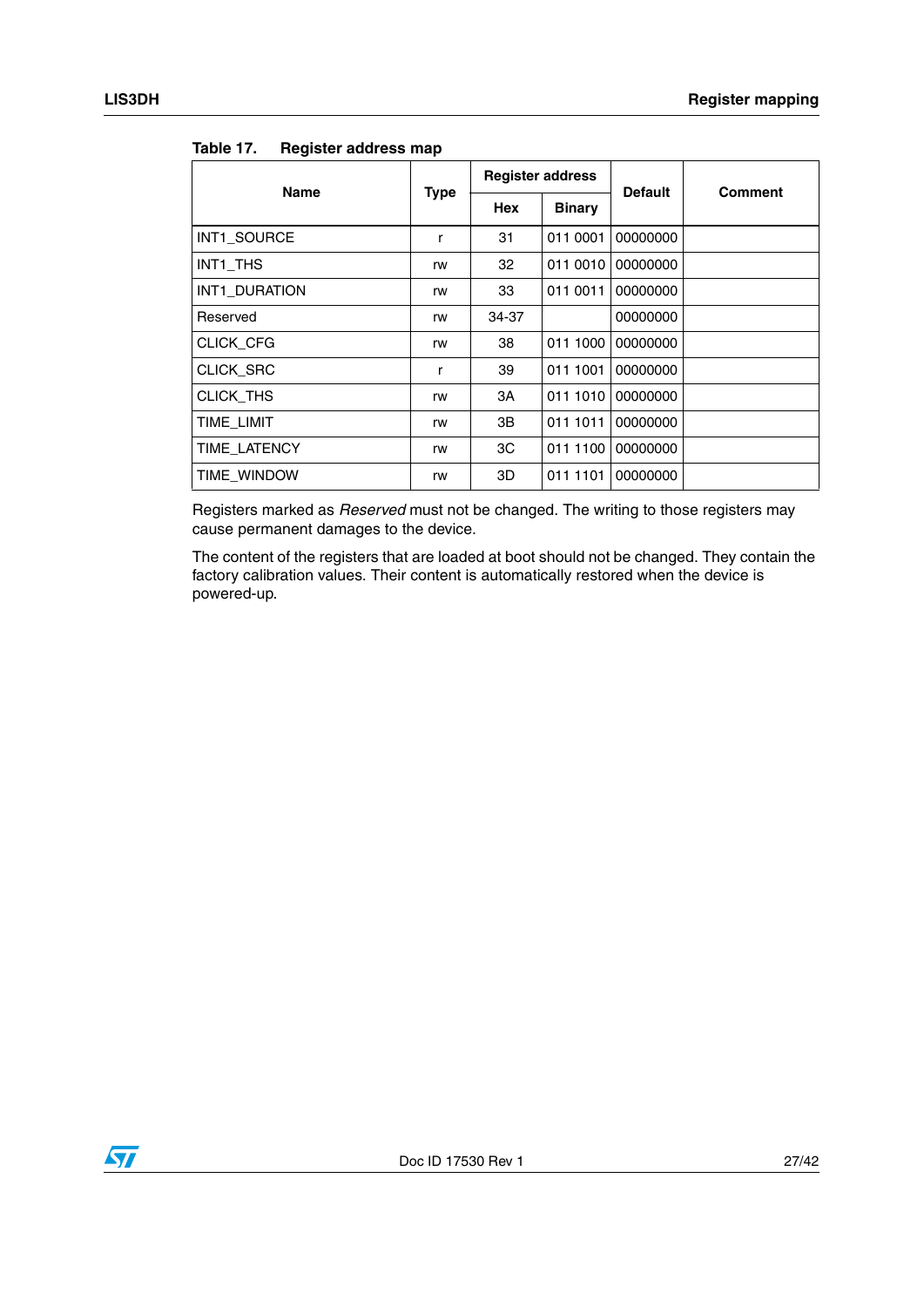### <span id="page-27-0"></span>**8 Registers description**

### <span id="page-27-1"></span>**8.1 STATUS\_AUX (07h)**

#### <span id="page-27-5"></span>**Table 18. STATUS\_REG\_AUX register**

| 2OR<br>ΩR<br>3210R<br>ΘR<br>3DA<br>۱Δ<br>30<br>J4 | ΤΔ. |      |
|---------------------------------------------------|-----|------|
|                                                   | --  | . AL |

#### <span id="page-27-6"></span>**Table 19. STATUS\_REG\_AUX description**

| 321OR | 1, 2 and 3 axis data overrun. Default value: 0<br>(0: no overrun has occurred; 1: a new set of data has overwritten the previous ones)           |
|-------|--------------------------------------------------------------------------------------------------------------------------------------------------|
| 3OR   | 3 axis data overrun. Default value: 0<br>(0: no overrun has occurred;<br>1: a new data for the 3-axis has overwritten the previous one)          |
| 2OR   | 2 axis data overrun. Default value: 0<br>(0: no overrun has occurred;<br>1: a new data for the 4-axis has overwritten the previous one)          |
| 1OR   | 1 axis data overrun. Default value: 0<br>(0: no overrun has occurred;<br>1: a new data for the 1-axis has overwritten the previous one)          |
| 321DA | 1, 2 and 3 axis new data available. Default value: 0<br>$(0: a new set of data is not yet available; 1: a new set of data is available)$         |
| 3DA   | 3 axis new data available. Default value: 0<br>(0: a new data for the 3-axis is not yet available;<br>1: a new data for the 3-axis is available) |
| 2DA   | 2 axis new data available. Default value: 0<br>(0: a new data for the 2-axis is not yet available;<br>1: a new data for the 2-axis is available) |
| 1DA   | 1 axis new data available. Default value: 0<br>(0: a new data for the 1-axis is not yet available;<br>1: a new data for the 1-axis is available) |

### <span id="page-27-2"></span>**8.2 OUT\_1\_L (08h), OUT\_1\_H (09h)**

1-axis acceleration data. The value is expressed in two's complement.

### <span id="page-27-3"></span>**8.3 OUT\_2\_L (0Ah), OUT\_2\_H (0Bh)**

2-axis acceleration data. The value is expressed in two's complement.

### <span id="page-27-4"></span>**8.4 OUT\_3\_L (0Ch), OUT\_3\_H (0Dh)**

3-axis acceleration data. The value is expressed in two's complement.

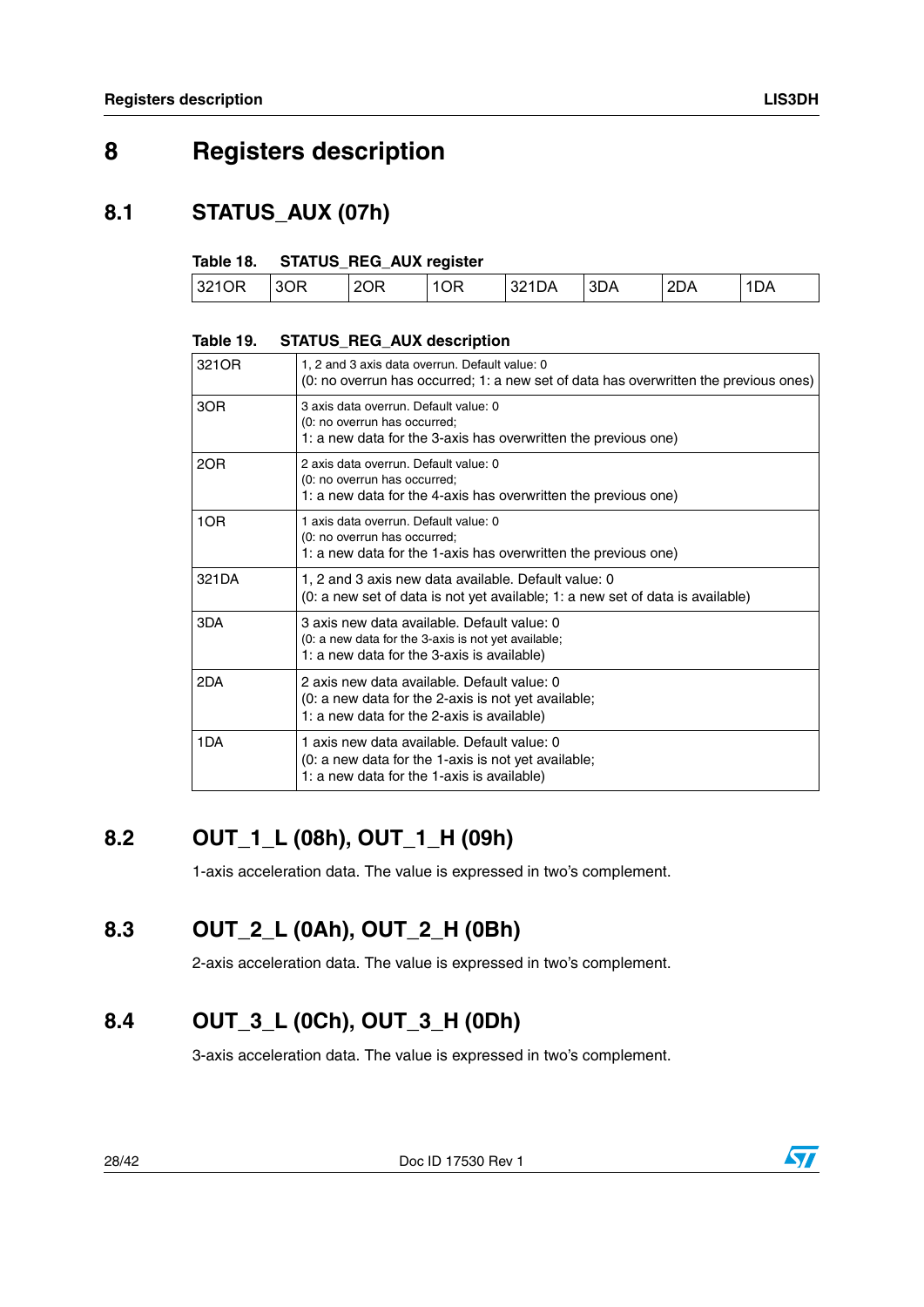### <span id="page-28-0"></span>**8.5 INT\_COUNTER (0Eh)**

#### <span id="page-28-4"></span>**Table 20. INT\_COUNTER register**

| IC7<br>IC.S<br>$\sim$<br>IC <sub>6</sub><br><br>ΙU<br><b>IU4</b><br>ш<br>ாட்<br>∿∠<br>∣∪∪<br>w |
|------------------------------------------------------------------------------------------------|
|------------------------------------------------------------------------------------------------|

### <span id="page-28-1"></span>**8.6 WHO\_AM\_I (0Fh)**

#### <span id="page-28-5"></span>**Table 21. WHO\_AM\_I register**

Device identification register.

### <span id="page-28-2"></span>**8.7 TEMP\_CFG\_REG (1Fh)**

#### <span id="page-28-6"></span>**Table 22. TEMP\_CFG\_REG register**

| ⊢N<br>M<br>---- |
|-----------------|
|-----------------|

<span id="page-28-7"></span>

|         | Table 23. TEMP CFG REG description                                                   |
|---------|--------------------------------------------------------------------------------------|
| ADC_PD  | ADC enable. Default value: 0<br>(0: ADC disabled; 1: ADC enabled)                    |
| TEMP_EN | Temperature sensor (T) enable. Default value: 0<br>$(0: T$ disabled; 1: $T$ enabled) |

### <span id="page-28-3"></span>**8.8 CTRL\_REG1 (20h)**

#### <span id="page-28-8"></span>**Table 24. CTRL\_REG1 register**

| ODR3 | ODR2 | ODR1 | ODR0 | ∟Pen | ∠en | Yen | Xen |
|------|------|------|------|------|-----|-----|-----|
|      |      |      |      |      |     |     |     |

#### <span id="page-28-9"></span>**Table 25. CTRL\_REG1 description**

| ODR3-0      | Data rate selection. Default value: 00<br>(0000:50 Hz; Others: Refer to Table 25, "Data rate configuration") |
|-------------|--------------------------------------------------------------------------------------------------------------|
| <b>LPen</b> | Low power mode enable. Default value: 0<br>(0: normal mode, 1: low power mode)                               |
| Zen         | Z axis enable. Default value: 1<br>$(0: Z \text{ axis disabled}; 1: Z \text{ axis enabled})$                 |
| Yen         | Y axis enable. Default value: 1<br>(0: Y axis disabled; 1: Y axis enabled)                                   |
| Xen         | X axis enable. Default value: 1<br>$(0: X$ axis disabled; 1: X axis enabled)                                 |

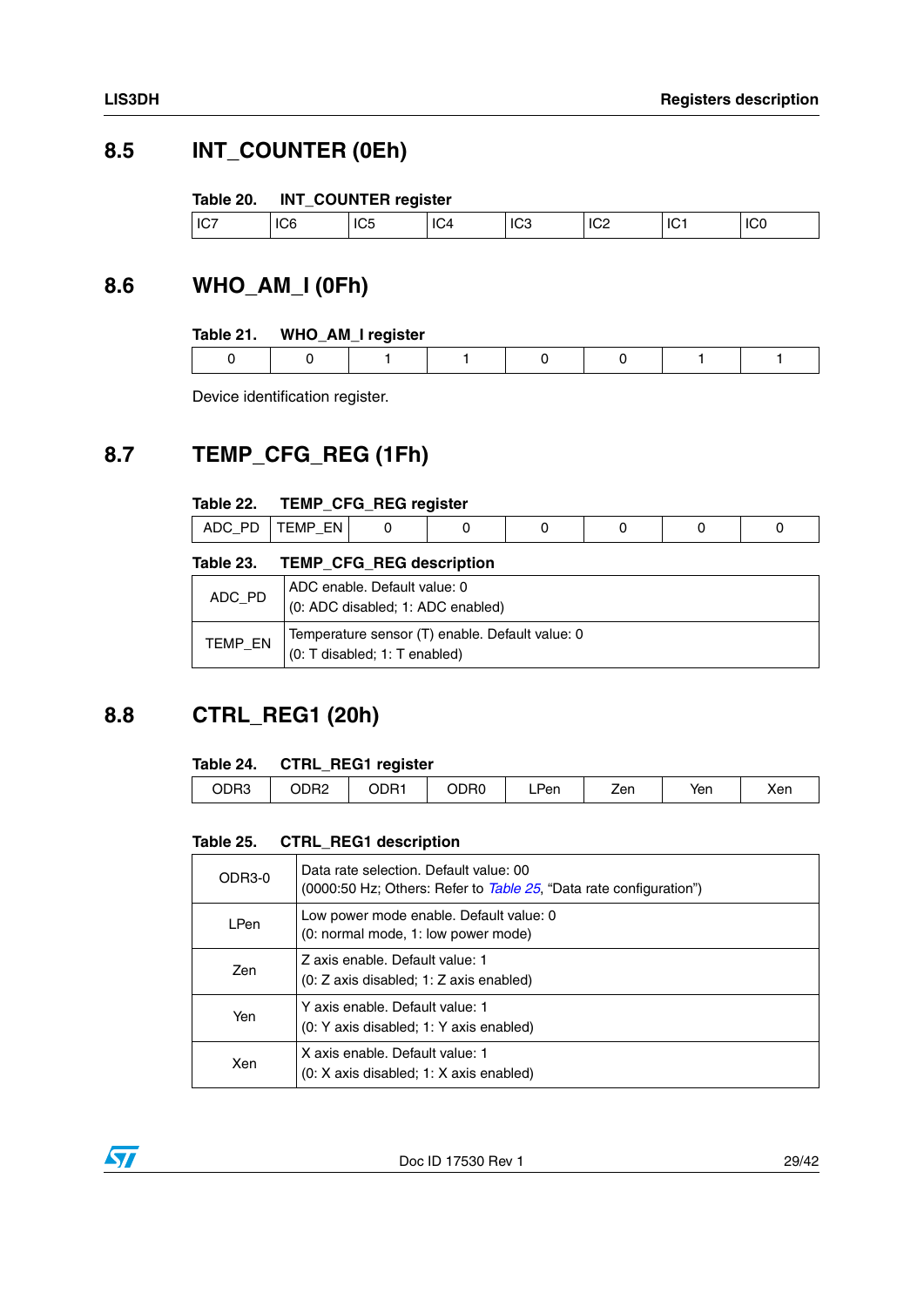**ODR<3:0>** is used to set power mode and ODR selection. In the following table are reported all frequency resulting in combination of ODR<3:0>

| ODR <sub>3</sub> | ODR <sub>2</sub> | ODR <sub>1</sub> | <b>ODR0</b> | Power mode selection                       |
|------------------|------------------|------------------|-------------|--------------------------------------------|
| $\Omega$         | 0                | 0                | 0           | Power down mode                            |
|                  | 0                | 0                |             | Normal / low power mode (1 Hz)             |
| 0                | 0                |                  | 0           | Normal / low power mode (10 Hz)            |
| 0                | 0                |                  |             | Normal / low power mode (25 Hz)            |
| O                |                  | 0                | 0           | Normal / low power mode (50 Hz)            |
| 0                |                  | Ω                |             | Normal / low power mode (100 Hz)           |
| 0                |                  |                  | 0           | Normal / low power mode (200 Hz)           |
| Ω                |                  |                  |             | Normal / low power mode (400 Hz)           |
|                  | 0                | 0                | 0           | Low power mode (1.6 KHz)                   |
|                  | 0                | 0                |             | Normal (1.25 kHz) / low power mode (5 KHz) |

<span id="page-29-1"></span>

| Table 26. |  | Data rate configuration |
|-----------|--|-------------------------|
|-----------|--|-------------------------|

### <span id="page-29-0"></span>**8.9 CTRL\_REG2 (21h)**

#### <span id="page-29-2"></span>**Table 27. CTRL\_REG2 register**

|  | HPM1 | IPM <sub>0</sub><br>ור | IDRC<br>п۲<br>_ | HPCF <sup>-</sup> | rno<br>้มร<br>- 1 | <b>HPCLICK</b><br>⊓ HH | HPIS <sub>2</sub> | י הוחו<br>∵~ات |
|--|------|------------------------|-----------------|-------------------|-------------------|------------------------|-------------------|----------------|
|--|------|------------------------|-----------------|-------------------|-------------------|------------------------|-------------------|----------------|

#### <span id="page-29-3"></span>**Table 28. CTRL\_REG2 description**

| HPM1-HPM0                    | High pass filter mode selection. Default value: 00<br>Refer to Table 29, "High pass filter mode configuration"                               |
|------------------------------|----------------------------------------------------------------------------------------------------------------------------------------------|
| HPCF <sub>2</sub> -<br>HPCF1 | High pass filter cut off frequency selection                                                                                                 |
| <b>FDS</b>                   | Filtered data selection. Default value: 0<br>(0: internal filter bypassed; 1: data from internal filter sent to output register and<br>FIFO) |
| <b>HPCLICK</b>               | High pass filter enabled for CLICK function.<br>(0: filter bypassed; 1: filter enabled)                                                      |
| HPIS <sub>2</sub>            | High pass filter enabled for AOI function on interrupt 2,<br>(0: filter bypassed; 1: filter enabled)                                         |
| HPIS <sub>1</sub>            | High pass filter enabled for AOI function on interrupt 1,<br>(0: filter bypassed; 1: filter enabled)                                         |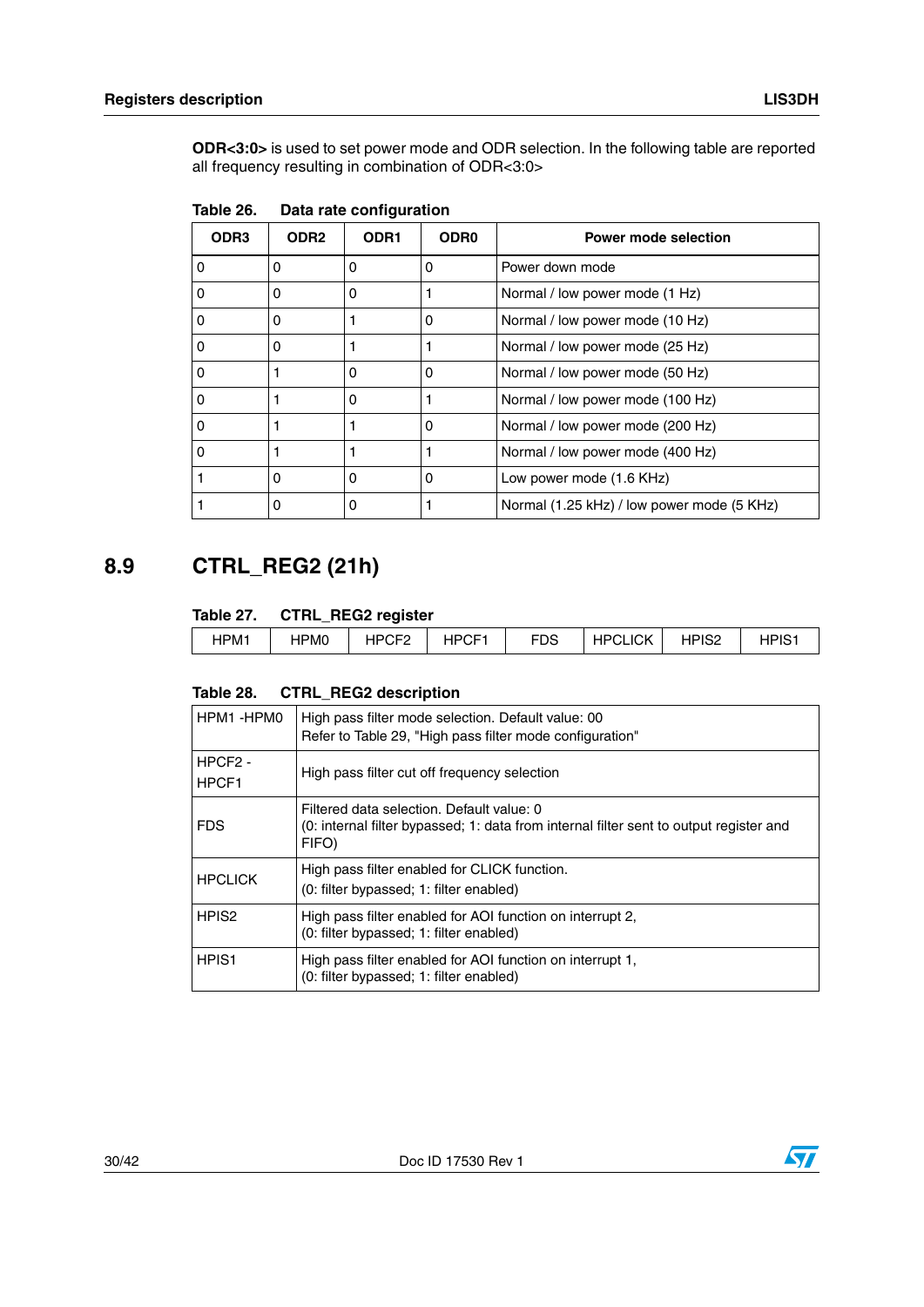| HPM1 | <b>HPMO</b> | High pass filter mode                       |  |  |  |  |  |
|------|-------------|---------------------------------------------|--|--|--|--|--|
| 0    | U           | Normal mode (reset reading HP_RESET_FILTER) |  |  |  |  |  |
| 0    |             | Reference signal for filtering              |  |  |  |  |  |
|      | U           | Normal mode                                 |  |  |  |  |  |
|      |             | Autoreset on interrupt event                |  |  |  |  |  |

<span id="page-30-2"></span>**Table 29. High pass filter mode configuration**

### <span id="page-30-0"></span>**8.10 CTRL\_REG3 (22h)**

#### <span id="page-30-3"></span>**Table 30. CTRL\_REG3 register**

<span id="page-30-4"></span>

| Table 30.         |                | <b>CTRL_REG3 register</b>                                                     |                                                                      |          |               |                   |  |
|-------------------|----------------|-------------------------------------------------------------------------------|----------------------------------------------------------------------|----------|---------------|-------------------|--|
| <b>I1_CLICK</b>   | <b>I1_AOI1</b> | 11 AOI2                                                                       | I1_DRDY1                                                             | I1_DRDY2 | <b>I1_WTM</b> | <b>I1_OVERRUN</b> |  |
| Table 31.         |                | <b>CTRL REG3 description</b>                                                  |                                                                      |          |               |                   |  |
| <b>I1_CLICK</b>   |                |                                                                               | CLICK interrupt on INT1. Default value 0.<br>(0: Disable; 1: Enable) |          |               |                   |  |
| <b>11 AOI1</b>    |                | AOI1 interrupt on INT1. Default value 0.<br>(0: Disable; 1: Enable)           |                                                                      |          |               |                   |  |
| <b>11 AOI2</b>    |                | AOI2 interrupt on INT1. Default value 0.<br>(0: Disable; 1: Enable)           |                                                                      |          |               |                   |  |
| <b>I1 DRDY1</b>   |                | DRDY1 interrupt on INT1. Default value 0.<br>(0: Disable; 1: Enable)          |                                                                      |          |               |                   |  |
| I1_DRDY2          |                | DRDY2 interrupt on INT1. Default value 0.<br>(0: Disable; 1: Enable)          |                                                                      |          |               |                   |  |
| <b>I1_WTM</b>     |                | FIFO Watermark interrupt on INT1. Default value 0.<br>(0: Disable; 1: Enable) |                                                                      |          |               |                   |  |
| <b>11 OVERRUN</b> |                | FIFO Overrun interrupt on INT1. Default value 0.                              |                                                                      |          |               |                   |  |

### <span id="page-30-1"></span>**8.11 CTRL\_REG4 (23h)**

#### <span id="page-30-5"></span>**Table 32. CTRL\_REG4 register**

| <b>BDU</b> | - -<br>◡–– | <b>-01</b><br>ິ | <b>-00</b><br>υu | JЕ<br>пn | $\sim$ $\sim$ | $- - -$<br>- 1 V<br>ັ | sІM |
|------------|------------|-----------------|------------------|----------|---------------|-----------------------|-----|
|            |            |                 |                  |          |               |                       |     |

#### <span id="page-30-6"></span>**Table 33. CTRL\_REG4 description**

(0: Disable; 1: Enable)

| <b>BDU</b> | Block data update. Default value: 0<br>(0: continuos update; 1: output registers not updated until MSB and LSB<br>reading) |
|------------|----------------------------------------------------------------------------------------------------------------------------|
| <b>BLE</b> | Big/little endian data selection. Default value 0.<br>(0: Data LSB @ lower address; 1: Data MSB @ lower address)           |
| FS1-FS0    | Full scale selection. default value: 00<br>(00: +/- 2G; 01: +/- 4G; 10: +/- 8G; 11: +/- 16G)                               |

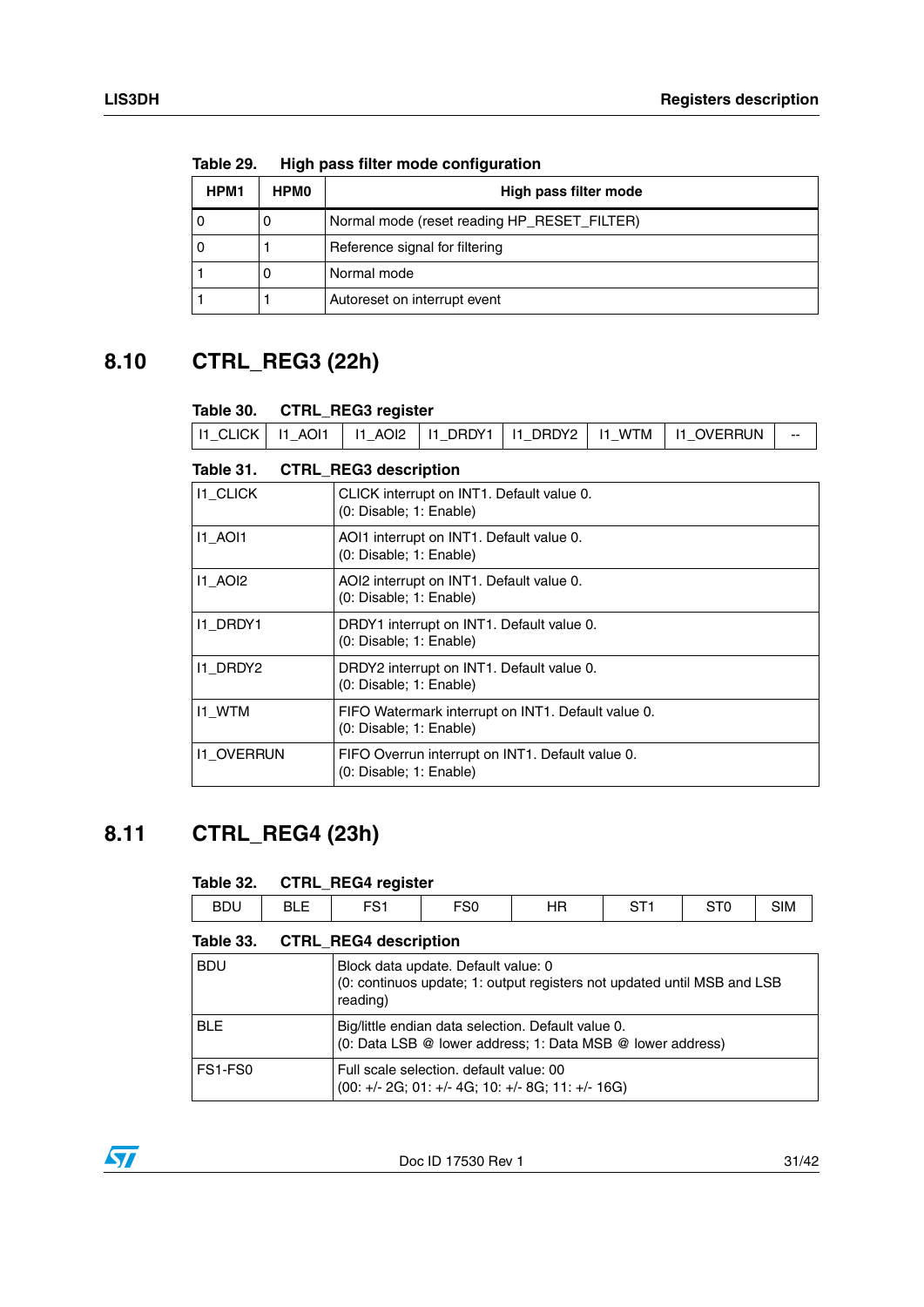| Taple 33.  | <b>UIRL REG4 description (continued)</b>                                                                 |
|------------|----------------------------------------------------------------------------------------------------------|
| <b>HR</b>  | High resolution output mode: Default value: 0<br>(0: High resolution disable; 1: High resolution Enable) |
| ST1-ST0    | Self test enable. Default value: 00<br>(00: Self test disabled; Other: See Table 34)                     |
| <b>SIM</b> | SPI serial interface mode selection. Default value: 0<br>(0: 4-wire interface; 1: 3-wire interface).     |

### **Table 33. CTRL\_REG4 description (continued)**

#### <span id="page-31-3"></span>**Table 34. Self test mode configuration**

| ST <sub>1</sub> | ST <sub>0</sub> | Self test mode |
|-----------------|-----------------|----------------|
|                 |                 | Normal mode    |
|                 |                 | Self test 0    |
|                 |                 | Self test 1    |
|                 |                 | $-$            |

### <span id="page-31-0"></span>**8.12 CTRL\_REG5 (24h)**

#### <span id="page-31-4"></span>**Table 35. CTRL\_REG5 register**

| N<br>ובנ<br>нα<br>м<br>ıм<br>$- -$<br>-- | $-$ |  |  |  | $\overline{\phantom{a}}$<br>IF | <b>INT</b> |  |  |
|------------------------------------------|-----|--|--|--|--------------------------------|------------|--|--|
|------------------------------------------|-----|--|--|--|--------------------------------|------------|--|--|

#### <span id="page-31-5"></span>**Table 36. CTRL\_REG5 description**

| <b>BOOT</b>                       | Reboot memory content. Default value: 0<br>(0: normal mode; 1: reboot memory content)                                                                                                             |
|-----------------------------------|---------------------------------------------------------------------------------------------------------------------------------------------------------------------------------------------------|
| FIFO EN                           | FIFO enable. Default value: 0<br>(0: FIFO disable; 1: FIFO Enable)                                                                                                                                |
| LIR INT1                          | Latch interrupt request on INT1_SRC register, with INT1_SRC register<br>cleared by reading INT1_SRC itself. Default value: 0.<br>(0: interrupt request not latched; 1: interrupt request latched) |
| D <sub>4</sub> D INT <sub>1</sub> | 4D enable: 4D detection is enabled on INT1 when 6D bit on INT1 CFG is set<br>to 1.                                                                                                                |

### <span id="page-31-1"></span>**8.13 CTRL\_REG6 (25h)**

#### <span id="page-31-6"></span>**Table 37. CTRL\_REG6 register**

| I2_CLICKen   I2_INT1 |  | <b>BOOT</b><br>_ | $ -$ | <b>LACTIVE</b><br>. H |  |
|----------------------|--|------------------|------|-----------------------|--|

### <span id="page-31-2"></span>**8.14 REFERENCE/DATACAPTURE (26h)**

#### <span id="page-31-7"></span>Table 38. **REFERENCE register**

| Ref7<br>Ref5<br>Ref6<br>Ref3<br>Ref <sub>2</sub><br>Ref0<br>Ref1<br>Ret4 |
|--------------------------------------------------------------------------|
|--------------------------------------------------------------------------|

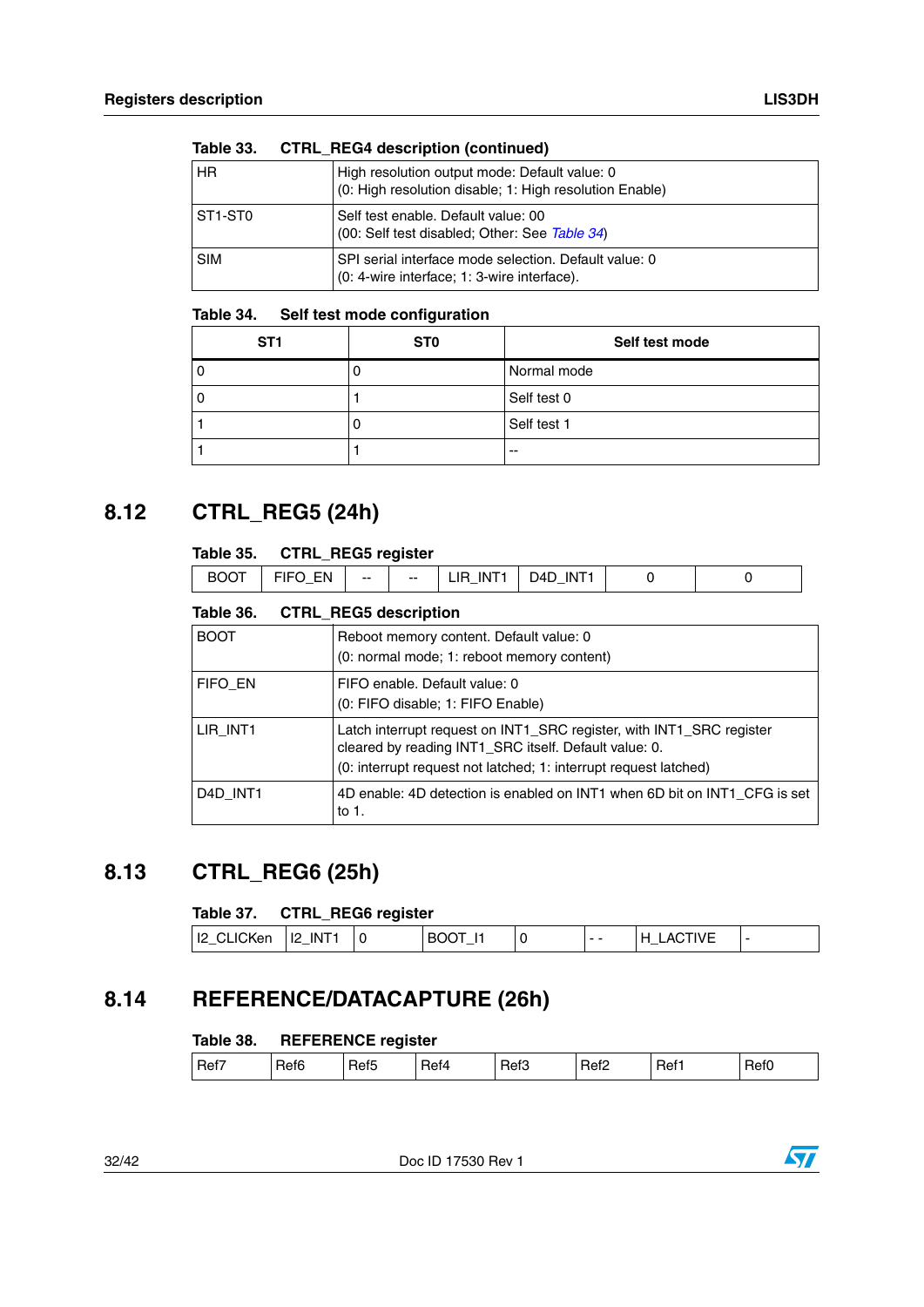<span id="page-32-4"></span>

| Table 39. | <b>REFERENCE register description</b> |  |  |
|-----------|---------------------------------------|--|--|
|-----------|---------------------------------------|--|--|

| Ref 7-Ref0 | Reference value for Interrupt generation. Default value: 0 |
|------------|------------------------------------------------------------|
|------------|------------------------------------------------------------|

### <span id="page-32-0"></span>**8.15 STATUS\_REG (27h)**

#### <span id="page-32-5"></span>**Table 40. STATUS register**

| VOD<br>---<br>$V\Gamma$<br>$V\Gamma$<br>'XDA<br><b>ZDA</b><br>7 <sup>1</sup><br>DΑ<br><b>XDA</b><br>″UH.<br>℩⊢<br>⊣נ<br>ΉХ.<br>$\mathbf{A}$<br>_<br><b>1977</b><br>◡<br>--<br>- |
|---------------------------------------------------------------------------------------------------------------------------------------------------------------------------------|
|---------------------------------------------------------------------------------------------------------------------------------------------------------------------------------|

<span id="page-32-6"></span>

| <b>STATUS register description</b>                                                                                                               |
|--------------------------------------------------------------------------------------------------------------------------------------------------|
| X, Y and Z axis data overrun. Default value: 0<br>(0: no overrun has occurred; 1: a new set of data has overwritten the previous ones)           |
| Z axis data overrun. Default value: 0<br>(0: no overrun has occurred; 1: a new data for the Z-axis has overwritten the previous<br>one)          |
| Y axis data overrun. Default value: 0<br>(0: no overrun has occurred;<br>1: a new data for the Y-axis has overwritten the previous one)          |
| X axis data overrun. Default value: 0<br>(0: no overrun has occurred;<br>1: a new data for the X-axis has overwritten the previous one)          |
| X, Y and Z axis new data available. Default value: 0<br>(0: a new set of data is not yet available; 1: a new set of data is available)           |
| Z axis new data available. Default value: 0<br>(0: a new data for the Z-axis is not yet available;<br>1: a new data for the Z-axis is available) |
| Y axis new data available. Default value: 0<br>(0: a new data for the Y-axis is not yet available;<br>1: a new data for the Y-axis is available) |
|                                                                                                                                                  |

### <span id="page-32-1"></span>**8.16 OUT\_X\_L (28h), OUT\_X\_H (29h)**

X-axis acceleration data. The value is expressed in two's complement.

### <span id="page-32-2"></span>**8.17 OUT\_Y\_L (2Ah), OUT\_Y\_H (2Bh)**

Y-axis acceleration data. The value is expressed in two's complement.

### <span id="page-32-3"></span>**8.18 OUT\_Z\_L (2Ch), OUT\_Z\_H (2Dh)**

Z-axis acceleration data. The value is expressed in two's complement.

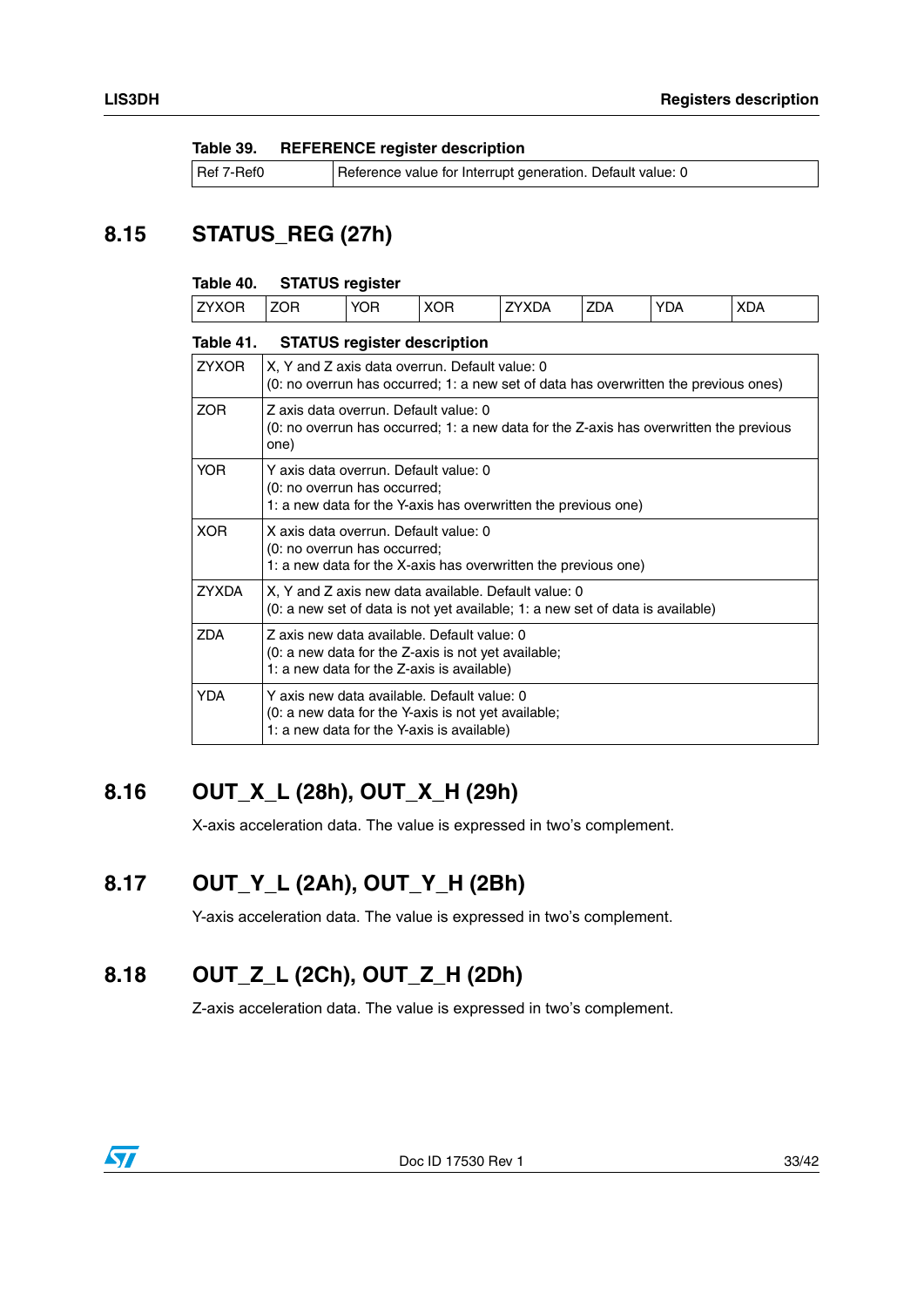### <span id="page-33-0"></span>**8.19 FIFO\_CTRL\_REG (2Eh)**

#### <span id="page-33-3"></span>**Table 42. REFERENCE register**

|                 |            | __        |    |                    |              |             |             |
|-----------------|------------|-----------|----|--------------------|--------------|-------------|-------------|
| FM <sub>1</sub> | <b>FMO</b> | --<br>. . | 44 | הווי<br>-<br>. ا ت | .<br>_<br>-- | .<br>-<br>- | 110<br>. nv |
|                 |            |           |    |                    |              |             |             |

#### <span id="page-33-4"></span>**Table 43. REFERENCE register description**

| l FM1-FM0 | FIFO mode selection. Default value: 00 (see Table 44)                                                                                       |
|-----------|---------------------------------------------------------------------------------------------------------------------------------------------|
| l TR      | Trigger selection. Default value: 0<br>0: Trigger event liked to trigger signal on INT1<br>1: Trigger event liked to trigger signal on INT2 |
| FTH4:0    | Default value: 0                                                                                                                            |

#### <span id="page-33-5"></span>**Table 44. FIFO mode configuration**

| FM1 | <b>FMO</b> | Self test mode |
|-----|------------|----------------|
|     |            | Bypass mode    |
|     |            | FIFO mode      |
|     |            | Stream mode    |
|     |            | Trigger mode   |

### <span id="page-33-1"></span>**8.20 FIFO\_SRC\_REG (2Fh)**

#### <span id="page-33-6"></span>**Table 45. FIFO\_SRC register**

|            | ------<br>$\overline{\phantom{a}}$ | -------------    |                   |             |            |           |             |
|------------|------------------------------------|------------------|-------------------|-------------|------------|-----------|-------------|
| <b>WTM</b> | <b>FIFC</b><br><b>OVRN</b><br>V    | EMP <sup>-</sup> | roo 1<br>54<br>−ט | roon<br>ააა | rooc<br>ءت | roo.<br>ت | rooc<br>ວວບ |

### <span id="page-33-2"></span>**8.21 INT1\_CFG (30h)**

#### <span id="page-33-7"></span>**Table 46. INT1\_CFG register**

| <b>AOI</b> | 6D | 7HIE/       | ZLIE/         | YHIE⁄ | YLIE/         | XHIE∕       | XLIE/         |
|------------|----|-------------|---------------|-------|---------------|-------------|---------------|
|            |    | <b>ZUPE</b> | <b>ZDOWNE</b> | YUPE  | <b>YDOWNE</b> | <b>XUPE</b> | <b>XDOWNE</b> |

#### <span id="page-33-8"></span>**Table 47. INT1\_CFG description**

| <b>AOI</b>           | And/Or combination of Interrupt events. Default value: 0. Refer to Table 48, "Inter-<br>rupt mode"                                                       |
|----------------------|----------------------------------------------------------------------------------------------------------------------------------------------------------|
| 6D                   | 6 direction detection function enabled. Default value: 0. Refer to Table 48, "Interrupt"<br>mode"                                                        |
| ZHIE/<br><b>ZUPE</b> | Enable interrupt generation on Z high event or on Direction recognition. Default<br>value: 0 (0: disable interrupt request; 1: enable interrupt request) |

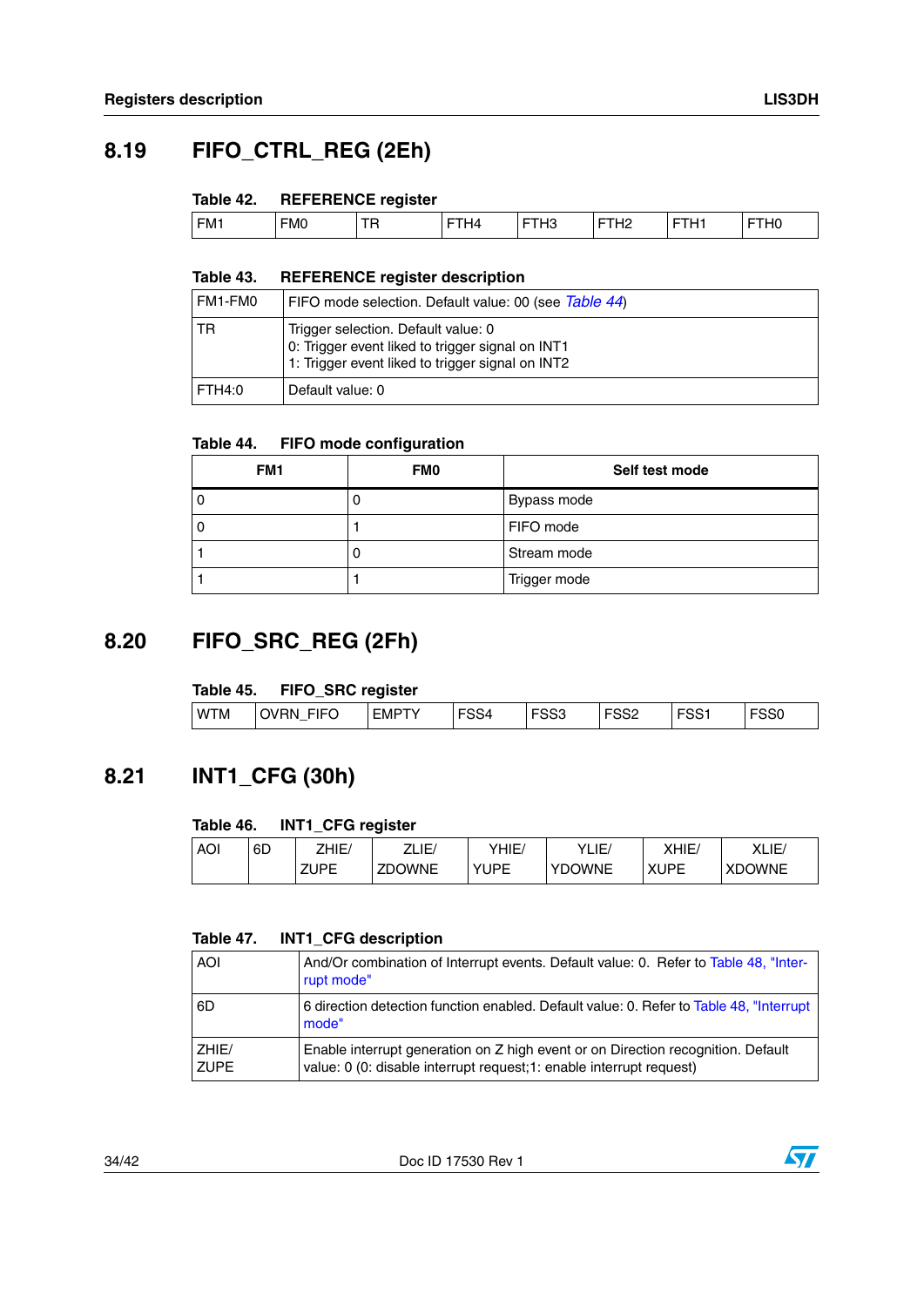| ZLIE/         | Enable interrupt generation on Z low event or on Direction recognition. Default                                                                          |
|---------------|----------------------------------------------------------------------------------------------------------------------------------------------------------|
| <b>ZDOWNE</b> | value: 0 (0: disable interrupt request; 1: enable interrupt request)                                                                                     |
| YHIE/         | Enable interrupt generation on Y high event or on Direction recognition. Default                                                                         |
| <b>YUPE</b>   | value: 0 (0: disable interrupt request; 1: enable interrupt request.)                                                                                    |
| YLIE/         | Enable interrupt generation on Y low event or on Direction recognition. Default                                                                          |
| <b>YDOWNE</b> | value: 0 (0: disable interrupt request; 1: enable interrupt request.)                                                                                    |
| XHIE/         | Enable interrupt generation on X high event or on Direction recognition. Default                                                                         |
| <b>XUPE</b>   | value: 0 (0: disable interrupt request; 1: enable interrupt request.)                                                                                    |
| XLIE/XDOWNE   | Enable interrupt generation on X low event or on Direction recognition. Default<br>value: 0 (0: disable interrupt request; 1: enable interrupt request.) |

**Table 47. INT1\_CFG description**

Content of this register is loaded at boot.

Write operation at this address is possible only after system boot.

| <b>AOI</b> | 6D | Interrupt mode                      |
|------------|----|-------------------------------------|
|            | 0  | OR combination of interrupt events  |
|            |    | 6 direction movement recognition    |
|            | 0  | AND combination of interrupt events |
|            |    | 6 direction position recognition    |

<span id="page-34-1"></span>**Table 48. Interrupt mode**

Difference between AOI-6D = '01' and AOI-6D = '11'.

AOI-6D = '01' is movement recognition. An interrupt is generate when orientation move from unknown zone to known zone. The interrupt signal stay for a duration ODR.

AOI-6D = '11' is direction recognition. An interrupt is generate when orientation is inside a known zone. The interrupt signal stay until orientation is inside the zone.

### <span id="page-34-0"></span>**8.22 INT1\_SRC (31h)**

<span id="page-34-2"></span>

| Table 49. |  |  | INT1_SRC register |
|-----------|--|--|-------------------|
|-----------|--|--|-------------------|

#### <span id="page-34-3"></span>**Table 50. INT1\_SRC description**

| IA | Interrupt active. Default value: 0<br>(0: no interrupt has been generated; 1: one or more interrupts have been generated) |
|----|---------------------------------------------------------------------------------------------------------------------------|
| ZH | Z high. Default value: 0<br>(0: no interrupt, 1: Z High event has occurred)                                               |
| ΖL | Z low. Default value: 0<br>(0: no interrupt; 1: Z Low event has occurred)                                                 |
| YH | Y high. Default value: 0<br>(0: no interrupt, 1: Y High event has occurred)                                               |

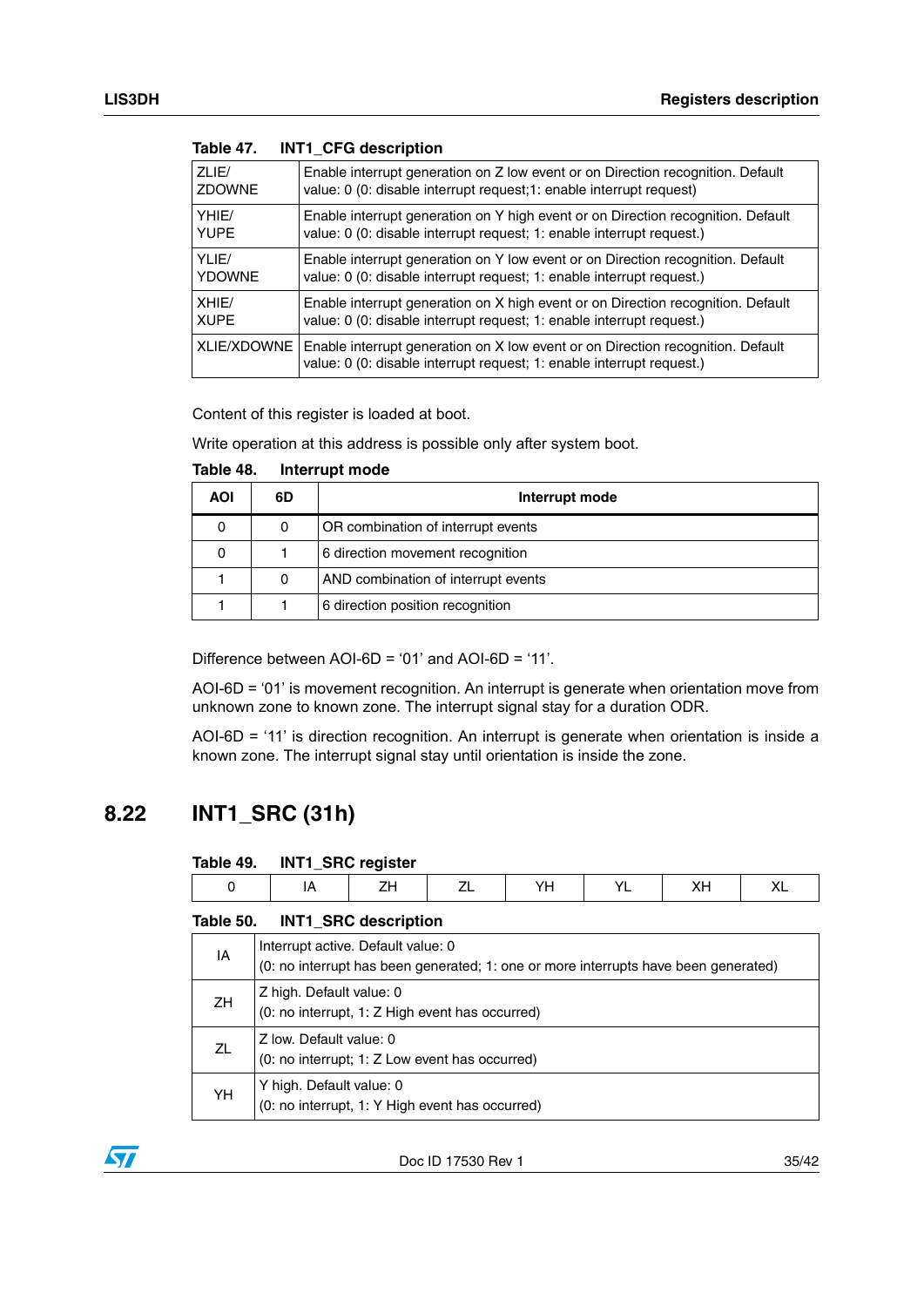|           | $1805$ $30.$ $1111$ $310$ $050$ $110$           |
|-----------|-------------------------------------------------|
|           | Y low. Default value: 0                         |
| YL.       | (0: no interrupt, 1: Y Low event has occurred)  |
| <b>XH</b> | X high. Default value: 0                        |
|           | (0: no interrupt, 1: X High event has occurred) |
|           | X low. Default value: 0                         |
| <b>XL</b> | (0: no interrupt, 1: X Low event has occurred)  |

**Table 50. INT1\_SRC description**

Interrupt 1 source register. Read only register.

Reading at this address clears INT1\_SRC IA bit (and the interrupt signal on INT 1 pin) and allows the refreshment of data in the INT1\_SRC register if the latched option was chosen.

### <span id="page-35-0"></span>**8.23 INT1\_THS (32h)**

#### <span id="page-35-3"></span>**Table 51. INT1\_THS register**

| THS <sub>5</sub><br>$T^{\text{H}}$<br><b>TLIO0</b><br>HS <sub>6</sub><br>$\overline{\phantom{a}}$<br>THS1<br>$\sim$<br>HS4<br>¬აა<br>טטו<br>∠טו |  | _ |  |  |  |
|-------------------------------------------------------------------------------------------------------------------------------------------------|--|---|--|--|--|
|                                                                                                                                                 |  |   |  |  |  |

#### <span id="page-35-4"></span>**Table 52. INT1\_THS description**

| THS6 - THS0   Interrupt 1 threshold. Default value: 000 0000 |
|--------------------------------------------------------------|

### <span id="page-35-1"></span>**8.24 INT1\_DURATION (33h)**

#### <span id="page-35-5"></span>**Table 53. INT1\_DURATION register**

| . |   | _____ |  |  |
|---|---|-------|--|--|
|   | . | υ4    |  |  |
|   |   |       |  |  |

#### <span id="page-35-6"></span>**Table 54. INT1\_DURATION description**

| <b>D6 - D</b><br>D0 | Duration value. Default value: 000 0000 |
|---------------------|-----------------------------------------|
|                     |                                         |

**D6 - D0** bits set the minimum duration of the Interrupt 1 event to be recognized. Duration steps and maximum values depend on the ODR chosen.

### <span id="page-35-2"></span>**8.25 CLICK\_CFG (38h)**

#### <span id="page-35-7"></span>**Table 55. CLICK\_CFG register**

| $-$<br>$-$ |  |  |  |  |
|------------|--|--|--|--|
|            |  |  |  |  |

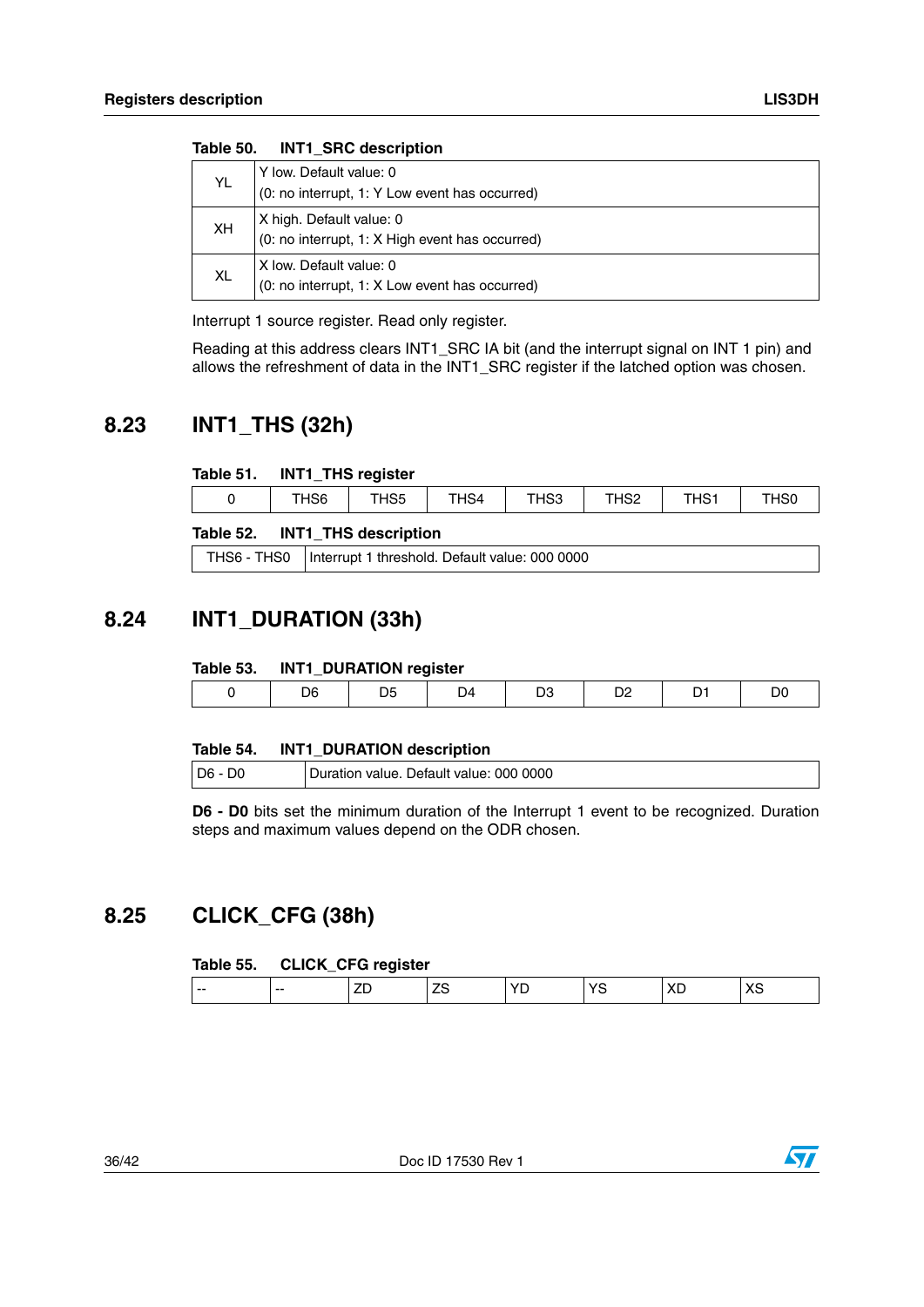| <b>ZD</b> | Enable interrupt double CLICK-CLICK on Z axis. Default value: 0<br>(0: disable interrupt request; 1: enable interrupt request on measured accel. value<br>higher than preset threshold) |
|-----------|-----------------------------------------------------------------------------------------------------------------------------------------------------------------------------------------|
| ZS        | Enable interrupt single CLICK-CLICK on Z axis. Default value: 0<br>(0: disable interrupt request; 1: enable interrupt request on measured accel. value<br>higher than preset threshold) |
| YD        | Enable interrupt double CLICK-CLICK on Y axis. Default value: 0<br>(0: disable interrupt request; 1: enable interrupt request on measured accel. value<br>higher than preset threshold) |
| YS        | Enable interrupt single CLICK-CLICK on Y axis. Default value: 0<br>(0: disable interrupt request; 1: enable interrupt request on measured accel. value<br>higher than preset threshold) |
| <b>XD</b> | Enable interrupt double CLICK-CLICK on X axis. Default value: 0<br>(0: disable interrupt request; 1: enable interrupt request on measured accel. value<br>higher than preset threshold) |
| ХS        | Enable interrupt single CLICK-CLICK on X axis. Default value: 0<br>(0: disable interrupt request; 1: enable interrupt request on measured accel. value<br>higher than preset threshold) |

#### <span id="page-36-1"></span>**Table 56. CLICK\_CFG description**

### <span id="page-36-0"></span>**8.26 CLICK\_SRC (39h)**

#### <span id="page-36-2"></span>**Table 57. CLICK\_SRC register**

|       | $-$ |                             |                                             |  |     |
|-------|-----|-----------------------------|---------------------------------------------|--|-----|
| n<br> |     | $\sqrt{2}$<br><b>JLIVII</b> | $\sim$<br>$\mathbf{in}$<br>או<br>. טוש<br>っ |  | . . |
|       |     |                             |                                             |  |     |

<span id="page-36-3"></span>

| Table 58. |  | <b>CLICK_SRC</b> description |
|-----------|--|------------------------------|
|-----------|--|------------------------------|

| ΙA             | Interrupt active. Default value: 0<br>(0: no interrupt has been generated; 1: one or more interrupts have been generated)         |
|----------------|-----------------------------------------------------------------------------------------------------------------------------------|
| <b>DCLICK</b>  | Double CLICK-CLICK enable. Default value: 0 (0:double CLICK-CLICK detection dis-<br>able, 1: double CLICK-CLICK detection enable) |
| <b>SCLICK</b>  | Single CLICK-CLICK enable. Default value: 0 (0:Single CLICK-CLICK detection dis-<br>able, 1: single CLICK-CLICK detection enable) |
| Sign           | CLICK-CLICK Sign. 0: positive detection, 1: negative detection                                                                    |
| $\overline{z}$ | Z CLICK-CLICK detection. Default value: 0<br>(0: no interrupt, 1: Z High event has occurred)                                      |
| Υ              | Y CLICK-CLICK detection. Default value: 0<br>(0: no interrupt, 1: Y High event has occurred)                                      |
| x              | X CLICK-CLICK detection. Default value: 0<br>(0: no interrupt, 1: X High event has occurred)                                      |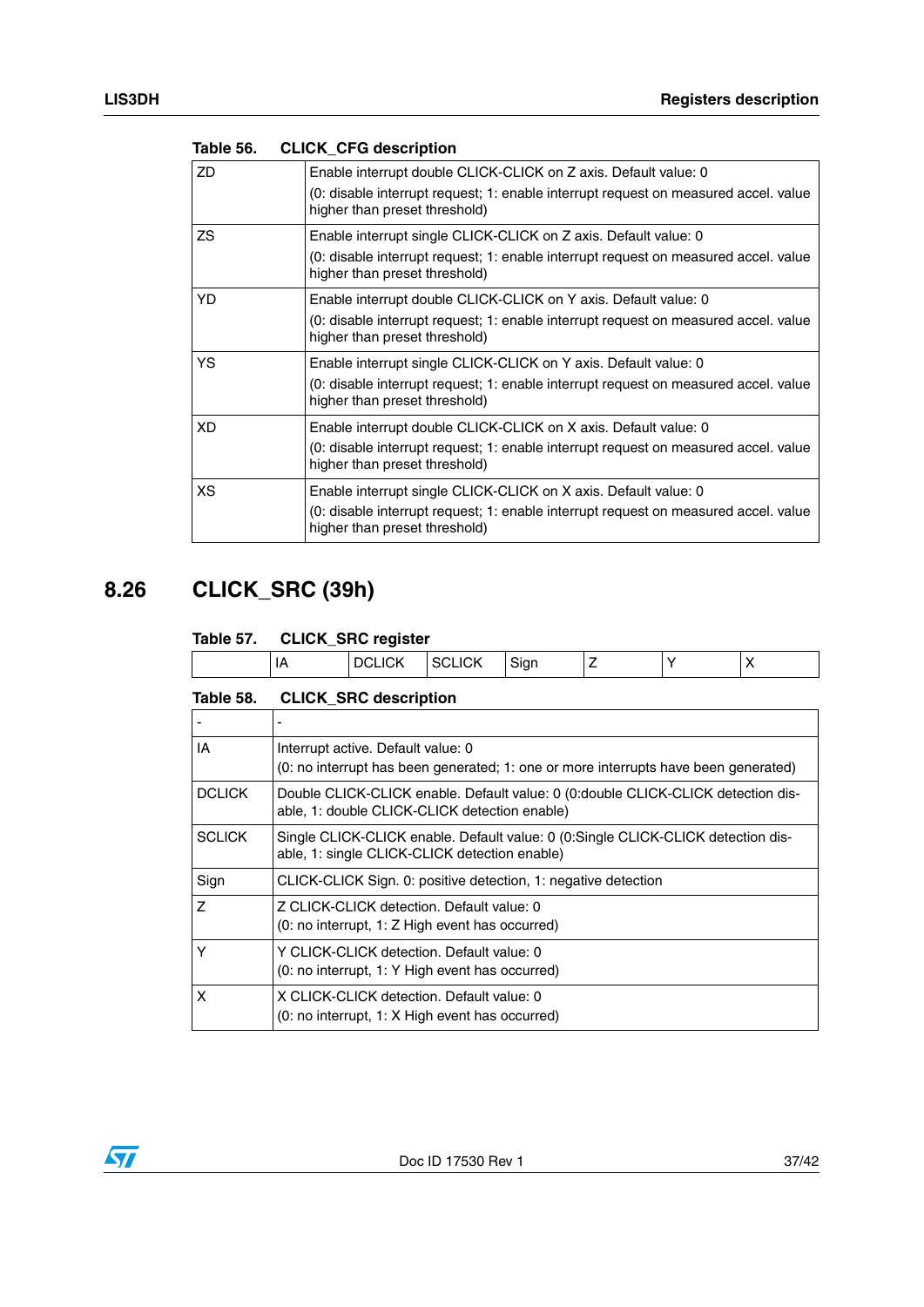### <span id="page-37-0"></span>**8.27 CLICK\_THS (3Ah)**

#### <span id="page-37-4"></span>**Table 59. CLICK\_THS register**

|           | Ths <sub>6</sub> | Ths <sub>5</sub>             | Ths4 | Ths3 | Ths <sub>2</sub> | Ths | Ths0 |
|-----------|------------------|------------------------------|------|------|------------------|-----|------|
| Table 60. |                  | <b>CLICK_SRC description</b> |      |      |                  |     |      |

<span id="page-37-5"></span>Ths6-Ths0 CLICK-CLICK threshold. Default value: 000 0000

### <span id="page-37-1"></span>**8.28 TIME\_LIMIT (3Bh)**

#### <span id="page-37-6"></span>**Table 61. TIME\_LIMIT register**

<span id="page-37-7"></span>

|             | TLI6                                            | TLI5                          | TLI4 | TLI3 | TLI2 | TLI1 | TLI0 |
|-------------|-------------------------------------------------|-------------------------------|------|------|------|------|------|
| Table 62.   |                                                 | <b>TIME LIMIT description</b> |      |      |      |      |      |
| I TLI7-TLI0 | CLICK-CLICK Time Limit. Default value: 000 0000 |                               |      |      |      |      |      |

### <span id="page-37-2"></span>**8.29 TIME\_LATENCY (3Ch)**

#### <span id="page-37-8"></span>**Table 63. TIME\_LATENCY register**

|      | __   |     |     |      |             |     |      |
|------|------|-----|-----|------|-------------|-----|------|
| TLA7 | ัLA6 | LA5 | LA4 | TLA3 | LA2<br>$ -$ | LA1 | TLA0 |

#### <span id="page-37-9"></span>**Table 64. TIME\_LATENCY description**

| TLA7-TLA0 | CLICK-CLICK time latency. Default value: 000 0000 |
|-----------|---------------------------------------------------|
|-----------|---------------------------------------------------|

### <span id="page-37-3"></span>**8.30 TIME WINDOW(3Dh)**

#### <span id="page-37-10"></span>**Table 65. TIME\_WINDOW register**

<span id="page-37-11"></span>

| TW7                                         | TW6 | TW5                     | TW4 | TW3 | TW <sub>2</sub> | TW1 | TW0 |
|---------------------------------------------|-----|-------------------------|-----|-----|-----------------|-----|-----|
| <b>TIME WINDOW description</b><br>Table 66. |     |                         |     |     |                 |     |     |
| TW7-TW0                                     |     | CLICK-CLICK time window |     |     |                 |     |     |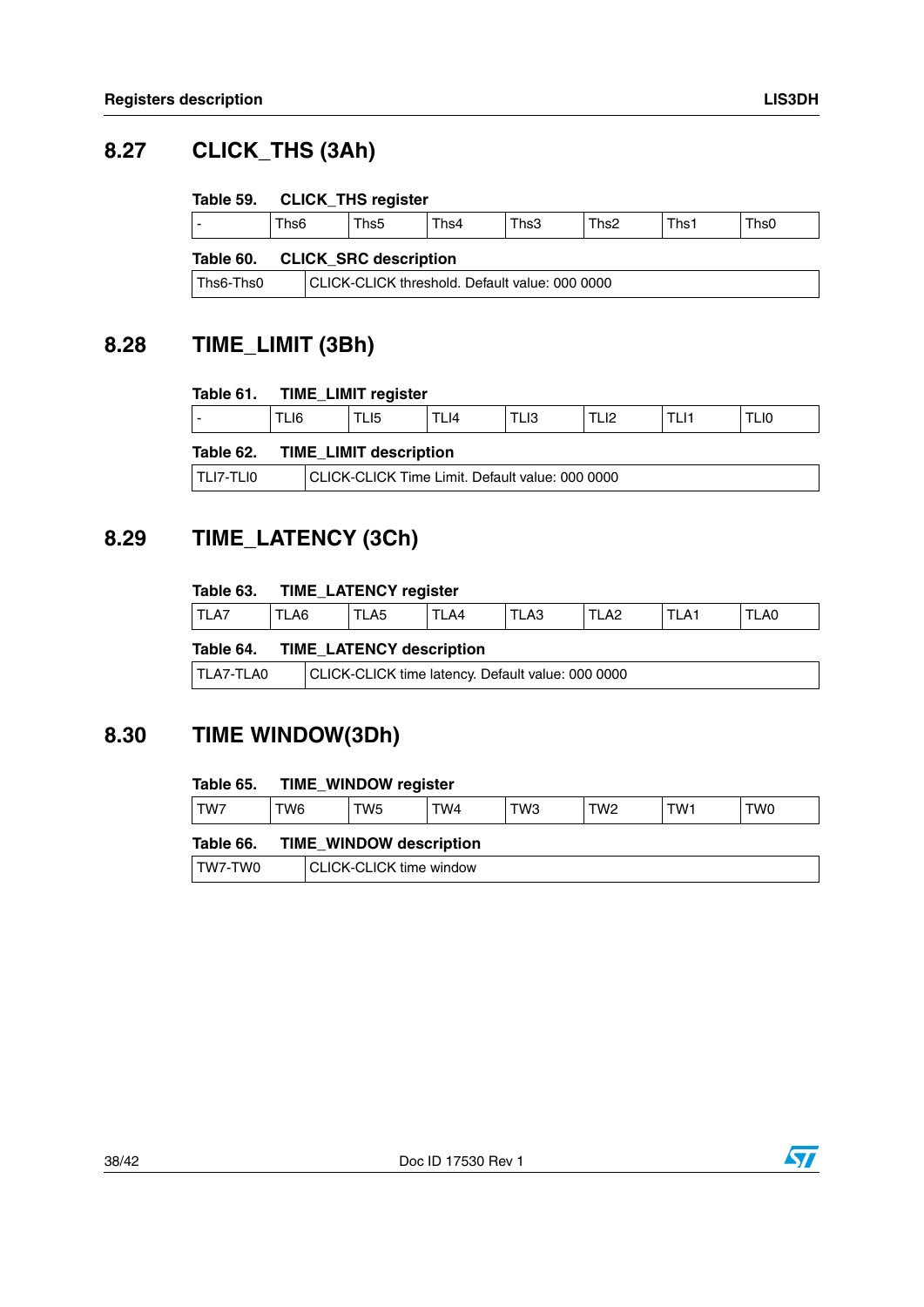### <span id="page-38-0"></span>**9 Package information**

In order to meet environmental requirements, ST offers these devices in different grades of ECOPACK® packages, depending on their level of environmental compliance. ECOPACK® specifications, grade definitions and product status are available at: www.st.com. ECOPACK is an ST trademark.

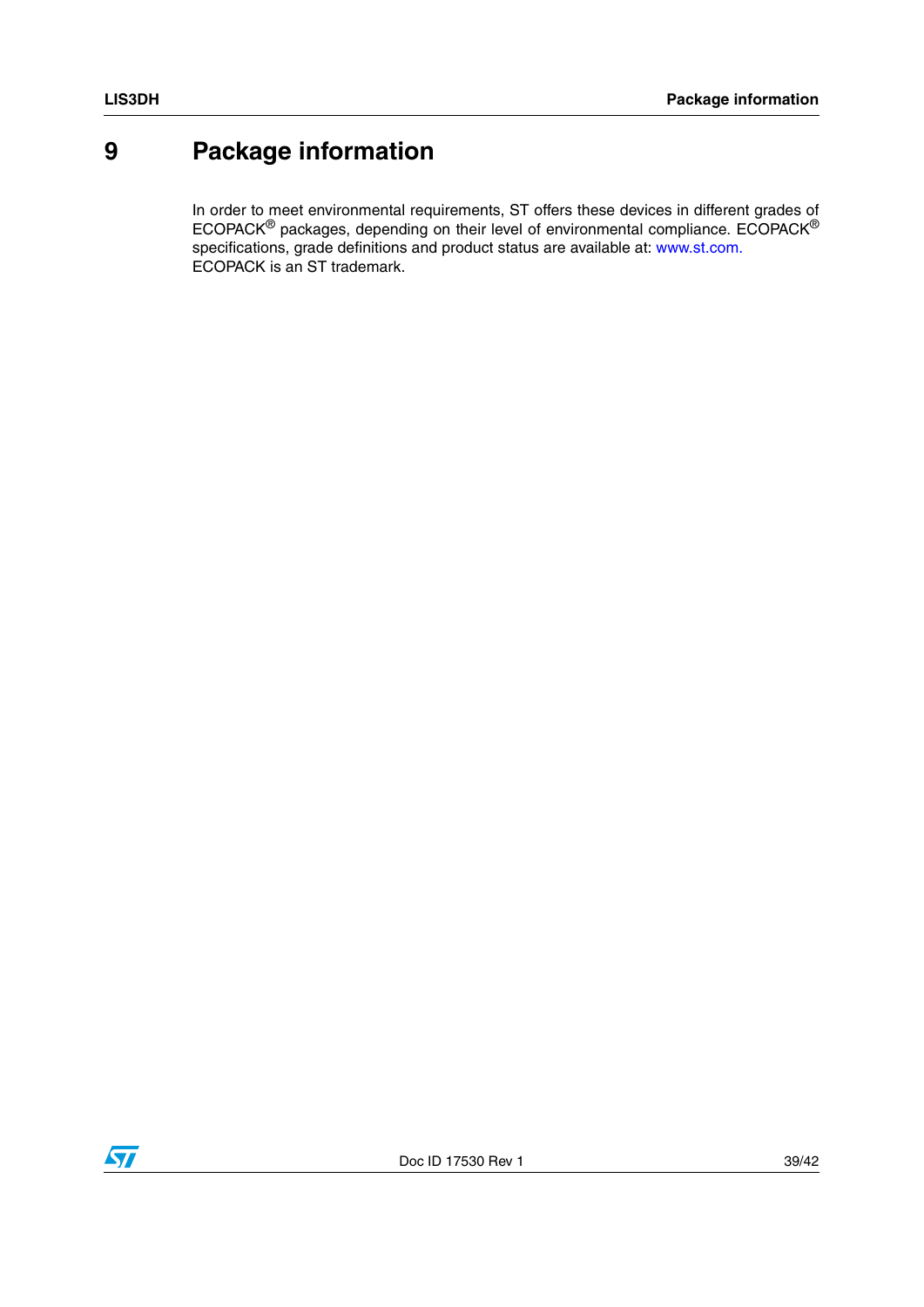| Dim            | mm   |                           |      |  |  |  |  |
|----------------|------|---------------------------|------|--|--|--|--|
|                | Min. | Typ.                      | Max. |  |  |  |  |
| A1             |      |                           | 1    |  |  |  |  |
| A2             |      | 0.785                     |      |  |  |  |  |
| A <sub>3</sub> |      | 0.2                       |      |  |  |  |  |
| D <sub>1</sub> | 2.85 | $\,$ 3 $\,$               | 3.15 |  |  |  |  |
| E1             | 2.85 | $\ensuremath{\mathsf{3}}$ | 3.15 |  |  |  |  |
| L1             |      | $\mathbf{1}$              | 1.06 |  |  |  |  |
| L2             |      | $\overline{c}$            | 2.06 |  |  |  |  |
| N1             |      | 0.5                       |      |  |  |  |  |
| N2             |      | $\mathbf{1}$              |      |  |  |  |  |
| M              | 0.04 | 0.1                       | 0.16 |  |  |  |  |
| P <sub>1</sub> |      | 0.875                     |      |  |  |  |  |
| P <sub>2</sub> |      | 1.275                     |      |  |  |  |  |
| T1             | 0.29 | 0.35                      | 0.41 |  |  |  |  |
| T2             | 0.19 | 0.25                      | 0.31 |  |  |  |  |
| $\sf d$        |      | 0.15                      |      |  |  |  |  |
| k              |      | 0.05                      |      |  |  |  |  |

<span id="page-39-1"></span>**Table 67. LGA-16: Mechanical data**

<span id="page-39-0"></span>



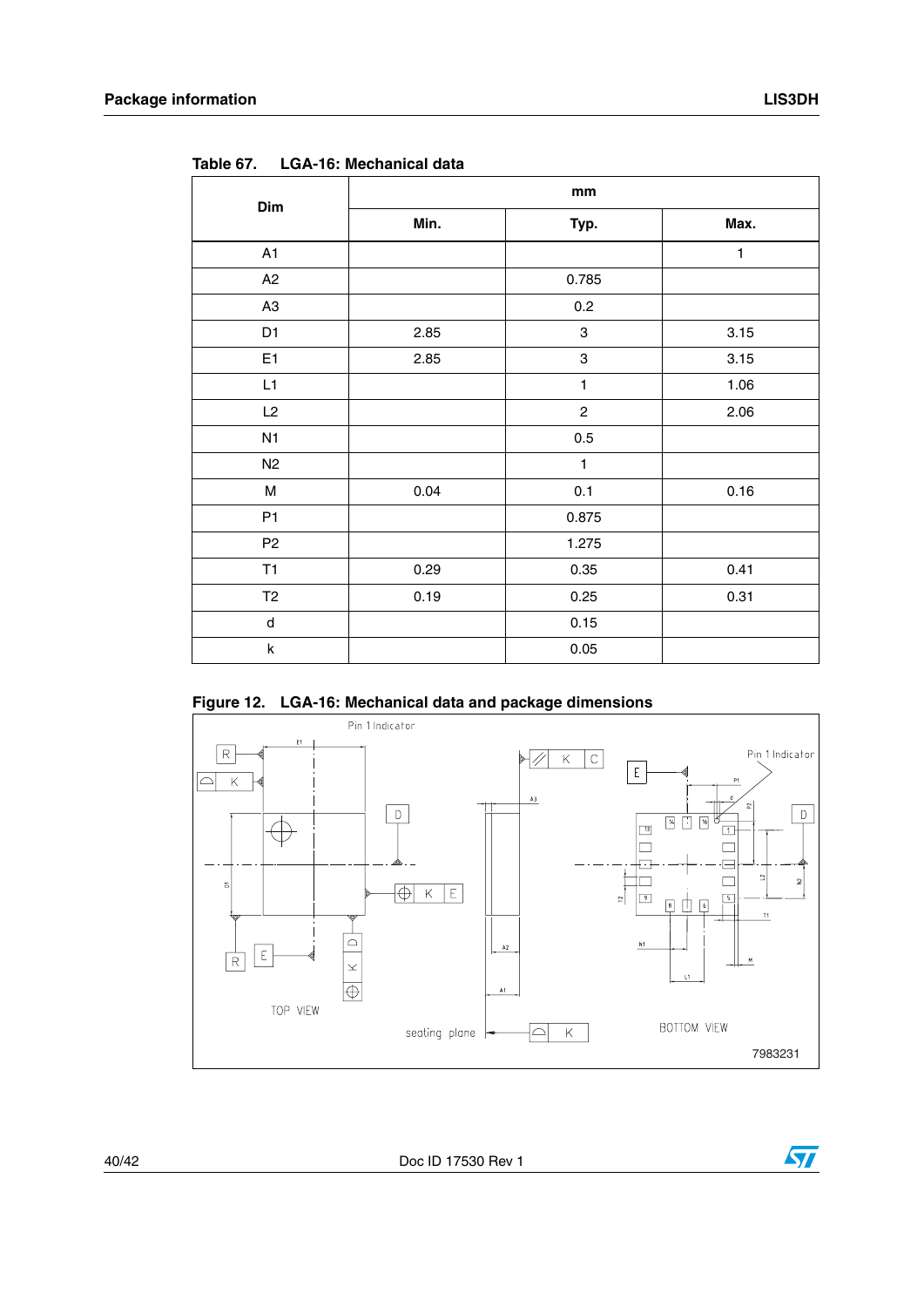# <span id="page-40-0"></span>**10 Revision history**

#### <span id="page-40-1"></span>Table 68. **Document revision history**

| <b>Date</b> | <b>Revision</b> | <b>Changes</b>  |
|-------------|-----------------|-----------------|
| 21-May-2010 |                 | Initial release |